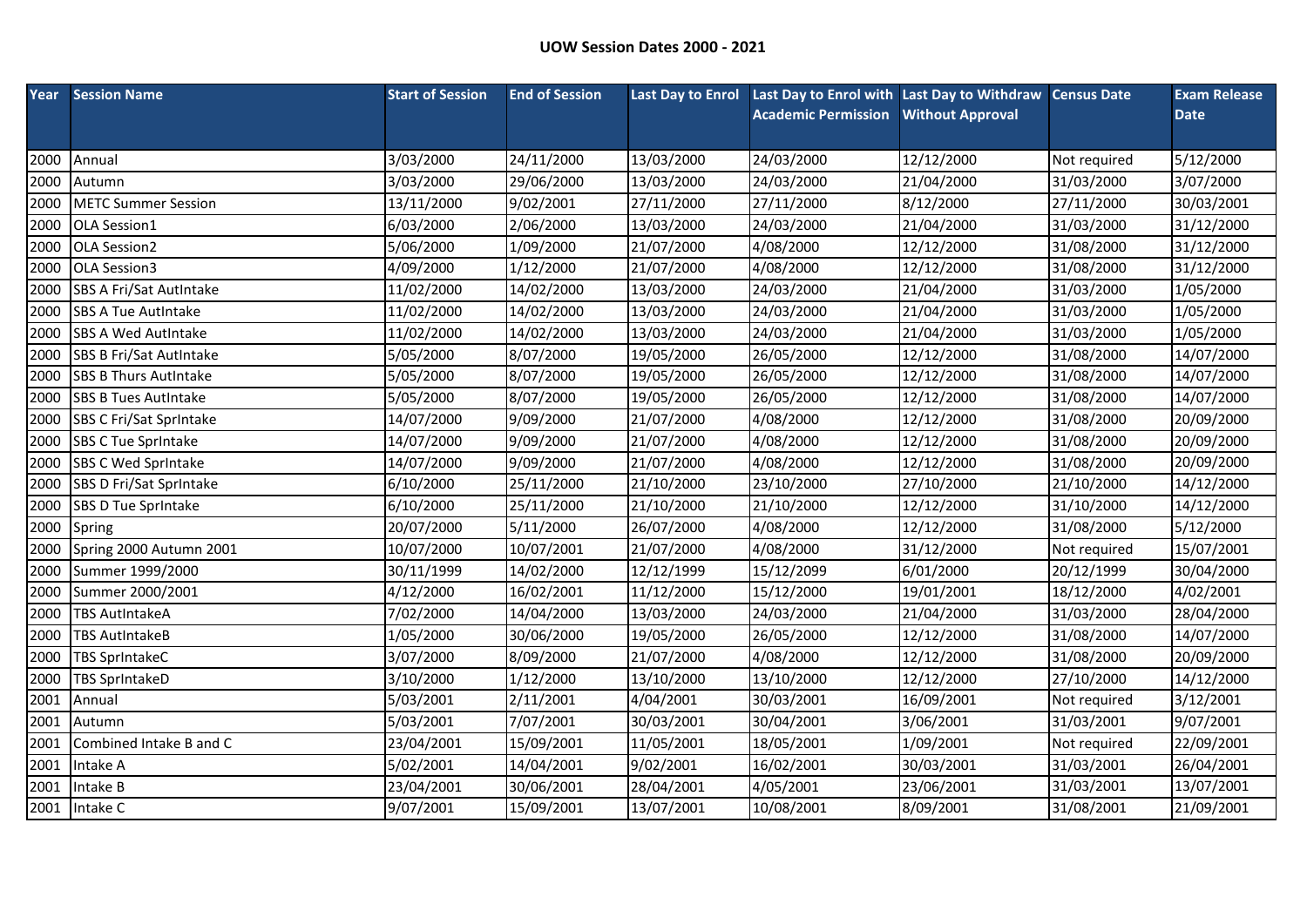| Year | <b>Session Name</b>        | <b>Start of Session</b> | <b>End of Session</b> |            | Last Day to Enrol Last Day to Enrol with Last Day to Withdraw Census Date |                         |              | <b>Exam Release</b> |
|------|----------------------------|-------------------------|-----------------------|------------|---------------------------------------------------------------------------|-------------------------|--------------|---------------------|
|      |                            |                         |                       |            | <b>Academic Permission</b>                                                | <b>Without Approval</b> |              | <b>Date</b>         |
|      |                            |                         |                       |            |                                                                           |                         |              |                     |
| 2001 | Intake D                   | 24/09/2001              | 1/12/2001             | 28/09/2001 | 5/10/2001                                                                 | 24/11/2001              | 8/10/2001    | 14/12/2001          |
| 2001 | <b>METC Autumn Session</b> | 5/03/2001               | 8/06/2001             | 8/06/2001  | 20/03/2001                                                                | 31/03/2001              | 31/03/2001   | 6/07/2001           |
| 2001 | <b>METC Spring Session</b> | 16/07/2001              | 12/10/2001            | 30/07/2001 | 13/08/2001                                                                | 28/09/2001              | 31/08/2001   | 16/11/2001          |
| 2001 | <b>METC Summer Session</b> | 12/11/2001              | 8/02/2002             | 26/11/2001 | 3/12/2001                                                                 | 31/01/2002              | 26/11/2001   | 16/03/2002          |
| 2001 | OLA Session4               | 4/12/2000               | 2/03/2001             | 8/12/2000  | 15/12/2000                                                                | 12/12/2000              | 20/12/2000   | 31/12/2000          |
| 2001 | Spring                     | 23/07/2001              | 2/11/2001             | 5/08/2001  | 17/08/2001                                                                | 14/10/2001              | 31/08/2001   | 3/12/2001           |
| 2001 | Spring 2001/ Autumn 2002   | 23/07/2001              | 9/06/2002             | 5/08/2001  | 17/08/2001                                                                | 29/04/2002              | Not required | 9/07/2002           |
| 2001 | Spring 2001/ Summer 2001   | 23/07/2001              | 1/02/2002             | 5/08/2001  | 17/08/2001                                                                | 31/12/2001              | Not required |                     |
| 2001 | Summer 2001/ Autumn 2002   | 3/12/2001               | 9/06/2002             | 9/12/2001  | 14/12/2001                                                                | 29/04/2002              | Not required |                     |
| 2001 | Summer 2001/2002           | 3/12/2001               | 1/02/2002             | 9/12/2001  | 14/12/2001                                                                | 20/01/2002              | 17/12/2001   | 21/02/2002          |
| 2001 | Trimester 1                | 18/06/2001              | 6/10/2001             | 9/07/2001  | 23/07/2001                                                                | 10/09/2001              | 31/08/2001   | 27/10/2001          |
| 2001 | Trimester 2                | 15/10/2001              | 2/02/2002             | 9/11/2001  | 30/11/2001                                                                | 23/11/2001              | 29/10/2001   | 22/02/2002          |
| 2002 | Annual                     | 4/03/2002               | 3/11/2002             | 18/03/2002 | 1/04/2002                                                                 | 16/09/2002              | Not required | 2/12/2002           |
| 2002 | Autumn                     | 4/03/2002               | 9/06/2002             | 18/03/2002 | 29/03/2002                                                                | 27/05/2002              | 31/03/2002   | 8/07/2002           |
| 2002 | Bega Session 4             | 8/10/2002               | 12/11/2002            | 8/10/2002  | 8/10/2002                                                                 | 11/10/2002              | 8/10/2002    | 29/11/2002          |
| 2002 | Combined Intake A & B      | 4/02/2002               | 29/06/2002            | 18/03/2002 | 1/04/2002                                                                 | 14/05/2002              | Not required | 12/07/2002          |
| 2002 | Intake A                   | 4/02/2002               | 13/04/2002            | 8/02/2002  | 15/02/2002                                                                | 29/03/2002              | 15/02/2002   | 24/04/2002          |
| 2002 | Intake B                   | 22/04/2002              | 29/06/2002            | 27/04/2002 | 3/05/2002                                                                 | 14/05/2002              | 3/05/2002    | 12/07/2002          |
| 2002 | Intake C                   | 8/07/2002               | 14/09/2002            | 12/07/2002 | 19/07/2002                                                                | 30/08/2002              | 19/07/2002   | 27/09/2002          |
| 2002 | Intake D                   | 23/09/2002              | 30/11/2002            | 27/09/2002 | 4/10/2002                                                                 | 15/11/2002              | 4/10/2002    | 10/12/2002          |
| 2002 | <b>METC Autumn Session</b> | 6/03/2002               | 22/06/2002            | 27/03/2002 | 10/04/2002                                                                | 8/06/2002               | 20/03/2002   | 20/07/2002          |
| 2002 | <b>METC Spring Session</b> | 8/07/2002               | 4/10/2002             | 22/07/2002 | 5/08/2002                                                                 | 21/09/2002              | 22/07/2002   | 8/11/2002           |
| 2002 | <b>METC Summer Session</b> | 11/11/2002              | 31/01/2003            | 22/11/2002 | 22/11/2002                                                                |                         |              | 9/03/2003           |
| 2002 | Spring                     | 22/07/2002              | 2/11/2002             | 4/08/2002  | 16/08/2002                                                                | 15/09/2002              | 31/08/2002   | 2/12/2002           |
| 2002 | Spring 2002/Summer 2002    | 22/07/2002              | 9/02/2003             | 5/08/2002  | 17/08/2002                                                                | 31/12/2002              | Not required | 26/02/2003          |
| 2002 | Spring 2002-Autumn 2003    | 22/07/2002              | 3/07/2003             | 5/08/2002  | 17/08/2002                                                                | 29/04/2003              | Not required | 8/07/2003           |
| 2002 | Summer 2002/2003           | 9/12/2002               | 7/02/2003             | 15/12/2002 | 20/12/2002                                                                | 5/02/2003               | 20/12/2002   | 26/02/2003          |
| 2002 | Summer 2002/Intake A 2003  | 9/12/2002               | 12/04/2003            | 16/12/2002 | 23/12/2002                                                                | 27/03/2003              | 18/12/2002   | 22/04/2003          |
| 2002 | Summer 2002-Autumn 2003    | 9/12/2002               | 8/06/2003             | 15/12/2002 | 20/12/2002                                                                | 29/04/2003              | Not required | 8/07/2003           |
| 2002 | Trimester 1                | 25/02/2002              | 16/06/2002            | 11/03/2002 | 25/03/2002                                                                | 14/05/2002              | 11/03/2002   | 24/06/2002          |
| 2002 | Trimester 2                | 24/06/2002              | 13/10/2002            | 8/07/2002  | 25/07/2002                                                                | 12/08/2002              | 8/07/2002    | 21/10/2002          |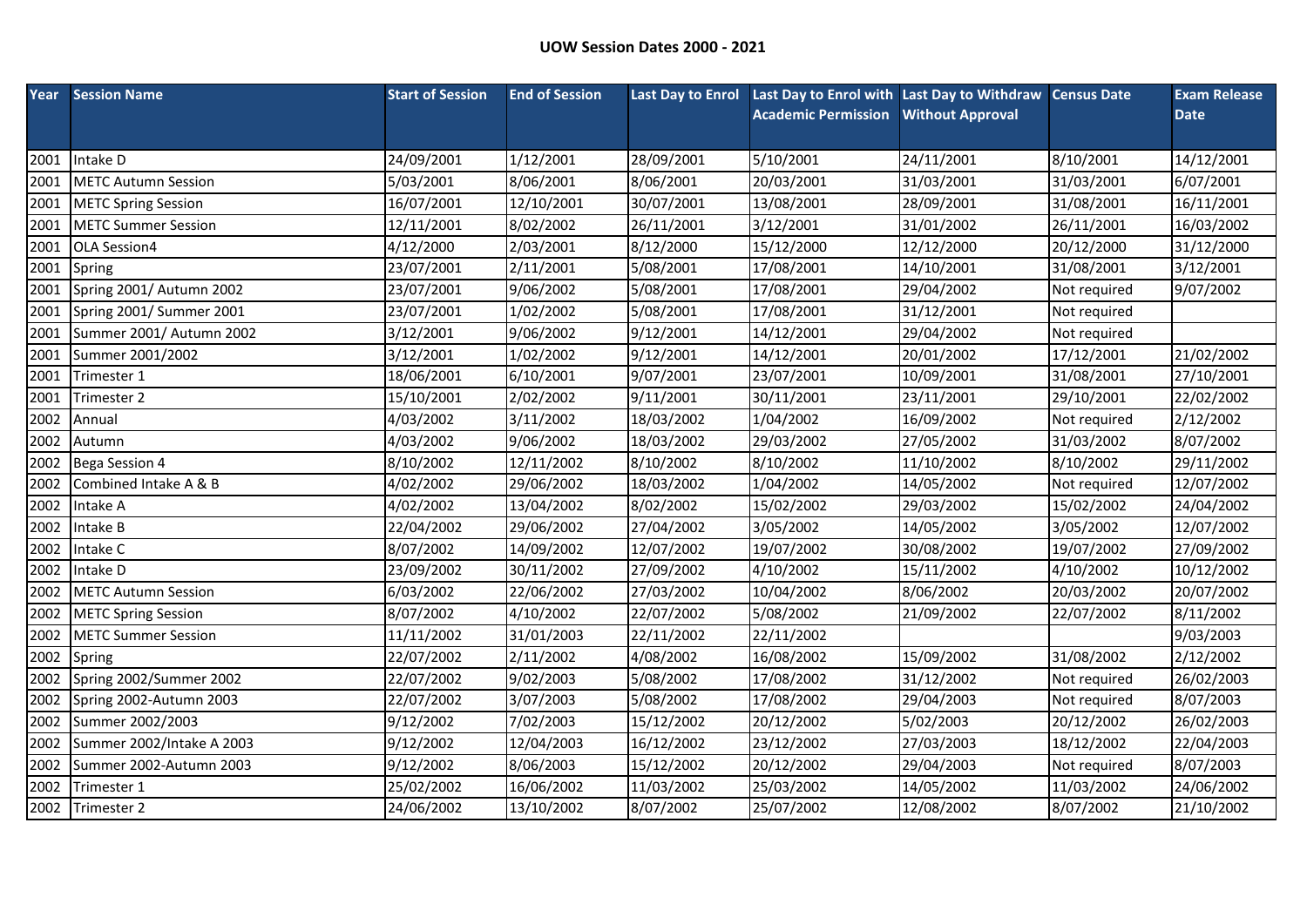| Year | <b>Session Name</b>         | <b>Start of Session</b> | <b>End of Session</b> |            | Last Day to Enrol Last Day to Enrol with Last Day to Withdraw Census Date |                         |              | <b>Exam Release</b> |
|------|-----------------------------|-------------------------|-----------------------|------------|---------------------------------------------------------------------------|-------------------------|--------------|---------------------|
|      |                             |                         |                       |            | <b>Academic Permission</b>                                                | <b>Without Approval</b> |              | <b>Date</b>         |
|      |                             |                         |                       |            |                                                                           |                         |              |                     |
| 2002 | Trimester 3                 | 28/10/2002              | 16/02/2003            | 11/11/2002 | 25/11/2002                                                                | 15/12/2002              | 18/12/2002   | 24/02/2003          |
| 2003 | Annual                      | 3/03/2003               | 23/11/2003            | 16/03/2003 | 28/03/2003                                                                | 3/08/2003               | Not required | 1/12/2003           |
| 2003 | Autumn                      | 3/03/2003               | 8/06/2003             | 16/03/2003 | 28/03/2003                                                                | 11/05/2003              | 31/03/2003   | 8/07/2003           |
| 2003 | Bega Session 1              | 20/01/2003              | 21/02/2003            | 21/01/2003 | 22/01/2003                                                                | 21/01/2003              | 20/01/2003   | 28/02/2003          |
| 2003 | Combined Intake A & B       | 3/02/2003               | 28/06/2003            | 18/03/2003 | 1/04/2003                                                                 | 23/05/2003              | Not required | 26/07/2003          |
| 2003 | Intake A                    | 3/02/2003               | 12/04/2003            | 7/02/2003  | 14/02/2003                                                                | 7/03/2003               | 14/02/2003   | 24/04/2003          |
| 2003 | Intake B                    | 21/04/2003              | 28/06/2003            | 25/04/2003 | 2/05/2003                                                                 | 23/05/2003              | 2/05/2003    | 10/07/2003          |
| 2003 | Intake C                    | 7/07/2003               | 13/09/2003            | 11/07/2003 | 18/07/2003                                                                | 8/08/2003               | 18/07/2003   | 26/09/2003          |
| 2003 | Intake D                    | 22/09/2003              | 29/11/2003            | 26/09/2003 | 3/10/2003                                                                 | 24/10/2003              | 3/10/2003    | 11/12/2003          |
| 2003 | <b>METC Autumn Session</b>  | 6/03/2003               | 22/06/2003            | 27/03/2003 | 10/04/2003                                                                | 31/05/2003              | 20/03/2003   | 20/07/2003          |
| 2003 | <b>METC Spring Session</b>  | 8/07/2003               | 4/10/2003             | 22/07/2003 | 5/08/2003                                                                 | 7/09/2003               | 22/07/2003   | 8/11/2003           |
| 2003 | <b>METC Summer Session</b>  | 11/11/2003              | 31/01/2004            | 22/11/2003 | 22/11/2003                                                                | 6/12/2003               | 22/12/2003   | 8/03/2004           |
| 2003 | Spring                      | 21/07/2003              | 23/11/2003            | 3/08/2003  | 15/08/2003                                                                | 21/09/2003              | 31/08/2003   | 1/12/2003           |
| 2003 | Spring 2003/Autumn 2004     | 21/07/2003              | 18/06/2004            | 3/08/2003  | 15/08/2003                                                                | 31/03/2004              | Not required | 1/07/2004           |
| 2003 | Spring 2003/Summer 2003     | 21/07/2003              | 30/01/2004            | 3/08/2003  | 15/08/2003                                                                | 3/08/2003               | Not required | 21/02/2004          |
| 2003 | Summer 2003/2004            | 1/12/2003               | 30/01/2004            | 7/12/2003  | 14/12/2003                                                                | 13/01/2004              | 20/12/2003   | 20/02/2004          |
| 2003 | Summer 2003/Autumn 2004     | 1/12/2003               | 18/06/2004            | 7/12/2003  | 14/12/2003                                                                | 31/03/2004              | Not required | 1/07/2004           |
| 2003 | Trimester 1                 | 25/02/2003              | 16/06/2003            | 11/03/2003 | 25/03/2003                                                                | 15/03/2003              | 11/03/2003   | 16/06/2003          |
| 2003 | Trimester 2                 | 24/06/2003              | 13/10/2003            | 8/07/2003  | 25/07/2003                                                                | 12/07/2003              | 8/07/2003    | 21/10/2003          |
| 2003 | Trimester 3 - Postgraduate  | 13/10/2003              | 8/02/2004             | 3/11/2003  | 3/11/2003                                                                 | 8/02/2004               | 13/10/2003   | 8/02/2004           |
| 2003 | Trimester 3 - Undergraduate | 22/09/2003              | 31/12/2003            | 31/12/2003 | 13/10/2003                                                                | 31/12/2003              | 22/09/2003   | 9/01/2004           |
| 2003 | Winter                      | 30/06/2003              | 18/07/2003            | 30/06/2003 | 30/06/2003                                                                | 30/06/2003              | 30/06/2003   | 18/07/2003          |
| 2004 | Annual                      | 23/02/2004              | 12/11/2004            | 7/03/2004  | 19/03/2004                                                                | 2/08/2004               | Not required | 24/11/2004          |
| 2004 | ARTS202 Spring              | 27/09/2004              | 24/12/2004            | 30/08/2004 | 10/09/2004                                                                | 15/10/2004              | 8/10/2004    | 20/01/2005          |
| 2004 | Autumn                      | 23/02/2004              | 18/06/2004            | 7/03/2004  | 19/03/2004                                                                | 2/05/2004               | 31/03/2004   | 30/06/2004          |
| 2004 | Bega Session 1              | 20/01/2004              | 21/02/2004            | 20/01/2004 | 21/01/2004                                                                | 21/01/2004              | 4/02/2004    | 28/02/2004          |
| 2004 | Combined Intake D & A       | 20/09/2004              | 9/04/2005             | 24/09/2004 | 24/09/2004                                                                | 22/10/2004              | Not required | 16/04/2005          |
| 2004 | EDU Intake Jan              | 2/01/2004               | 30/04/2004            | 16/01/2004 | 30/01/2004                                                                | 14/03/2004              | 6/02/2004    | 21/05/2004          |
| 2004 | <b>EDU Intake July</b>      | 1/07/2004               | 31/10/2004            | 19/07/2004 | 30/07/2004                                                                | 13/09/2004              | 7/08/2004    | 21/11/2004          |
| 2004 | <b>EDU Intake Mar</b>       | 1/03/2004               | 30/06/2004            | 19/03/2004 | 29/03/2004                                                                | 14/05/2004              | 9/04/2004    | 21/07/2004          |
|      | 2004 EDU Intake May         | 1/05/2004               | 31/08/2004            | 17/05/2004 | 31/05/2004                                                                | 12/07/2004              | 7/06/2004    | 21/09/2004          |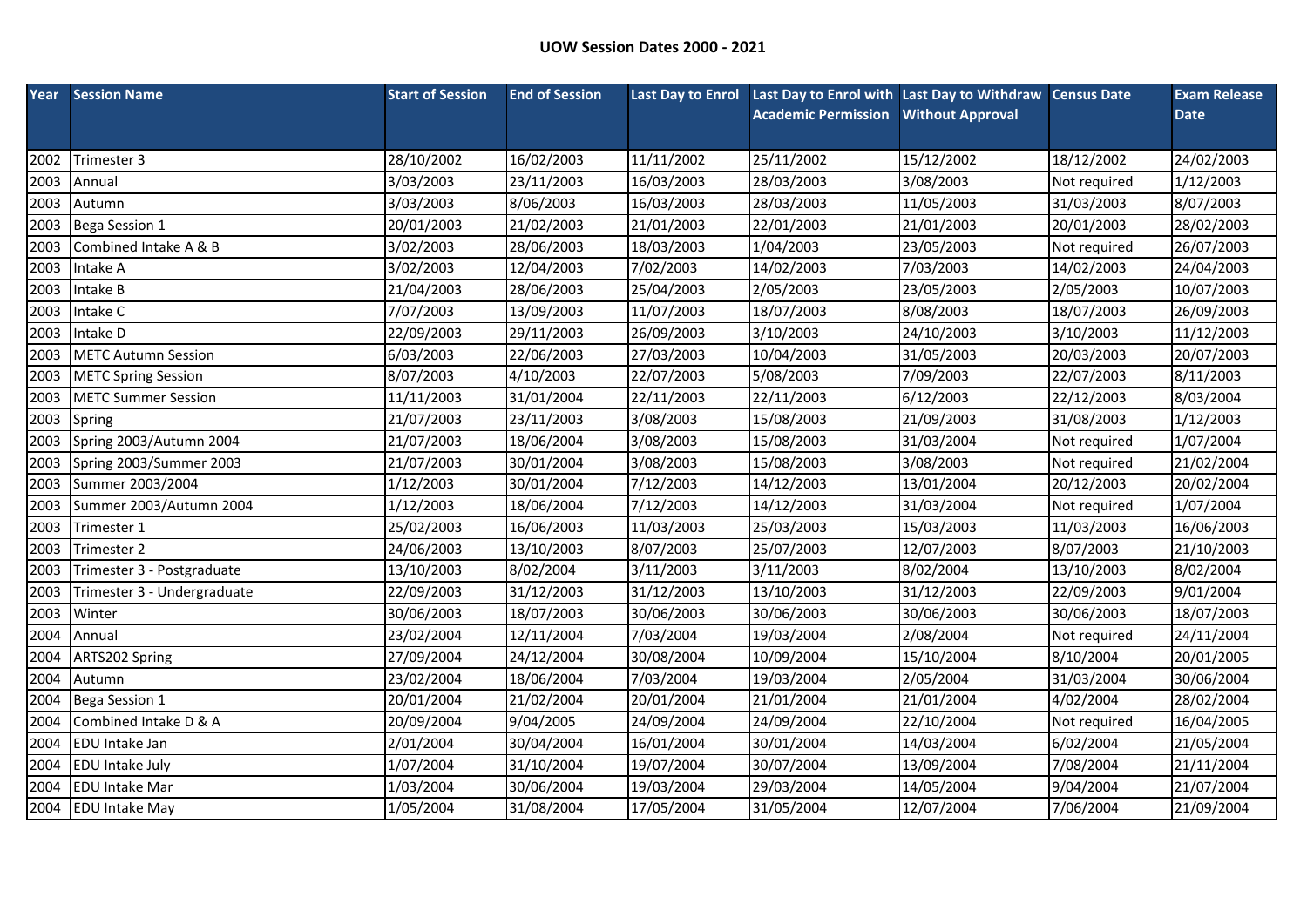| Year | <b>Session Name</b>        | <b>Start of Session</b> | <b>End of Session</b> |            | Last Day to Enrol Last Day to Enrol with Last Day to Withdraw Census Date |                         |              | <b>Exam Release</b> |
|------|----------------------------|-------------------------|-----------------------|------------|---------------------------------------------------------------------------|-------------------------|--------------|---------------------|
|      |                            |                         |                       |            | <b>Academic Permission</b>                                                | <b>Without Approval</b> |              | <b>Date</b>         |
|      |                            |                         |                       |            |                                                                           |                         |              |                     |
| 2004 | <b>EDU Intake Nov</b>      | 1/11/2004               | 28/02/2005            | 15/11/2004 | 29/11/2004                                                                | 14/01/2005              | 6/12/2004    | 21/03/2005          |
| 2004 | <b>EDU Intake Sep</b>      | 1/09/2004               | 31/12/2004            | 17/09/2004 | 23/09/2004                                                                | 15/11/2004              | 4/10/2004    | 21/01/2005          |
| 2004 | Intake A                   | 2/02/2004               | 10/04/2004            | 6/02/2004  | 13/02/2004                                                                | 5/03/2004               | 13/02/2004   | 22/04/2004          |
| 2004 | Intake B                   | 19/04/2004              | 26/06/2004            | 23/04/2004 | 30/04/2004                                                                | 21/05/2004              | 30/04/2004   | 2/07/2004           |
| 2004 | Intake C                   | 5/07/2004               | 11/09/2004            | 9/07/2004  | 16/07/2004                                                                | 6/08/2004               | 16/07/2004   | 24/09/2004          |
| 2004 | Intake D                   | 20/09/2004              | 27/11/2004            | 24/09/2004 | 8/10/2004                                                                 | 22/10/2004              | 8/10/2004    | 3/12/2004           |
| 2004 | <b>METC Summer Session</b> | 10/11/2004              | 30/01/2005            | 21/11/2004 | 21/11/2004                                                                | 5/12/2004               | 21/12/2004   | 8/03/2005           |
| 2004 | SH TBS906                  | 28/07/2004              | 1/09/2004             | 28/07/2004 | 28/07/2004                                                                | 11/08/2004              | 28/07/2004   | 24/09/2004          |
| 2004 | SH TBS921                  | 22/09/2004              | 6/11/2004             | 22/09/2004 | 22/09/2004                                                                | 13/10/2004              | 6/10/2004    | 3/12/2004           |
| 2004 | Spring                     | 19/07/2004              | 12/11/2004            | 1/08/2004  | 13/08/2004                                                                | 19/09/2004              | 31/08/2004   | 24/11/2004          |
| 2004 | Spring 2004/Autumn 2005    | 19/07/2004              | 17/06/2005            | 2/08/2004  | 14/08/2004                                                                | 31/03/2005              | Not required | 29/06/2005          |
| 2004 | Spring 2004/Summer 2004    | 19/07/2004              | 11/02/2005            | 2/08/2004  | 14/08/2004                                                                | 2/08/2004               | Not required | 18/02/2005          |
| 2004 | Summer 2004/2005           | 29/11/2004              | 11/02/2005            | 5/12/2004  | 10/12/2004                                                                | 19/12/2004              | 12/12/2004   | 18/02/2005          |
| 2004 | Summer 2004/Autumn 2005    | 29/11/2004              | 28/05/2005            | 6/12/2004  | 13/12/2004                                                                | 31/03/2005              | Not required | 30/06/2005          |
| 2004 | SYD TBS INTD               | 24/09/2004              | 6/11/2004             | 24/09/2004 | 24/09/2004                                                                | 15/10/2004              | 24/09/2004   | 3/12/2004           |
| 2004 | SYD TBS903                 | 16/07/2004              | 28/08/2004            | 16/07/2004 | 16/07/2004                                                                | 6/08/2004               | 16/07/2004   | 24/09/2004          |
| 2004 | SYD TBS906                 | 8/10/2004               | 20/11/2004            | 8/10/2004  | 8/10/2004                                                                 | 29/10/2004              | 8/10/2004    | 3/12/2004           |
| 2004 | SYD TBS907                 | 9/07/2004               | 21/08/2004            | 9/07/2004  | 9/07/2004                                                                 | 6/08/2004               | 9/07/2004    | 24/09/2004          |
| 2004 | SYD TBS918                 | 23/07/2004              | 4/09/2004             | 23/07/2004 | 23/07/2004                                                                | 13/08/2004              | 23/07/2004   | 24/09/2004          |
| 2004 | SYD TBS920                 | 23/07/2004              | 4/09/2004             | 23/07/2004 | 23/07/2004                                                                | 13/08/2004              | 23/07/2004   | 24/09/2004          |
| 2004 | SYD TBS921                 | 1/10/2004               | 13/11/2004            | 1/10/2004  | 1/10/2004                                                                 | 22/10/2004              | 1/10/2004    | 3/12/2004           |
| 2004 | Trimester 1                | 23/02/2004              | 13/06/2004            | 22/03/2004 | 6/04/2004                                                                 | 26/03/2004              | 8/03/2004    | 13/06/2004          |
| 2004 | Trimester 2                | 21/06/2004              | 10/10/2004            | 19/07/2004 | 2/08/2004                                                                 | 23/07/2004              | 5/07/2004    | 10/10/2004          |
| 2004 | Trimester 3 - Postgraduate | 18/10/2004              | 13/02/2005            | 15/11/2004 | 30/11/2004                                                                | 19/11/2004              | 1/11/2004    | 13/02/2005          |
| 2004 | Winter                     | 29/06/2004              | 17/07/2004            | 29/06/2004 | 29/06/2004                                                                | 29/06/2004              | 29/06/2004   | 17/07/2004          |
| 2004 | WOLL TBS918                | 24/09/2004              | 13/11/2004            | 24/09/2004 | 24/09/2004                                                                | 22/10/2004              | 24/09/2004   | 3/12/2004           |
| 2005 | Annual                     | 21/02/2005              | 11/11/2005            | 6/03/2005  | 18/03/2005                                                                | 31/07/2005              | 18/04/2005   | 23/11/2005          |
| 2005 | ARTS202 Spring             | 27/09/2005              | 24/12/2005            | 30/08/2005 | 30/08/2005                                                                | 18/11/2005              | 17/10/2005   | 20/01/2006          |
| 2005 | Autumn                     | 21/02/2005              | 17/06/2005            | 6/03/2005  | 18/03/2005                                                                | 1/05/2005               | 31/03/2005   | 29/06/2005          |
| 2005 | Combined Intake A and B    | 31/01/2005              | 25/06/2005            | 22/02/2005 | 8/03/2005                                                                 | 28/04/2005              | 14/03/2005   | 29/06/2005          |
|      | 2005 EDU Intake Jan        | 1/01/2005               | 30/04/2005            | 19/01/2005 | 30/01/2005                                                                | 13/03/2005              | 7/02/2005    | 22/05/2005          |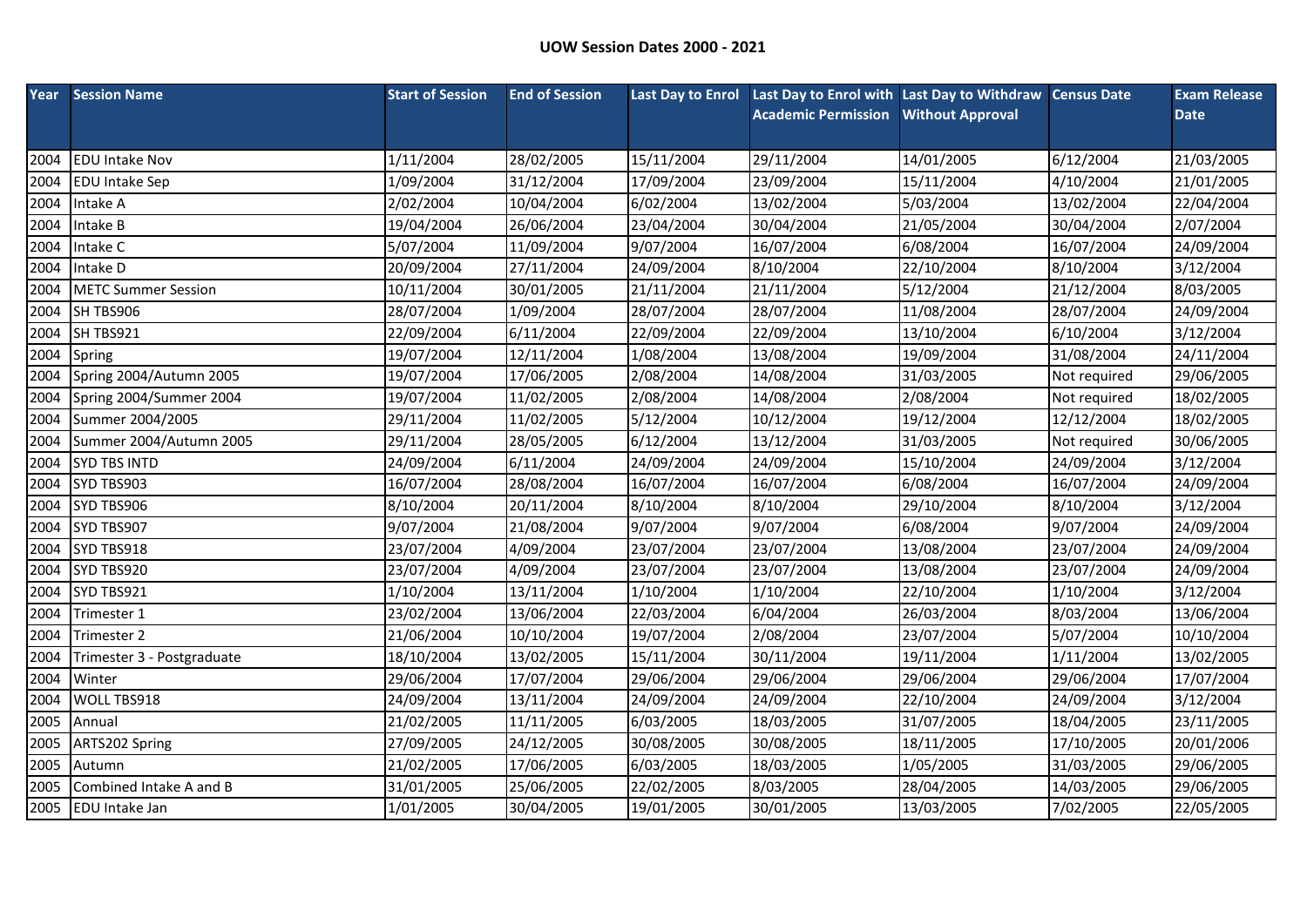|      | <b>Year</b> Session Name | <b>Start of Session</b> | <b>End of Session</b> |            | Last Day to Enrol Last Day to Enrol with Last Day to Withdraw Census Date |                         |            | <b>Exam Release</b> |
|------|--------------------------|-------------------------|-----------------------|------------|---------------------------------------------------------------------------|-------------------------|------------|---------------------|
|      |                          |                         |                       |            | <b>Academic Permission</b>                                                | <b>Without Approval</b> |            | <b>Date</b>         |
|      |                          |                         |                       |            |                                                                           |                         |            |                     |
| 2005 | <b>EDU Intake July</b>   | 1/07/2005               | 31/10/2005            | 20/07/2005 | 31/07/2005                                                                | 12/09/2005              | 8/08/2005  | 23/11/2005          |
| 2005 | <b>EDU Intake Mar</b>    | 1/03/2005               | 30/06/2005            | 20/03/2005 | 31/03/2005                                                                | 12/05/2005              | 11/04/2005 | 21/07/2005          |
| 2005 | <b>EDU Intake May</b>    | 1/05/2005               | 31/08/2005            | 20/05/2005 | 31/05/2005                                                                | 13/07/2005              | 13/06/2005 | 21/09/2005          |
| 2005 | <b>EDU Intake Nov</b>    | 1/11/2005               | 28/02/2006            | 19/11/2005 | 30/11/2005                                                                | 11/01/2006              | 12/12/2005 | 21/03/2006          |
| 2005 | <b>EDU Intake Sep</b>    | 1/09/2005               | 31/12/2005            | 20/09/2005 | 1/10/2005                                                                 | 12/11/2005              | 10/10/2005 | 21/01/2006          |
| 2005 | Intake A                 | 31/01/2005              | 9/04/2005             | 4/02/2005  | 11/02/2005                                                                | 4/03/2005               | 14/02/2005 | 21/04/2005          |
| 2005 | Intake B                 | 18/04/2005              | 25/06/2005            | 22/04/2005 | 29/04/2005                                                                | 20/05/2005              | 2/05/2005  | 29/06/2005          |
| 2005 | Intake C                 | 4/07/2005               | 10/09/2005            | 8/07/2005  | 15/07/2005                                                                | 5/08/2005               | 18/07/2005 | 23/09/2005          |
| 2005 | Intake D                 | 19/09/2005              | 26/11/2005            | 23/09/2005 | 7/10/2005                                                                 | 21/10/2005              | 10/10/2005 | 1/12/2005           |
| 2005 | SECTE Aut 1              | 21/02/2005              | 1/04/2005             | 27/02/2005 | 2/03/2005                                                                 | 16/03/2005              | 28/02/2005 | 29/06/2005          |
| 2005 | <b>SECTE Aut 8</b>       | 18/04/2005              | 27/05/2005            | 24/04/2005 | 27/04/2005                                                                | 11/05/2005              | 25/04/2005 | 29/06/2005          |
| 2005 | SECTE Spr 1              | 18/07/2005              | 26/08/2005            | 27/07/2005 | 27/07/2005                                                                | 10/08/2005              | 25/07/2005 | 23/11/2005          |
| 2005 | SECTE Spr 8              | 5/09/2005               | 21/10/2005            | 12/09/2005 | 16/09/2005                                                                | 2/10/2005               | 19/09/2005 | 23/11/2005          |
| 2005 | SH TBS901                | 9/02/2005               | 9/04/2005             | 9/02/2005  | 9/02/2005                                                                 | 23/02/2005              | 21/02/2005 | 21/04/2005          |
| 2005 | SH TBS908 B INT          | 20/05/2005              | 25/06/2005            | 20/05/2005 | 20/05/2005                                                                | 20/05/2005              | 30/05/2005 | 29/06/2005          |
| 2005 | Spring                   | 18/07/2005              | 11/11/2005            | 31/07/2005 | 12/08/2005                                                                | 18/09/2005              | 31/08/2005 | 23/11/2005          |
| 2005 | Spring2005/Autumn2006    | 18/07/2005              | 16/06/2006            | 31/07/2005 | 12/08/2005                                                                | 5/03/2006               | 26/09/2005 | 28/06/2006          |
| 2005 | Spring2005/Summer2005    | 18/07/2005              | 10/02/2006            | 31/07/2005 | 12/08/2005                                                                | 11/12/2005              | 29/08/2005 | 17/02/2006          |
| 2005 | Summer 2005/2006         | 28/11/2005              | 10/02/2006            | 4/12/2005  | 9/12/2005                                                                 | 16/12/2005              | 12/12/2005 | 17/02/2006          |
| 2005 | SYD 901 Apr Int          | 29/04/2005              | 25/06/2005            | 29/04/2005 | 29/04/2005                                                                | 17/05/2005              | 16/05/2005 | 29/06/2005          |
| 2005 | SYD 901 Oct Int          | 14/10/2005              | 26/11/2005            | 14/10/2005 | 14/10/2005                                                                | 28/10/2005              | 24/10/2005 | 1/12/2005           |
| 2005 | SYD 904 Feb Int          | 11/02/2005              | 9/04/2005             | 11/02/2005 | 11/02/2005                                                                | 25/02/2005              | 28/02/2005 | 21/04/2005          |
| 2005 | SYD 905 May Int          | 13/05/2005              | 25/06/2005            | 13/05/2005 | 13/05/2005                                                                | 27/05/2005              | 23/05/2005 | 29/06/2005          |
| 2005 | SYD 905 Sept Int         | 30/09/2005              | 26/11/2005            | 30/09/2005 | 30/09/2005                                                                | 18/10/2005              | 17/10/2005 |                     |
| 2005 | SYD 906 Apr Int          | 22/04/2005              | 25/06/2005            | 22/04/2005 | 22/04/2005                                                                | 10/05/2005              | 9/05/2005  | 29/06/2005          |
| 2005 | SYD 906 Oct Int          | 8/10/2005               | 26/11/2005            | 8/10/2005  | 8/10/2005                                                                 | 22/10/2005              | 17/10/2005 | 1/12/2005           |
| 2005 | SYD 907 Feb Int          | 18/02/2005              | 9/04/2005             | 18/02/2005 | 18/02/2005                                                                | 4/03/2005               | 28/02/2005 | 21/04/2005          |
| 2005 | SYD 907 Jul Int          | 15/07/2005              | 10/09/2005            | 15/07/2005 | 15/07/2005                                                                | 2/08/2005               | 1/08/2005  | 23/09/2005          |
| 2005 | SYD 908 Apr Int          | 22/04/2005              | 25/06/2005            | 22/04/2005 | 22/04/2005                                                                | 10/05/2005              | 9/05/2005  | 29/06/2005          |
| 2005 | SYD 908 May Int          | 20/05/2005              | 25/06/2005            | 20/05/2005 | 20/05/2005                                                                | 2/06/2005               | 30/05/2005 | 29/06/2005          |
|      | 2005 SYD 912 Apr Int     | 29/04/2005              | 25/06/2005            | 29/04/2005 | 29/04/2005                                                                | 17/05/2005              | 16/05/2005 | 29/06/2005          |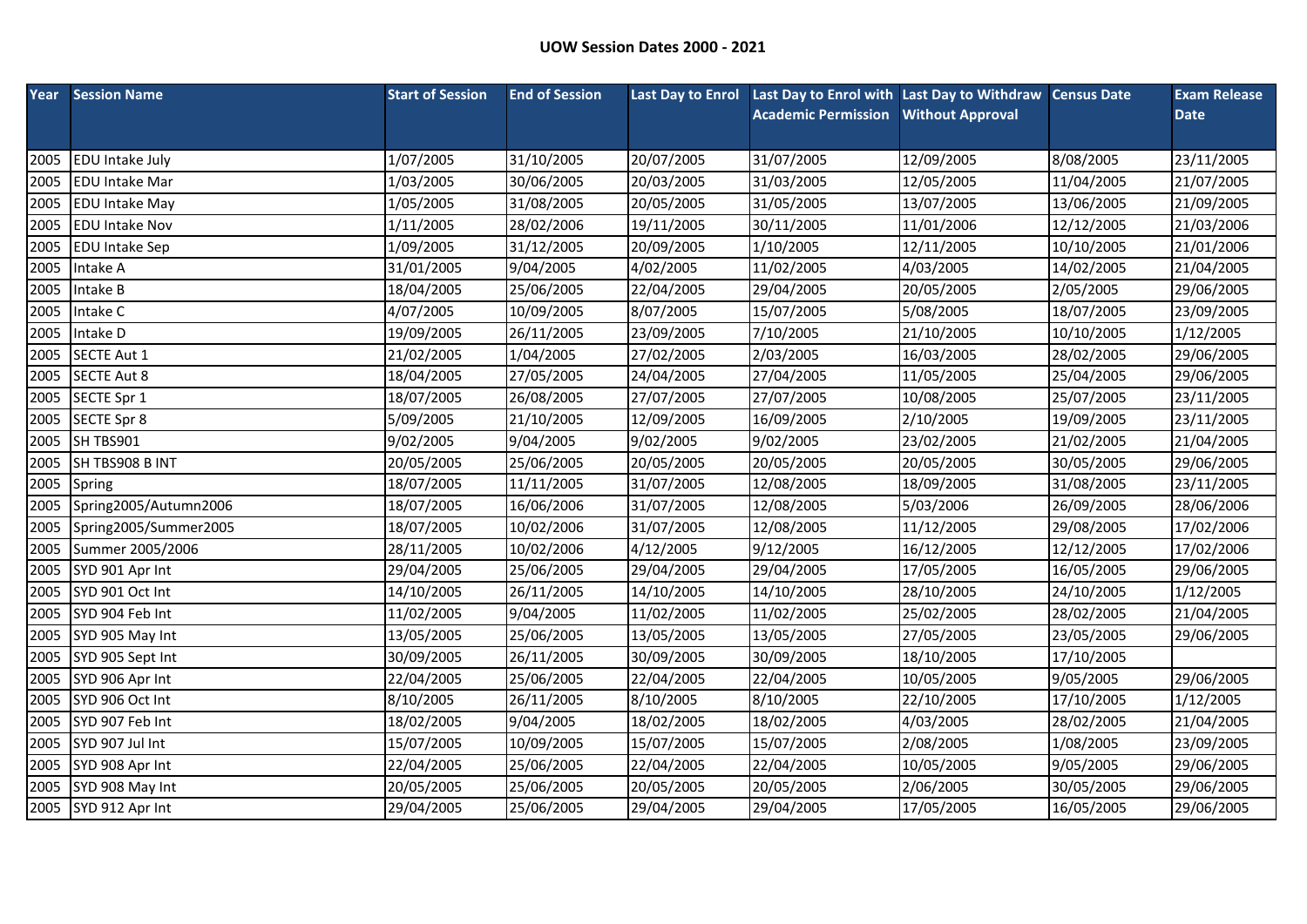| Year | <b>Session Name</b>        | <b>Start of Session</b> | <b>End of Session</b> | <b>Last Day to Enrol</b> | Last Day to Enrol with Last Day to Withdraw Census Date |                         |            | <b>Exam Release</b> |
|------|----------------------------|-------------------------|-----------------------|--------------------------|---------------------------------------------------------|-------------------------|------------|---------------------|
|      |                            |                         |                       |                          | <b>Academic Permission</b>                              | <b>Without Approval</b> |            | <b>Date</b>         |
|      |                            |                         |                       |                          |                                                         |                         |            |                     |
| 2005 | SYD 918 Feb Int            | 18/02/2005              | 9/04/2005             | 18/02/2005               | 18/02/2005                                              | 4/03/2005               | 28/02/2005 | 20/04/2005          |
| 2005 | SYD 918 Jul Int            | 22/07/2005              | 10/09/2005            | 22/07/2005               | 22/07/2005                                              | 5/08/2005               | 1/08/2005  | 23/09/2005          |
| 2005 | SYD 918 Mar Int            | 4/03/2005               | 9/04/2005             | 4/03/2005                | 4/03/2005                                               | 18/03/2005              | 14/03/2005 | 21/04/2005          |
| 2005 | SYD 920 Aug Int            | 5/08/2005               | 10/09/2005            | 5/08/2005                | 5/08/2005                                               | 19/08/2005              | 15/08/2005 | 23/09/2005          |
| 2005 | SYD 921 22Apr Int          | 22/04/2005              | 25/06/2005            | 22/04/2005               | 22/04/2005                                              | 10/05/2005              | 9/05/2005  | 29/06/2005          |
| 2005 | SYD 921 Apr Int            | 15/04/2005              | 25/06/2005            | 15/04/2005               | 15/04/2005                                              | 3/05/2005               | 2/05/2005  | 29/06/2005          |
| 2005 | SYD 921 Oct Int            | 21/10/2005              | 26/11/2005            | 21/10/2005               | 21/10/2005                                              | 4/11/2005               | 31/10/2005 | 1/12/2005           |
| 2005 | SYD 930 Apr Int            | 28/04/2005              | 25/06/2005            | 28/04/2005               | 28/04/2005                                              | 11/05/2005              | 9/05/2005  | 29/06/2005          |
| 2005 | SYD 930 Dec Int            | 12/12/2005              | 23/01/2006            | 12/12/2005               | 12/12/2005                                              | 27/12/2005              | 26/12/2005 | 1/02/2006           |
| 2005 | SYD 933 Feb Int            | 11/02/2005              | 9/04/2005             | 11/02/2005               | 11/02/2005                                              | 25/02/2005              | 28/02/2005 | 21/04/2005          |
| 2005 | SYD 950 Dec Int            | 8/12/2005               | 23/01/2006            | 8/12/2005                | 8/12/2005                                               | 22/12/2005              | 19/12/2005 | 1/02/2006           |
| 2005 | SYD 950 Sept Int           | 30/09/2005              | 26/11/2005            | 30/09/2005               | 30/09/2005                                              | 18/10/2005              | 17/10/2005 | 1/12/2005           |
| 2005 | SYD TBS903 C AUG Int       | 22/07/2005              | 10/09/2005            | 22/07/2005               | 22/07/2005                                              | 12/08/2005              | 1/08/2005  | 20/09/2005          |
| 2005 | SYD TBS920 C Aug Int       | 22/07/2005              | 10/09/2005            | 22/07/2005               | 22/07/2005                                              | 5/08/2005               | 1/08/2005  | 23/09/2005          |
| 2005 | Trimester 1                | 22/02/2005              | 13/06/2005            | 11/03/2005               | 19/03/2005                                              | 29/04/2005              | 21/03/2005 | 13/06/2005          |
| 2005 | Trimester 2                | 21/06/2005              | 10/10/2005            | 8/07/2005                | 16/07/2005                                              | 26/08/2005              | 18/07/2005 | 10/10/2005          |
| 2005 | Trimester 3 - Postgraduate | 18/10/2005              | 13/02/2006            | 5/11/2005                | 12/11/2005                                              | 27/12/2005              | 14/11/2005 | 13/02/2006          |
| 2005 | Winter                     | 29/06/2005              | 17/07/2005            | 2/07/2005                | 3/07/2005                                               | 9/07/2005               | 4/07/2005  | 17/07/2005          |
| 2005 | WOL 918 May Int            | 6/05/2005               | 25/06/2005            | 6/05/2005                | 6/05/2005                                               | 20/05/2005              | 16/05/2005 |                     |
| 2005 | WOL 918 Oct Int            | 7/10/2005               | 26/11/2005            | 7/10/2005                | 7/10/2005                                               | 21/10/2005              | 17/10/2005 | 1/12/2005           |
| 2005 | WOL 925 Apr Int            | 16/04/2005              | 25/06/2005            | 16/04/2005               | 16/04/2005                                              | 3/05/2005               | 3/05/2005  | 30/06/2005          |
| 2006 | Annual                     | 20/02/2006              | 10/11/2006            | 5/03/2006                | 17/03/2006                                              | 30/07/2006              | 17/04/2006 | 22/11/2006          |
| 2006 | <b>ARTS201 S1</b>          | 23/01/2006              | 10/02/2006            | 25/01/2006               | 27/01/2006                                              | 2/02/2006               | 30/01/2006 | 17/02/2006          |
| 2006 | <b>ARTS201 S2</b>          | 19/06/2006              | 7/07/2006             | 21/06/2006               | 23/06/2006                                              | 29/06/2006              | 26/06/2006 | 14/07/2006          |
| 2006 | ARTS202 Spring             | 27/09/2006              | 24/12/2006            | 30/08/2006               | 30/08/2006                                              | 18/11/2006              | 16/10/2006 | 20/01/2007          |
| 2006 | Autumn                     | 20/02/2006              | 16/06/2006            | 5/03/2006                | 17/03/2006                                              | 30/04/2006              | 31/03/2006 | 28/06/2006          |
| 2006 | Combined Intake B and C    | 17/04/2006              | 9/09/2006             | 8/05/2006                | 20/05/2006                                              | 13/07/2006              | 22/05/2006 | 10/01/2007          |
| 2006 | EDU Intake Jan             | 1/01/2006               | 30/04/2006            | 19/01/2006               | 30/01/2006                                              | 13/03/2006              | 13/02/2006 | 22/05/2006          |
| 2006 | EDU Intake July            | 1/07/2006               | 31/10/2006            | 20/07/2006               | 31/07/2006                                              | 12/09/2006              | 14/08/2006 | 21/11/2006          |
| 2006 | <b>EDU Intake Mar</b>      | 1/03/2006               | 30/06/2006            | 20/03/2006               | 31/03/2006                                              | 12/05/2006              | 17/04/2006 | 21/07/2006          |
| 2006 | <b>EDU Intake May</b>      | 1/05/2006               | 31/08/2006            | 20/05/2006               | 31/05/2006                                              | 13/07/2006              | 19/06/2006 | 19/09/2006          |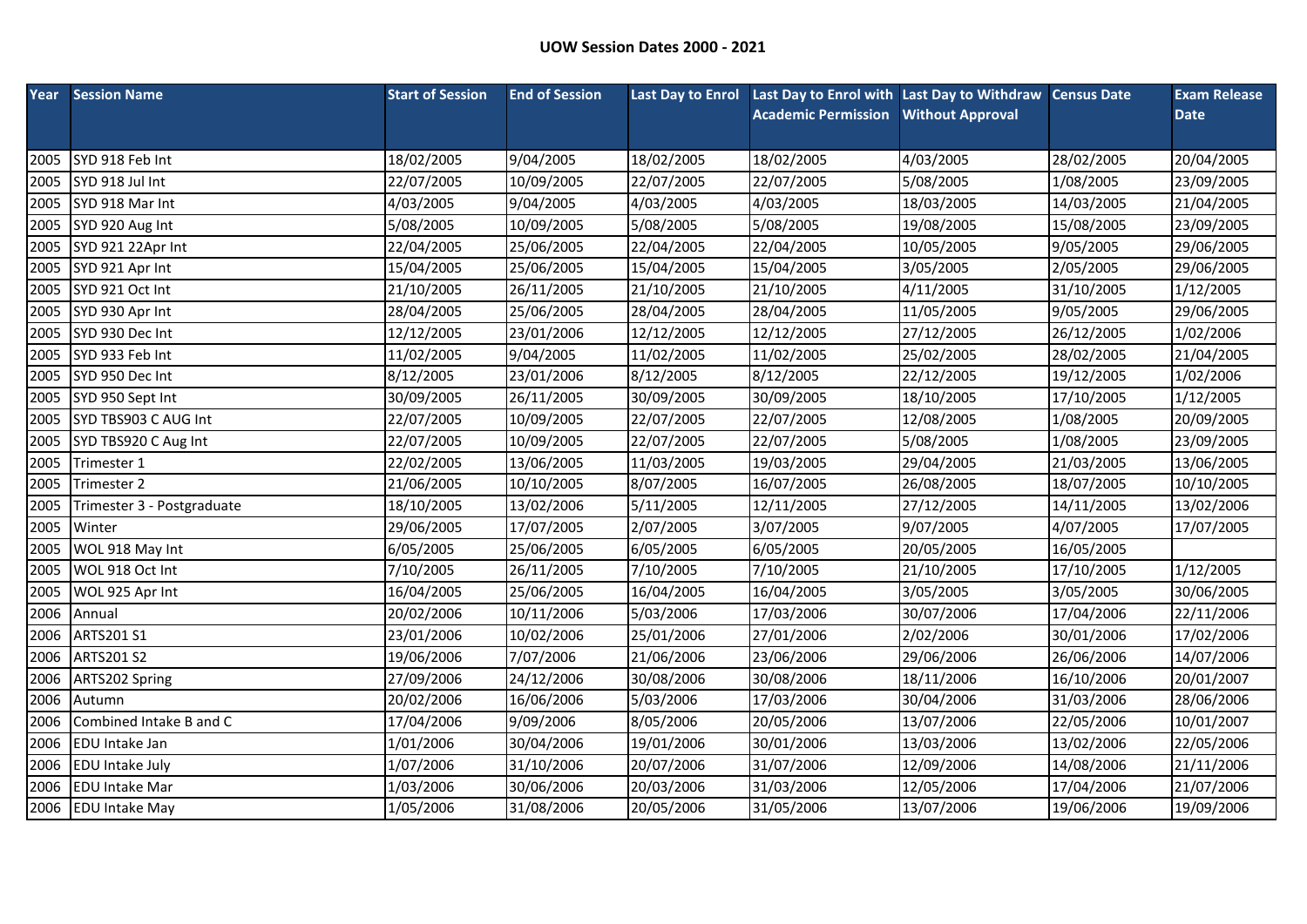| Year | <b>Session Name</b>     | <b>Start of Session</b> | <b>End of Session</b> | <b>Last Day to Enrol</b> | Last Day to Enrol with Last Day to Withdraw Census Date |                         |            | <b>Exam Release</b> |
|------|-------------------------|-------------------------|-----------------------|--------------------------|---------------------------------------------------------|-------------------------|------------|---------------------|
|      |                         |                         |                       |                          | <b>Academic Permission</b>                              | <b>Without Approval</b> |            | <b>Date</b>         |
|      |                         |                         |                       |                          |                                                         |                         |            |                     |
| 2006 | <b>EDU Intake Nov</b>   | 1/11/2006               | 28/02/2007            | 19/11/2006               | 30/11/2006                                              | 11/01/2007              | 18/12/2006 | 21/03/2007          |
| 2006 | <b>EDU Intake Sep</b>   | 1/09/2006               | 31/12/2006            | 20/09/2006               | 1/10/2006                                               | 12/11/2006              | 16/10/2006 | 19/01/2007          |
| 2006 | Intake A                | 30/01/2006              | 8/04/2006             | 3/02/2006                | 10/02/2006                                              | 3/03/2006               | 13/02/2006 | 20/04/2006          |
| 2006 | Intake B                | 17/04/2006              | 24/06/2006            | 21/04/2006               | 28/04/2006                                              | 19/05/2006              | 1/05/2006  | 29/06/2006          |
| 2006 | Intake C                | 3/07/2006               | 9/09/2006             | 7/07/2006                | 14/07/2006                                              | 4/08/2006               | 17/07/2006 | 21/09/2006          |
| 2006 | Intake D                | 18/09/2006              | 25/11/2006            | 22/09/2006               | 1/10/2006                                               | 20/10/2006              | 2/10/2006  | 29/11/2006          |
| 2006 | <b>SECTE Aut 1</b>      | 20/02/2006              | 31/03/2006            | 1/03/2006                | 5/03/2006                                               | 19/03/2006              | 6/03/2006  | 28/06/2006          |
| 2006 | <b>SECTE Aut 8</b>      | 10/04/2006              | 26/05/2006            | 26/04/2006               | 28/04/2006                                              | 14/05/2006              | 1/05/2006  | 28/06/2006          |
| 2006 | SECTE Spr 1             | 17/07/2006              | 25/08/2006            | 26/07/2006               | 27/07/2006                                              | 13/08/2006              | 31/07/2006 | 22/11/2006          |
| 2006 | SECTE Spr 8             | 4/09/2006               | 20/10/2006            | 13/09/2006               | 16/09/2006                                              | 8/10/2006               | 18/09/2006 | 22/11/2006          |
| 2006 | Spring                  | 17/07/2006              | 10/11/2006            | 30/07/2006               | 11/08/2006                                              | 17/09/2006              | 31/08/2006 | 22/11/2006          |
| 2006 | Spring2006/Autumn2007   | 17/07/2006              | 24/06/2007            | 30/07/2006               | 11/08/2006                                              | 11/03/2007              | 25/09/2006 | 4/07/2007           |
| 2006 | Spring2006/Summer2006   | 17/07/2006              | 11/02/2007            | 17/08/2006               | 7/09/2006                                               | 19/11/2006              | 12/09/2006 | 16/02/2007          |
| 2006 | Summer 2005/Autumn 2006 | 28/11/2005              | 16/06/2006            | 28/12/2005               | 17/01/2006                                              | 28/03/2006              | 23/01/2006 | 28/06/2006          |
| 2006 | Summer 2006/2007        | 4/12/2006               | 9/02/2007             | 10/12/2006               | 15/12/2006                                              | 24/12/2006              | 18/12/2006 | 16/02/2007          |
| 2006 | Trimester 1             | 27/02/2006              | 17/06/2006            | 10/03/2006               | 20/03/2006                                              | 29/04/2006              | 27/03/2006 | 17/06/2006          |
| 2006 | Trimester 2             | 26/06/2006              | 14/10/2006            | 7/07/2006                | 17/07/2006                                              | 26/08/2006              | 24/07/2006 | 14/10/2006          |
| 2006 | Trimester 3             | 23/10/2006              | 17/02/2007            | 3/11/2006                | 13/11/2006                                              | 27/12/2006              | 20/11/2006 | 17/02/2007          |
| 2006 | Winter                  | 29/06/2006              | 17/07/2006            | 2/07/2006                | 3/07/2006                                               | 9/07/2006               | 3/07/2006  | 17/07/2006          |
| 2007 | Annual                  | 26/02/2007              | 16/11/2007            | 11/03/2007               | 18/03/2007                                              | 5/08/2007               | 21/05/2007 | 28/11/2007          |
| 2007 | ARTS201 S1              | 29/01/2007              | 16/02/2007            | 31/01/2007               | 2/02/2007                                               | 8/02/2007               | 5/02/2007  | 23/02/2007          |
| 2007 | <b>ARTS201 S2</b>       | 25/06/2007              | 13/07/2007            | 27/06/2007               | 29/06/2007                                              | 5/07/2007               | 2/07/2007  | 20/07/2007          |
| 2007 | Autumn                  | 26/02/2007              | 22/06/2007            | 11/03/2007               | 18/03/2007                                              | 6/05/2007               | 31/03/2007 | 4/07/2007           |
| 2007 | <b>EDU Intake Feb</b>   | 19/02/2007              | 1/07/2007             | 4/03/2007                | 11/03/2007                                              | 22/04/2007              | 31/03/2007 | 6/07/2007           |
| 2007 | EDU Intake Jan          | 2/01/2007               | 15/04/2007            | 15/01/2007               | 22/01/2007                                              | 5/03/2007               | 12/02/2007 | 26/04/2007          |
| 2007 | EDU Intake June         | 4/06/2007               | 11/11/2007            | 17/06/2007               | 24/06/2007                                              | 8/09/2007               | 13/08/2007 | 30/11/2007          |
| 2007 | <b>EDU Intake Nov</b>   | 12/11/2007              | 20/04/2008            | 24/11/2007               | 30/11/2007                                              | 16/02/2008              | 17/12/2007 | 24/04/2008          |
| 2007 | <b>EDU Intake Sep</b>   | 17/09/2007              | 10/02/2008            | 30/09/2007               | 7/10/2007                                               | 19/12/2007              | 17/12/2007 | 22/02/2008          |
| 2007 | GSM Ph1 S1              | 29/01/2007              | 22/06/2007            | 11/02/2007               | 18/02/2007                                              | 8/04/2007               | 31/03/2007 | 4/07/2007           |
| 2007 | GSM Ph1 S2              | 9/07/2007               | 30/11/2007            | 22/07/2007               | 29/07/2007                                              | 16/09/2007              | 31/08/2007 | 6/12/2007           |
|      | 2007 Intake A           | 29/01/2007              | 6/04/2007             | 2/02/2007                | 9/02/2007                                               | 2/03/2007               | 12/02/2007 | 19/04/2007          |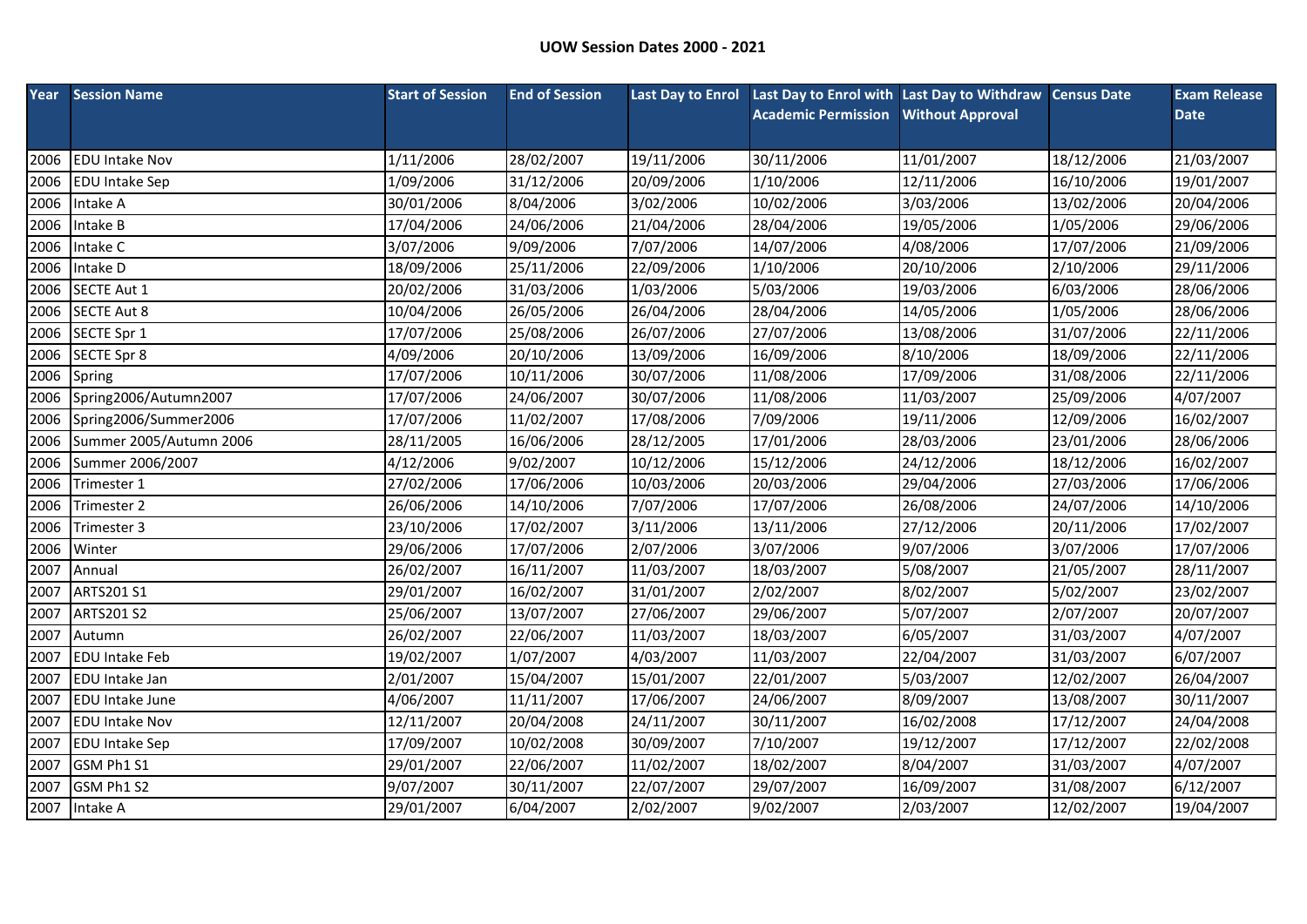|      | <b>Year Session Name</b> | <b>Start of Session</b> | <b>End of Session</b> |            | Last Day to Enrol Last Day to Enrol with Last Day to Withdraw Census Date |                         |            | <b>Exam Release</b> |
|------|--------------------------|-------------------------|-----------------------|------------|---------------------------------------------------------------------------|-------------------------|------------|---------------------|
|      |                          |                         |                       |            | <b>Academic Permission</b>                                                | <b>Without Approval</b> |            | <b>Date</b>         |
|      |                          |                         |                       |            |                                                                           |                         |            |                     |
| 2007 | Intake B                 | 16/04/2007              | 22/06/2007            | 20/04/2007 | 27/04/2007                                                                | 18/05/2007              | 30/04/2007 | 28/06/2007          |
| 2007 | Intake C                 | 2/07/2007               | 7/09/2007             | 6/07/2007  | 13/07/2007                                                                | 3/08/2007               | 16/07/2007 | 21/09/2007          |
| 2007 | Intake D                 | 17/09/2007              | 23/11/2007            | 21/09/2007 | 28/09/2007                                                                | 19/10/2007              | 1/10/2007  | 28/11/2007          |
| 2007 | SBS Summer 2007/2008     | 3/12/2007               | 25/01/2008            | 9/12/2007  | 16/12/2007                                                                | 12/12/2007              | 17/12/2007 | 30/01/2008          |
| 2007 | SECTE Aut 1              | 26/02/2007              | 6/04/2007             | 7/03/2007  | 11/03/2007                                                                | 25/03/2007              | 19/03/2007 | 4/07/2007           |
| 2007 | <b>SECTE Aut 8</b>       | 16/04/2007              | 1/06/2007             | 2/05/2007  | 4/05/2007                                                                 | 27/05/2007              | 21/05/2007 | 4/07/2007           |
| 2007 | SECTE Spr 1              | 23/07/2007              | 31/08/2007            | 1/08/2007  | 2/08/2007                                                                 | 19/08/2007              | 13/08/2007 | 28/11/2007          |
| 2007 | <b>SECTE Spr 8</b>       | 10/09/2007              | 26/10/2007            | 19/09/2007 | 22/09/2007                                                                | 21/10/2007              | 15/10/2007 | 28/11/2007          |
| 2007 | Semester 1               | 26/02/2007              | 22/06/2007            | 11/03/2007 | 18/03/2007                                                                | 6/05/2007               | 31/03/2007 | 5/07/2007           |
| 2007 | Semester 2               | 23/07/2007              | 16/11/2007            | 5/08/2007  | 12/08/2007                                                                | 23/09/2007              | 31/08/2007 | 29/11/2007          |
| 2007 | Spring                   | 23/07/2007              | 16/11/2007            | 5/08/2007  | 12/08/2007                                                                | 23/09/2007              | 31/08/2007 | 28/11/2007          |
| 2007 | Spring2007/Autumn2008    | 23/07/2007              | 21/06/2008            | 5/08/2007  | 12/08/2007                                                                | 9/03/2008               | 15/10/2007 | 2/07/2008           |
| 2007 | Spring2007/Summer2007    | 23/07/2007              | 8/02/2008             | 23/08/2007 | 13/09/2007                                                                | 25/11/2007              | 15/10/2007 | 16/02/2008          |
| 2007 | Summer 2006/Autumn 2007  | 4/12/2006               | 22/06/2007            | 9/01/2007  | 27/01/2007                                                                | 5/04/2007               | 19/03/2007 | 5/07/2007           |
| 2007 | Summer 2007/2008         | 3/12/2007               | 8/02/2008             | 9/12/2007  | 16/12/2007                                                                | 23/12/2007              | 17/12/2007 | 16/02/2008          |
| 2007 | Winter                   | 23/06/2007              | 15/07/2007            | 1/06/2007  | 8/06/2007                                                                 | 6/07/2007               | 2/07/2007  | 16/07/2007          |
| 2008 | Annual                   | 25/02/2008              | 14/11/2008            | 9/03/2008  | 16/03/2008                                                                | 3/08/2008               | 19/05/2008 | 26/11/2008          |
| 2008 | ARTS201 S1               | 6/01/2008               | 25/01/2008            | 8/01/2008  | 10/01/2008                                                                | 17/01/2008              | 14/01/2008 | 1/02/2008           |
| 2008 | <b>ARTS201 S2</b>        | 21/06/2008              | 11/07/2008            | 24/06/2008 | 26/06/2008                                                                | 3/07/2008               | 30/06/2008 | 18/07/2008          |
| 2008 | Autumn                   | 25/02/2008              | 20/06/2008            | 9/03/2008  | 16/03/2008                                                                | 4/05/2008               | 31/03/2008 | 2/07/2008           |
| 2008 | <b>EDU Intake Aug</b>    | 4/08/2008               | 14/11/2008            | 19/08/2008 | 24/08/2008                                                                | 4/10/2008               | 25/08/2008 | 24/11/2008          |
| 2008 | <b>EDU Intake Feb</b>    | 11/02/2008              | 23/05/2008            | 26/02/2008 | 7/03/2008                                                                 | 12/04/2008              | 10/03/2008 | 2/06/2008           |
| 2008 | <b>EDU</b> Intake Jan    | 2/01/2008               | 7/03/2008             | 11/01/2008 | 18/01/2008                                                                | 10/02/2008              | 21/01/2008 | 11/03/2008          |
| 2008 | <b>EDU Intake May</b>    | 28/04/2008              | 9/08/2008             | 13/05/2008 | 18/05/2008                                                                | 28/06/2008              | 19/05/2008 | 18/08/2008          |
| 2008 | <b>EDU Intake Nov</b>    | 3/11/2008               | 13/02/2009            | 18/11/2008 | 23/11/2008                                                                | 3/01/2009               | 24/11/2008 | 23/02/2009          |
| 2008 | GSB Summer 2008/2009     | 1/12/2008               | 23/01/2009            | 8/12/2008  | 14/12/2008                                                                | 1/01/2009               | 15/12/2008 | 31/01/2009          |
| 2008 | GSM Ph1 S1               | 4/02/2008               | 27/06/2008            | 17/02/2008 | 29/02/2008                                                                | 13/04/2008              | 31/03/2008 | 2/07/2008           |
| 2008 | GSM Ph1 S2               | 14/07/2008              | 12/12/2008            | 27/07/2008 | 8/08/2008                                                                 | 21/09/2008              | 31/08/2008 | 12/12/2008          |
| 2008 | GSM Ph1 S3               | 11/02/2008              | 27/06/2008            | 24/02/2008 | 7/03/2008                                                                 | 20/04/2008              | 31/03/2008 | 27/06/2008          |
| 2008 | GSM Ph2 S1               | 21/07/2008              | 12/12/2008            | 3/08/2008  | 15/08/2008                                                                | 28/09/2008              | 31/08/2008 | 4/02/2009           |
|      | 2008 Intake A            | 28/01/2008              | 4/04/2008             | 7/02/2008  | 10/02/2008                                                                | 8/03/2008               | 11/02/2008 | 18/04/2008          |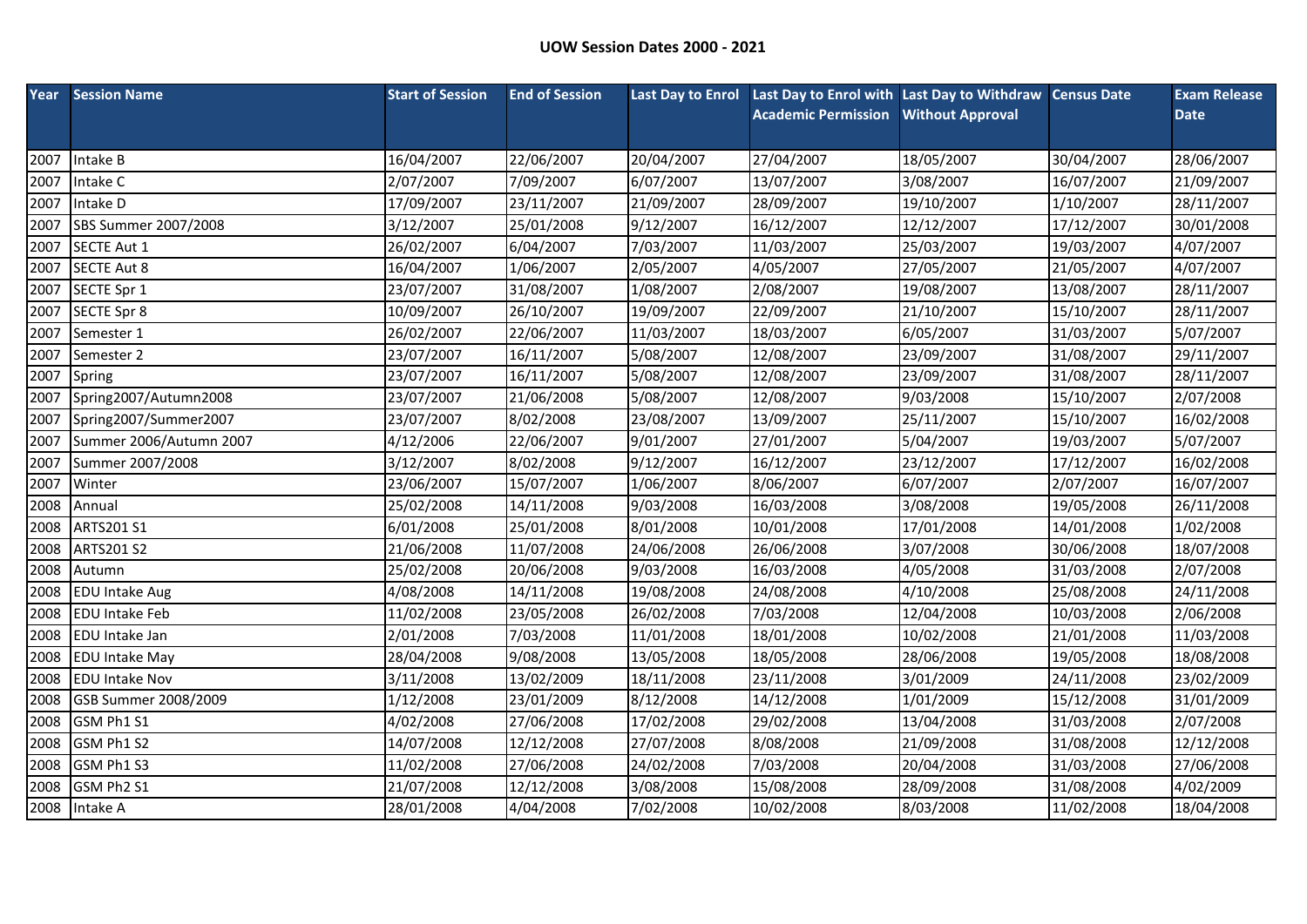| Year | <b>Session Name</b>           | <b>Start of Session</b> | <b>End of Session</b> |            | Last Day to Enrol Last Day to Enrol with Last Day to Withdraw Census Date |                         |            | <b>Exam Release</b> |
|------|-------------------------------|-------------------------|-----------------------|------------|---------------------------------------------------------------------------|-------------------------|------------|---------------------|
|      |                               |                         |                       |            | <b>Academic Permission</b>                                                | <b>Without Approval</b> |            | <b>Date</b>         |
|      |                               |                         |                       |            |                                                                           |                         |            |                     |
| 2008 | Intake A and B                | 28/01/2008              | 20/06/2008            | 18/02/2008 | 24/02/2008                                                                | 23/04/2008              | 25/02/2008 | 27/06/2008          |
| 2008 | Intake B                      | 14/04/2008              | 20/06/2008            | 24/04/2008 | 27/04/2008                                                                | 24/05/2008              | 28/04/2008 | 27/06/2008          |
| 2008 | Intake C                      | 30/06/2008              | 5/09/2008             | 10/07/2008 | 13/07/2008                                                                | 9/08/2008               | 14/07/2008 | 19/09/2008          |
| 2008 | Intake C and D                | 30/06/2008              | 21/11/2008            | 21/07/2008 | 27/07/2008                                                                | 24/09/2008              | 28/07/2008 | 28/11/2008          |
| 2008 | Intake D                      | 15/09/2008              | 21/11/2008            | 25/09/2008 | 28/09/2008                                                                | 25/10/2008              | 29/09/2008 | 26/11/2008          |
| 2008 | <b>NURS100</b>                | 16/10/2008              | 7/12/2008             | 23/10/2008 | 29/10/2008                                                                | 16/11/2008              | 27/10/2008 | 12/12/2008          |
| 2008 | Spring                        | 21/07/2008              | 14/11/2008            | 3/08/2008  | 10/08/2008                                                                | 21/09/2008              | 31/08/2008 | 26/11/2008          |
| 2008 | Spring2008/Autumn2009         | 21/07/2008              | 26/06/2009            | 3/08/2008  | 10/08/2008                                                                | 9/03/2009               | 27/10/2008 | 8/07/2009           |
| 2008 | Spring2008/Summer2008         | 21/07/2008              | 6/02/2009             | 3/08/2008  | 10/08/2008                                                                | 23/11/2008              | 22/09/2008 | 13/02/2009          |
| 2008 | Summer 2007/Autumn 2008       | 3/12/2007               | 20/06/2008            | 9/12/2007  | 16/12/2007                                                                | 9/03/2008               | 4/02/2008  | 3/07/2008           |
| 2008 | Summer 2008/2009              | 1/12/2008               | 6/02/2009             | 7/12/2008  | 14/12/2008                                                                | 21/12/2008              | 15/12/2008 | 13/02/2009          |
| 2008 | Winter                        | 21/06/2008              | 13/07/2008            | 24/06/2008 | 26/06/2008                                                                | 4/07/2008               | 30/06/2008 | 16/08/2008          |
| 2009 | Annual                        | 2/03/2009               | 18/11/2009            | 15/03/2009 | 22/03/2009                                                                | 9/08/2009               | 25/05/2009 | 30/11/2009          |
| 2009 | ARTS201 S1                    | 4/01/2009               | 23/01/2009            | 6/01/2009  | 8/01/2009                                                                 | 15/01/2009              | 12/01/2009 | 30/03/2009          |
| 2009 | <b>ARTS201 S2</b>             | 22/06/2009              | 11/07/2009            | 24/06/2009 | 26/06/2009                                                                | 3/07/2009               | 6/07/2009  |                     |
| 2009 | Autumn                        | 2/03/2009               | 26/06/2009            | 15/03/2009 | 22/03/2009                                                                | 10/05/2009              | 31/03/2009 | 8/07/2009           |
| 2009 | <b>EDU Intake Aug</b>         | 3/08/2009               | 13/11/2009            | 18/08/2009 | 23/08/2009                                                                | 3/10/2009               | 24/08/2009 | 23/11/2009          |
| 2009 | <b>EDU Intake Feb</b>         | 9/02/2009               | 22/05/2009            | 24/02/2009 | 1/03/2009                                                                 | 11/04/2009              | 2/03/2009  | 1/06/2009           |
| 2009 | EDU Intake Jan                | 5/01/2009               | 6/03/2009             | 14/01/2009 | 20/01/2009                                                                | 10/02/2009              | 26/01/2009 | 11/03/2009          |
| 2009 | <b>EDU Intake May</b>         | 4/05/2009               | 14/08/2009            | 19/05/2009 | 24/05/2009                                                                | 4/07/2009               | 25/05/2009 | 24/08/2009          |
| 2009 | <b>EDU Intake Nov</b>         | 2/11/2009               | 13/02/2010            | 17/11/2009 | 22/11/2009                                                                | 2/01/2010               | 23/11/2009 | 19/02/2010          |
| 2009 | <b>GDE Annual</b>             | 16/02/2009              | 21/11/2009            | 1/03/2009  | 8/03/2009                                                                 | 9/08/2009               | 13/04/2009 | 30/11/2009          |
| 2009 | <b>GDE Autumn</b>             | 16/02/2009              | 26/06/2009            | 1/03/2009  | 8/03/2009                                                                 | 10/05/2009              | 31/03/2009 | 8/07/2009           |
| 2009 | <b>GDE Primary KLA Annual</b> | 19/01/2009              | 21/11/2009            | 1/02/2009  | 8/02/2009                                                                 | 9/08/2009               | 31/03/2009 | 30/11/2009          |
| 2009 | <b>GDE Spring</b>             | 20/07/2009              | 21/11/2009            | 2/08/2009  | 9/08/2009                                                                 | 27/09/2009              | 31/08/2009 | 30/11/2009          |
| 2009 | GSB Summer 2009/2010          | 30/11/2009              | 22/01/2010            | 4/12/2009  | 11/12/2009                                                                | 4/01/2010               | 14/12/2009 | 30/01/2010          |
| 2009 | GSM Ph1 S1                    | 2/02/2009               | 26/06/2009            | 23/02/2009 | 1/03/2009                                                                 | 29/04/2009              | 2/03/2009  | 3/07/2009           |
| 2009 | GSM Ph1 S2                    | 13/07/2009              | 4/12/2009             | 3/08/2009  | 9/08/2009                                                                 | 7/10/2009               | 10/08/2009 | 12/12/2009          |
| 2009 | GSM Ph1 S3                    | 9/02/2009               | 26/06/2009            | 1/03/2009  | 8/03/2009                                                                 | 2/05/2009               | 9/03/2009  | 26/06/2009          |
| 2009 | GSM Ph2 S1                    | 20/07/2009              | 11/12/2009            | 10/08/2009 | 16/08/2009                                                                | 14/10/2009              | 17/08/2009 | 19/12/2009          |
| 2009 | GSM Ph2 S2                    | 2/02/2009               | 12/06/2009            | 21/02/2009 | 1/03/2009                                                                 | 21/04/2009              | 2/03/2009  | 18/06/2009          |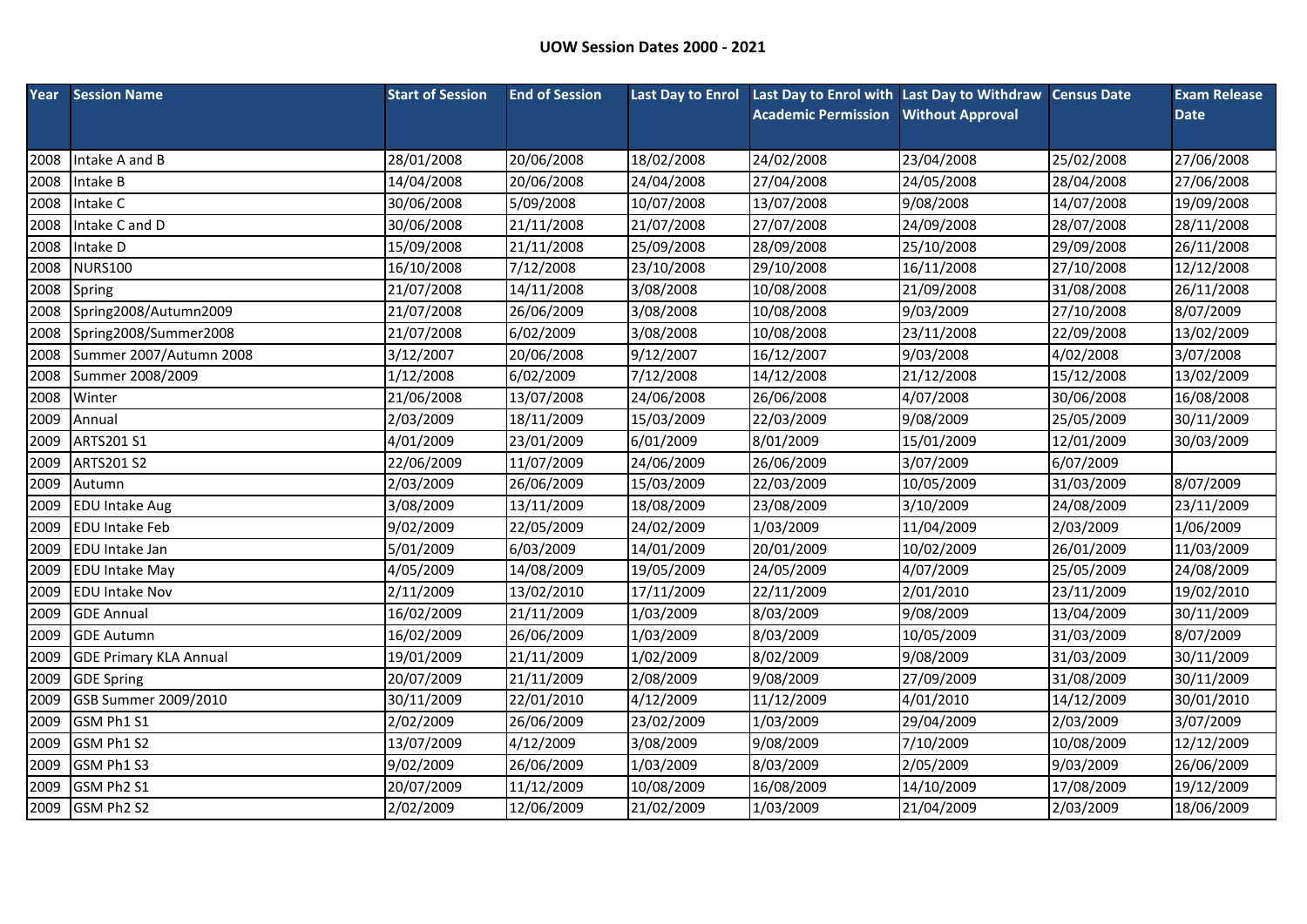|      | <b>Year</b> Session Name  | <b>Start of Session</b> | <b>End of Session</b> |            | Last Day to Enrol Last Day to Enrol with Last Day to Withdraw Census Date |                         |            | <b>Exam Release</b> |
|------|---------------------------|-------------------------|-----------------------|------------|---------------------------------------------------------------------------|-------------------------|------------|---------------------|
|      |                           |                         |                       |            | <b>Academic Permission</b>                                                | <b>Without Approval</b> |            | <b>Date</b>         |
|      |                           |                         |                       |            |                                                                           |                         |            |                     |
| 2009 | GSM Ph3 S1                | 6/07/2009               | 4/12/2009             | 28/07/2009 | 9/08/2009                                                                 | 4/10/2009               | 10/08/2009 | 12/12/2009          |
| 2009 | Intake A                  | 27/01/2009              | 3/04/2009             | 30/01/2009 | 6/02/2009                                                                 | 27/02/2009              | 9/02/2009  | 16/04/2009          |
| 2009 | Intake A and B            | 27/01/2009              | 19/06/2009            | 17/02/2009 | 1/03/2009                                                                 | 22/04/2009              | 2/03/2009  | 26/06/2009          |
| 2009 | Intake B                  | 14/04/2009              | 19/06/2009            | 17/04/2009 | 24/04/2009                                                                | 15/05/2009              | 27/04/2009 | 26/06/2009          |
| 2009 | Intake C                  | 29/06/2009              | 4/09/2009             | 3/07/2009  | 10/07/2009                                                                | 31/07/2009              | 13/07/2009 | 18/09/2009          |
| 2009 | Intake C and D            | 29/06/2009              | 20/11/2009            | 20/07/2009 | 26/07/2009                                                                | 23/09/2009              | 27/07/2009 | 27/11/2009          |
| 2009 | Intake D                  | 14/09/2009              | 20/11/2009            | 18/09/2009 | 25/09/2009                                                                | 16/10/2009              | 28/09/2009 | 27/11/2009          |
| 2009 | <b>NMIH</b>               | 21/09/2009              | 11/12/2009            | 3/10/2009  | 11/10/2009                                                                | 8/11/2009               | 2/11/2009  | 18/12/2009          |
| 2009 | <b>NURS100</b>            | 16/10/2009              | 6/12/2009             | 23/10/2009 | 28/10/2009                                                                | 15/11/2009              | 2/11/2009  | 11/12/2009          |
| 2009 | Spring                    | 27/07/2009              | 18/11/2009            | 9/08/2009  | 16/08/2009                                                                | 27/09/2009              | 31/08/2009 | 30/11/2009          |
| 2009 | Spring2009/Autumn2010     | 27/07/2009              | 26/06/2010            | 9/08/2009  | 16/08/2009                                                                | 17/03/2010              | 2/11/2009  | 5/07/2010           |
| 2009 | Spring2009/Summer2009     | 27/07/2009              | 12/02/2010            | 9/08/2009  | 16/08/2009                                                                | 22/11/2009              | 21/09/2009 | 19/02/2010          |
| 2009 | Summer 2008/Autumn 2009   | 1/12/2008               | 19/06/2009            | 7/12/2008  | 14/12/2008                                                                | 8/03/2009               | 2/02/2009  | 2/07/2009           |
| 2009 | Summer 2009/2010          | 7/12/2009               | 12/02/2010            | 13/12/2009 | 20/12/2009                                                                | 27/12/2009              | 21/12/2009 | 19/02/2010          |
| 2009 | Winter                    | 22/06/2009              | 17/07/2009            | 25/06/2009 | 28/06/2009                                                                | 7/07/2009               | 29/06/2009 | 3/08/2009           |
| 2010 | Annual                    | 1/03/2010               | 18/11/2010            | 14/03/2010 | 21/03/2010                                                                | 8/08/2010               | 24/05/2010 | 29/11/2010          |
| 2010 | ARTS201 S1                | 3/01/2010               | 22/01/2010            | 5/01/2010  | 7/01/2010                                                                 | 14/01/2010              | 11/01/2010 | 29/01/2010          |
| 2010 | <b>ARTS201 S2</b>         | 28/06/2010              | 16/07/2010            | 30/06/2010 | 2/07/2010                                                                 | 7/07/2010               | 5/07/2010  | 23/07/2010          |
| 2010 | Autumn                    | 1/03/2010               | 24/06/2010            | 14/03/2010 | 21/03/2010                                                                | 9/05/2010               | 31/03/2010 | 5/07/2010           |
| 2010 | <b>EDU Intake Aug</b>     | 2/08/2010               | 12/11/2010            | 10/08/2010 | 16/08/2010                                                                | 2/10/2010               | 23/08/2010 | 22/11/2010          |
| 2010 | <b>EDU Intake Feb</b>     | 1/02/2010               | 21/05/2010            | 17/02/2010 | 19/02/2010                                                                | 7/04/2010               | 22/02/2010 | 31/05/2010          |
| 2010 | <b>EDU</b> Intake Jan     | 4/01/2010               | 5/03/2010             | 13/01/2010 | 15/01/2010                                                                | 9/02/2010               | 18/01/2010 | 10/03/2010          |
| 2010 | <b>EDU Intake May</b>     | 3/05/2010               | 13/08/2010            | 18/05/2010 | 21/05/2010                                                                | 3/07/2010               | 24/05/2010 | 19/08/2010          |
| 2010 | <b>EDU Intake Nov</b>     | 1/11/2010               | 14/02/2011            | 9/11/2010  | 15/11/2010                                                                | 3/01/2011               | 22/11/2010 | 21/02/2011          |
| 2010 | <b>GDE Annual</b>         | 15/02/2010              | 19/11/2010            | 28/03/2010 | 25/04/2010                                                                | 31/07/2010              | 24/05/2010 | 29/11/2010          |
| 2010 | <b>GDE Autumn</b>         | 15/02/2010              | 25/06/2010            | 6/03/2010  | 19/03/2010                                                                | 4/05/2010               | 31/03/2010 | 5/07/2010           |
| 2010 | <b>GDE Primary Autumn</b> | 18/01/2010              | 25/06/2010            | 10/02/2010 | 26/02/2010                                                                | 22/04/2010              | 31/03/2010 | 5/07/2010           |
| 2010 | <b>GDE Spring</b>         | 19/07/2010              | 19/11/2010            | 6/08/2010  | 18/08/2010                                                                | 30/09/2010              | 31/08/2010 | 29/11/2010          |
| 2010 | <b>GDE Spring Autumn</b>  | 19/07/2010              | 24/06/2011            | 8/09/2010  | 12/10/2010                                                                | 8/02/2011               | 27/09/2010 | 4/07/2011           |
| 2010 | GSM Ph1 S1                | 1/02/2010               | 25/06/2010            | 25/02/2010 | 6/03/2010                                                                 | 28/04/2010              | 8/03/2010  | 5/07/2010           |
|      | 2010 GSM Ph1 S2           | 12/07/2010              | 5/12/2010             | 6/08/2010  | 13/08/2010                                                                | 10/10/2010              | 16/08/2010 | 13/12/2010          |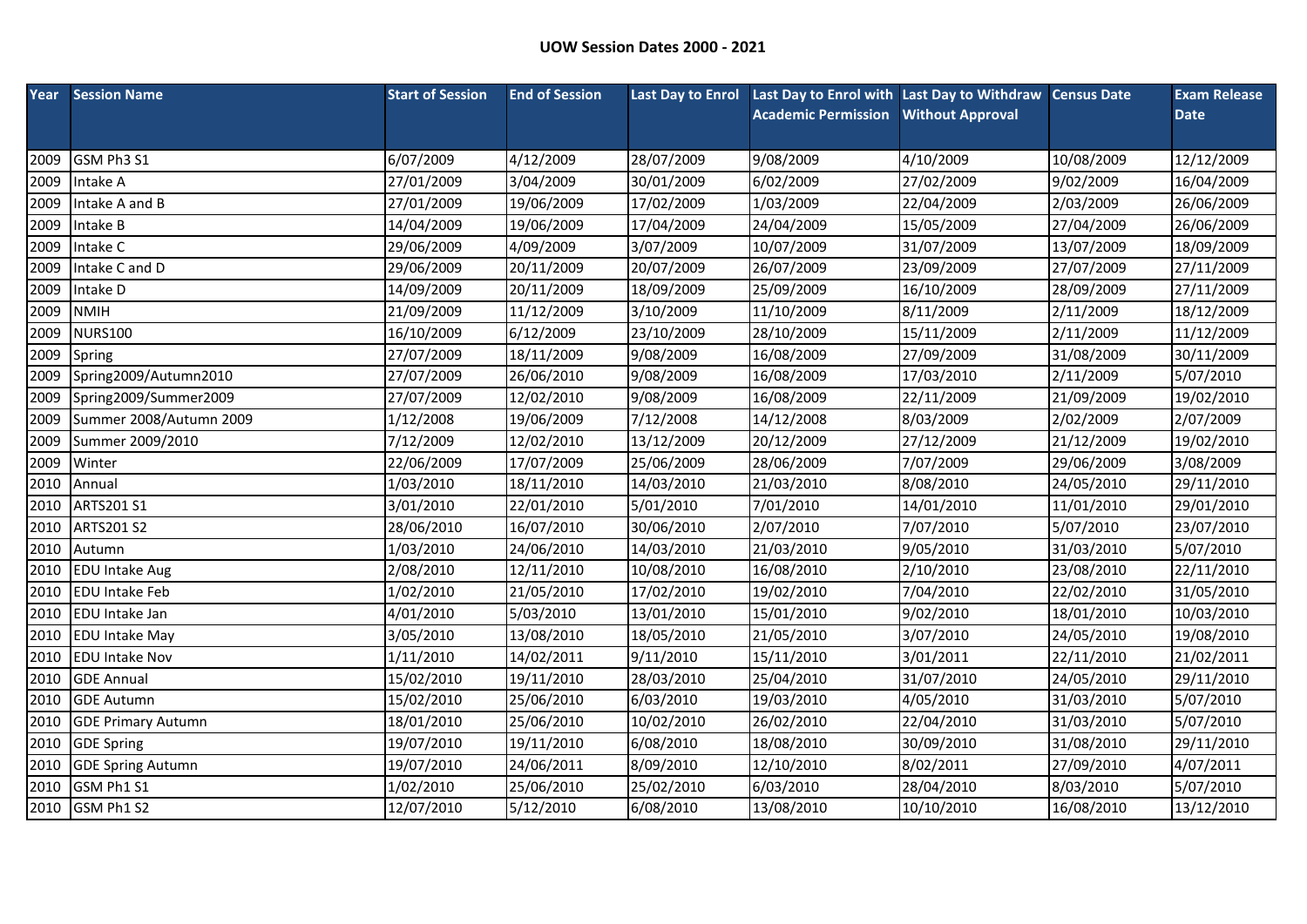| Year | <b>Session Name</b>                       | <b>Start of Session</b> | <b>End of Session</b> |            | Last Day to Enrol Last Day to Enrol with Last Day to Withdraw Census Date |                         |            | <b>Exam Release</b> |
|------|-------------------------------------------|-------------------------|-----------------------|------------|---------------------------------------------------------------------------|-------------------------|------------|---------------------|
|      |                                           |                         |                       |            | <b>Academic Permission</b>                                                | <b>Without Approval</b> |            | <b>Date</b>         |
|      |                                           |                         |                       |            |                                                                           |                         |            |                     |
| 2010 | GSM Ph1 S3                                | 8/02/2010               | 27/06/2010            | 25/02/2010 | 6/03/2010                                                                 | 28/04/2010              | 8/03/2010  | 30/06/2010          |
| 2010 | GSM Ph2 S1                                | 19/07/2010              | 10/12/2010            | 6/08/2010  | 13/08/2010                                                                | 10/10/2010              | 16/08/2010 | 20/12/2010          |
| 2010 | GSM Ph2 S2                                | 1/02/2010               | 13/06/2010            | 25/02/2010 | 6/03/2010                                                                 | 28/04/2010              | 8/03/2010  | 18/06/2010          |
| 2010 | GSM Ph3 S1                                | 12/07/2010              | 10/12/2010            | 6/08/2010  | 13/08/2010                                                                | 10/10/2010              | 16/08/2010 | 20/12/2010          |
| 2010 | GSM Ph3 S2                                | 1/02/2010               | 4/07/2010             | 25/02/2010 | 6/03/2010                                                                 | 28/04/2010              | 8/03/2010  | 7/07/2010           |
| 2010 | GSM Ph4 S1                                | 12/07/2010              | 1/12/2010             | 6/08/2010  | 13/08/2010                                                                | 10/10/2010              | 16/08/2010 | 1/12/2010           |
| 2010 | <b>GSM Summer</b>                         | 19/11/2010              | 2/03/2011             | 4/12/2010  | 14/12/2010                                                                | 19/01/2011              | 13/12/2010 | 16/03/2011          |
| 2010 | <b>HDR Apr</b>                            | 1/04/2010               | 25/06/2010            | 13/04/2010 | 22/04/2010                                                                | 22/05/2010              | 26/04/2010 |                     |
| 2010 | <b>HDR Feb</b>                            | 1/02/2010               | 12/02/2010            | 2/02/2010  | 3/02/2010                                                                 | 7/02/2010               | 4/02/2010  |                     |
| 2010 | <b>HDR Jan</b>                            | 4/01/2010               | 12/02/2010            | 9/01/2010  | 13/01/2010                                                                | 26/01/2010              | 18/01/2010 |                     |
| 2010 | <b>HDR Jul</b>                            | 1/07/2010               | 18/11/2010            | 22/07/2010 | 5/08/2010                                                                 | 23/09/2010              | 9/08/2010  |                     |
| 2010 | HDR Jun                                   | 1/06/2010               | 25/06/2010            | 4/06/2010  | 7/06/2010                                                                 | 15/06/2010              | 14/06/2010 |                     |
| 2010 | <b>HDR May</b>                            | 3/05/2010               | 25/06/2010            | 10/05/2010 | 16/05/2010                                                                | 3/06/2010               | 17/05/2010 |                     |
| 2010 | <b>HDR Nov</b>                            | 1/11/2010               | 18/11/2010            | 3/11/2010  | 5/11/2010                                                                 | 11/11/2010              | 8/11/2010  |                     |
| 2010 | <b>HDR Oct</b>                            | 4/10/2010               | 18/11/2010            | 10/10/2010 | 15/10/2010                                                                | 31/10/2010              | 25/10/2010 |                     |
| 2010 | <b>HDR</b> Sept                           | 1/09/2010               | 18/11/2010            | 12/09/2010 | 20/09/2010                                                                | 17/10/2010              | 27/09/2010 |                     |
| 2010 | Intake A                                  | 25/01/2010              | 1/04/2010             | 29/01/2010 | 5/02/2010                                                                 | 26/02/2010              | 8/02/2010  | 14/04/2010          |
| 2010 | Intake B                                  | 12/04/2010              | 18/06/2010            | 16/04/2010 | 23/04/2010                                                                | 14/05/2010              | 26/04/2010 | 25/06/2010          |
| 2010 | Intake C                                  | 28/06/2010              | 3/09/2010             | 2/07/2010  | 9/07/2010                                                                 | 30/07/2010              | 12/07/2010 | 17/09/2010          |
| 2010 | Intake D                                  | 13/09/2010              | 19/11/2010            | 17/09/2010 | 24/09/2010                                                                | 15/10/2010              | 27/09/2010 | 26/11/2010          |
| 2010 | International and Comparative Law Program | 28/06/2010              | 24/07/2010            | 1/07/2010  | 4/07/2010                                                                 | 13/07/2010              | 5/07/2010  | 17/08/2010          |
| 2010 | LIP Session 1                             | 1/03/2010               | 4/06/2010             | 13/04/2010 | 23/04/2010                                                                | 22/05/2010              | 17/05/2010 | 6/07/2010           |
| 2010 | LIP Session 2                             | 7/06/2010               | 29/10/2010            | 30/08/2010 | 13/09/2010                                                                | 11/10/2010              | 27/09/2010 | 30/11/2010          |
| 2010 | <b>NMIH</b>                               | 20/09/2010              | 10/12/2010            | 2/10/2010  | 7/10/2010                                                                 | 7/11/2010               | 11/10/2010 | 20/12/2010          |
| 2010 | <b>NMIH Bridge</b>                        | 1/09/2010               | 17/11/2010            | 12/09/2010 | 20/09/2010                                                                | 17/10/2010              | 27/09/2010 | 30/11/2010          |
| 2010 | SBS Summer 2010/2011                      | 29/11/2010              | 21/01/2011            | 3/12/2010  | 10/12/2010                                                                | 3/01/2011               | 13/12/2010 | 28/01/2011          |
| 2010 | Spring                                    | 26/07/2010              | 18/11/2010            | 8/08/2010  | 15/08/2010                                                                | 26/09/2010              | 31/08/2010 | 29/11/2010          |
| 2010 | Spring2010/Autumn2011                     | 26/07/2010              | 23/06/2011            | 8/08/2010  | 15/08/2010                                                                | 16/03/2011              | 1/11/2010  | 4/07/2011           |
| 2010 | Spring2010/Summer2010                     | 26/07/2010              | 11/02/2011            | 8/08/2010  | 15/08/2010                                                                | 21/11/2010              | 20/09/2010 | 21/02/2011          |
| 2010 | Summer 2009/Autumn 2010                   | 7/12/2009               | 24/06/2010            | 14/12/2009 | 21/12/2009                                                                | 15/03/2010              | 1/02/2010  | 5/07/2010           |
|      | 2010 Summer 2010/2011                     | 6/12/2010               | 11/02/2011            | 12/12/2010 | 19/12/2010                                                                | 26/12/2010              | 20/12/2010 | 21/02/2011          |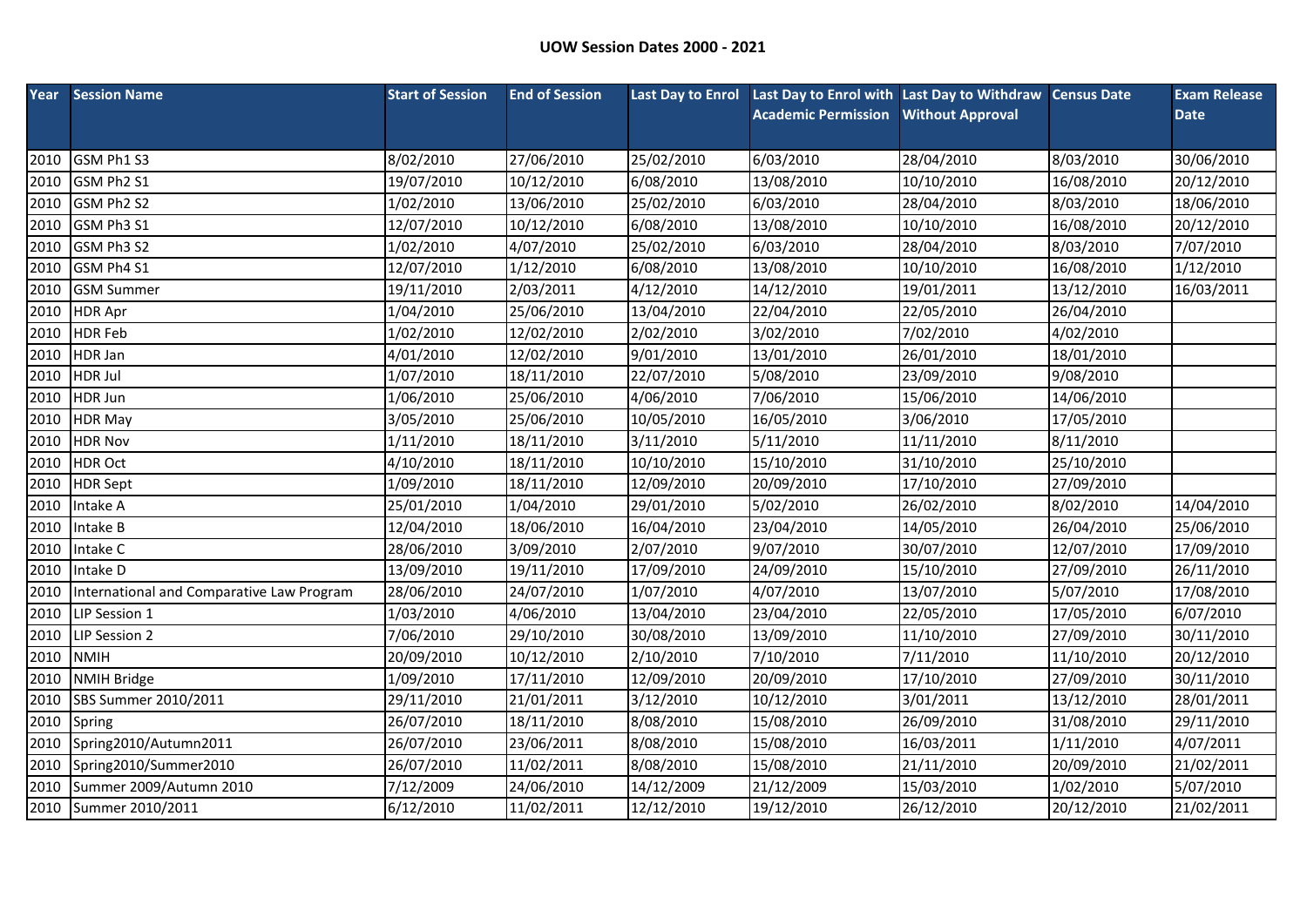|      | <b>Year</b> Session Name  | <b>Start of Session</b> | <b>End of Session</b> |            | Last Day to Enrol Last Day to Enrol with Last Day to Withdraw Census Date |                         |            | <b>Exam Release</b> |
|------|---------------------------|-------------------------|-----------------------|------------|---------------------------------------------------------------------------|-------------------------|------------|---------------------|
|      |                           |                         |                       |            | <b>Academic Permission</b>                                                | <b>Without Approval</b> |            | <b>Date</b>         |
|      |                           |                         |                       |            |                                                                           |                         |            |                     |
| 2010 | Winter                    | 21/06/2010              | 16/07/2010            | 24/06/2010 | 27/06/2010                                                                | 6/07/2010               | 28/06/2010 | 23/07/2010          |
| 2011 | Annual                    | 28/02/2011              | 17/11/2011            | 13/03/2011 | 20/03/2011                                                                | 7/08/2011               | 23/05/2011 | 28/11/2011          |
| 2011 | ARTS201 S1                | 3/01/2011               | 21/01/2011            | 5/01/2011  | 7/01/2011                                                                 | 13/01/2011              | 10/01/2011 | 4/02/2011           |
| 2011 | <b>ARTS201 S2</b>         | 27/06/2011              | 15/07/2011            | 29/06/2011 | 1/07/2011                                                                 | 7/07/2011               | 4/07/2011  | 29/07/2011          |
| 2011 | Autumn                    | 28/02/2011              | 23/06/2011            | 13/03/2011 | 20/03/2011                                                                | 8/05/2011               | 31/03/2011 | 4/07/2011           |
| 2011 | <b>EDU Intake Aug</b>     | 1/08/2011               | 11/11/2011            | 9/08/2011  | 15/08/2011                                                                | 1/10/2011               | 22/08/2011 | 21/11/2011          |
| 2011 | <b>EDU Intake Feb</b>     | 31/01/2011              | 20/05/2011            | 8/02/2011  | 14/02/2011                                                                | 6/04/2011               | 21/02/2011 | 30/05/2011          |
| 2011 | <b>EDU</b> Intake Jan     | 4/01/2011               | 4/03/2011             | 12/01/2011 | 18/01/2011                                                                | 8/02/2011               | 17/01/2011 | 14/03/2011          |
| 2011 | <b>EDU Intake May</b>     | 2/05/2011               | 12/08/2011            | 10/05/2011 | 16/05/2011                                                                | 2/07/2011               | 23/05/2011 | 22/08/2011          |
| 2011 | <b>EDU Intake Nov</b>     | 31/10/2011              | 13/02/2012            | 8/11/2011  | 14/11/2011                                                                | 2/01/2012               | 21/11/2011 | 23/02/2012          |
| 2011 | <b>EDU Session 3</b>      | 5/06/2011               | 3/07/2011             | 9/06/2011  | 12/06/2011                                                                | 21/06/2011              | 20/06/2011 | 25/07/2011          |
| 2011 | <b>EDU Session 4</b>      | 10/07/2011              | 7/08/2011             | 14/07/2011 | 17/07/2011                                                                | 26/07/2011              | 18/07/2011 | 29/08/2011          |
| 2011 | <b>EDU Session 5</b>      | 14/08/2011              | 14/09/2011            | 18/08/2011 | 21/08/2011                                                                | 30/08/2011              | 22/08/2011 | 3/10/2011           |
| 2011 | <b>EDU Session 6</b>      | 18/09/2011              | 16/10/2011            | 22/09/2011 | 25/09/2011                                                                | 4/10/2011               | 26/09/2011 | 7/11/2011           |
| 2011 | <b>EDU Session 7</b>      | 30/10/2011              | 27/11/2011            | 3/11/2011  | 6/11/2011                                                                 | 15/11/2011              | 7/11/2011  | 19/12/2011          |
| 2011 | <b>EDU Session 8</b>      | 4/12/2011               | 2/01/2012             | 8/12/2011  | 11/12/2011                                                                | 21/12/2011              | 12/12/2011 | 23/01/2012          |
| 2011 | <b>GDE Annual</b>         | 14/02/2011              | 18/11/2011            | 27/03/2011 | 24/04/2011                                                                | 30/07/2011              | 23/05/2011 | 28/11/2011          |
| 2011 | <b>GDE Autumn</b>         | 14/02/2011              | 24/06/2011            | 5/03/2011  | 18/03/2011                                                                | 3/05/2011               | 30/03/2011 | 4/07/2011           |
| 2011 | <b>GDE Primary Autumn</b> | 17/01/2011              | 24/06/2011            | 9/02/2011  | 25/02/2011                                                                | 21/04/2011              | 30/03/2011 | 4/07/2011           |
| 2011 | <b>GDE Spring</b>         | 18/07/2011              | 18/11/2011            | 5/08/2011  | 17/08/2011                                                                | 29/09/2011              | 30/08/2011 | 28/11/2011          |
| 2011 | <b>GDE Spring Autumn</b>  | 18/07/2011              | 22/06/2012            | 7/09/2011  | 11/10/2011                                                                | 7/02/2012               | 26/09/2011 | 5/07/2012           |
| 2011 | GSM Ph1 S1                | 31/01/2011              | 24/06/2011            | 26/02/2011 | 26/02/2011                                                                | 27/04/2011              | 31/03/2011 | 4/07/2011           |
| 2011 | GSM Ph1 S2                | 11/07/2011              | 2/12/2011             | 6/08/2011  | 6/08/2011                                                                 | 9/10/2011               | 31/08/2011 | 13/12/2011          |
| 2011 | GSM Ph1 S3                | 7/02/2011               | 24/06/2011            | 26/02/2011 | 26/02/2011                                                                | 27/04/2011              | 31/03/2011 | 28/06/2011          |
| 2011 | GSM Ph2 S1                | 18/07/2011              | 9/12/2011             | 6/08/2011  | 6/08/2011                                                                 | 9/10/2011               | 31/08/2011 | 13/12/2011          |
| 2011 | GSM Ph2 S2                | 31/01/2011              | 12/06/2011            | 26/02/2011 | 26/02/2011                                                                | 27/04/2011              | 31/03/2011 | 15/06/2011          |
| 2011 | GSM Ph3 S1                | 11/07/2011              | 9/12/2011             | 6/08/2011  | 6/08/2011                                                                 | 9/10/2011               | 31/08/2011 | 19/12/2011          |
| 2011 | GSM Ph3 S2                | 24/01/2011              | 25/06/2011            | 26/02/2011 | 26/02/2011                                                                | 27/04/2011              | 31/03/2011 | 28/06/2011          |
| 2011 | GSM Ph4 S1                | 11/07/2011              | 1/12/2011             | 6/08/2011  | 6/08/2011                                                                 | 9/10/2011               | 31/08/2011 | 1/12/2011           |
| 2011 | Intake A                  | 24/01/2011              | 1/04/2011             | 28/01/2011 | 4/02/2011                                                                 | 25/02/2011              | 7/02/2011  | 15/04/2011          |
|      | 2011 Intake B             | 11/04/2011              | 17/06/2011            | 15/04/2011 | 22/04/2011                                                                | 13/05/2011              | 26/04/2011 | 24/06/2011          |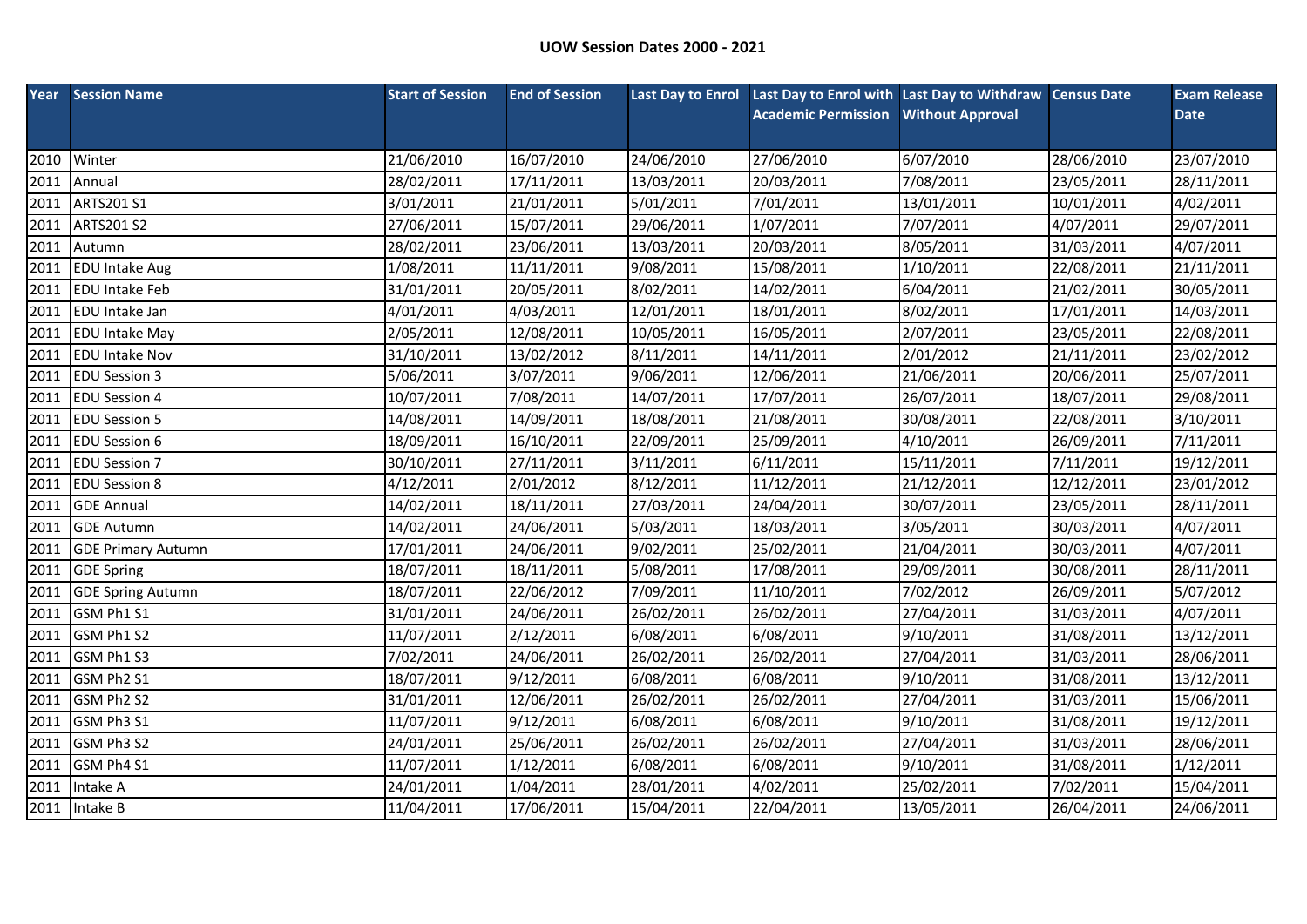| Year | <b>Session Name</b>                       | <b>Start of Session</b> | <b>End of Session</b> | <b>Last Day to Enrol</b> | Last Day to Enrol with Last Day to Withdraw Census Date |                         |            | <b>Exam Release</b> |
|------|-------------------------------------------|-------------------------|-----------------------|--------------------------|---------------------------------------------------------|-------------------------|------------|---------------------|
|      |                                           |                         |                       |                          | <b>Academic Permission</b>                              | <b>Without Approval</b> |            | <b>Date</b>         |
|      |                                           |                         |                       |                          |                                                         |                         |            |                     |
| 2011 | Intake C                                  | 27/06/2011              | 2/09/2011             | 1/07/2011                | 8/07/2011                                               | 29/07/2011              | 11/07/2011 | 14/09/2011          |
| 2011 | Intake D                                  | 12/09/2011              | 18/11/2011            | 16/09/2011               | 23/09/2011                                              | 14/10/2011              | 26/09/2011 | 25/11/2011          |
| 2011 | International and Comparative Law Program | 27/06/2011              | 23/07/2011            | 30/06/2011               | 3/07/2011                                               | 12/07/2011              | 4/07/2011  |                     |
| 2011 | LIP Session 1                             | 28/02/2011              | 3/06/2011             | 12/04/2011               | 22/04/2011                                              | 21/05/2011              | 16/05/2011 | 5/07/2011           |
| 2011 | LIP Session 2                             | 6/06/2011               | 28/10/2011            | 29/08/2011               | 12/09/2011                                              | 10/10/2011              | 26/09/2011 | 29/11/2011          |
| 2011 | LIP Session 3                             | 3/11/2010               | 25/02/2011            | 20/12/2010               | 17/01/2011                                              | 7/02/2011               | 31/01/2011 | 11/03/2011          |
| 2011 | <b>NMIH</b>                               | 19/09/2011              | 9/12/2011             | 1/10/2011                | 6/10/2011                                               | 6/11/2011               | 10/10/2011 | 19/12/2011          |
| 2011 | <b>NMIH Bridge</b>                        | 31/08/2011              | 16/11/2011            | 11/09/2011               | 19/09/2011                                              | 16/10/2011              | 26/09/2011 | 29/11/2011          |
| 2011 | SBS Summer 2011/2012                      | 28/11/2011              | 20/01/2012            | 2/12/2011                | 9/12/2011                                               | 1/01/2012               | 12/12/2011 | 27/01/2012          |
| 2011 | Spring                                    | 25/07/2011              | 17/11/2011            | 7/08/2011                | 14/08/2011                                              | 25/09/2011              | 31/08/2011 | 28/11/2011          |
| 2011 | Spring2011/Autumn2012                     | 25/07/2011              | 21/06/2012            | 7/08/2011                | 14/08/2011                                              | 14/03/2012              | 31/10/2011 | 2/07/2012           |
| 2011 | Spring2011/Summer2011                     | 25/07/2011              | 3/02/2012             | 7/08/2011                | 14/08/2011                                              | 20/11/2011              | 19/09/2011 | 10/02/2012          |
| 2011 | Summer 2010/Autumn 2011                   | 6/12/2010               | 23/06/2011            | 12/12/2010               | 19/12/2010                                              | 4/04/2011               | 17/01/2011 | 5/07/2011           |
| 2011 | Summer 2011/2012                          | 28/11/2011              | 3/02/2012             | 4/12/2011                | 11/12/2011                                              | 18/12/2011              | 12/12/2011 | 10/02/2012          |
| 2011 | Winter                                    | 20/06/2011              | 15/07/2011            | 23/06/2011               | 26/06/2011                                              | 5/07/2011               | 27/06/2011 | 22/07/2011          |
| 2012 | Annual                                    | 27/02/2012              | 15/11/2012            | 11/03/2012               | 18/03/2012                                              | 5/08/2012               | 20/05/2012 | 26/11/2012          |
| 2012 | <b>ARTS201 S1</b>                         | 2/01/2012               | 20/01/2012            | 4/01/2012                | 6/01/2012                                               | 12/01/2012              | 9/01/2012  | 3/02/2012           |
| 2012 | <b>ARTS201 S2</b>                         | 25/06/2012              | 13/07/2012            | 29/06/2012               | 29/06/2012                                              | 5/07/2012               | 2/07/2012  | 27/07/2012          |
| 2012 | Autumn                                    | 27/02/2012              | 21/06/2012            | 11/03/2012               | 18/03/2012                                              | 6/05/2012               | 31/03/2012 | 2/07/2012           |
| 2012 | <b>EDU Intake Aug</b>                     | 30/07/2012              | 9/11/2012             | 7/08/2012                | 14/08/2012                                              | 29/09/2012              | 20/08/2012 | 19/11/2012          |
| 2012 | <b>EDU Intake Feb</b>                     | 30/01/2012              | 18/05/2012            | 7/02/2012                | 14/02/2012                                              | 4/04/2012               | 20/02/2012 | 28/05/2012          |
| 2012 | <b>EDU</b> Intake Jan                     | 3/01/2012               | 2/03/2012             | 11/01/2012               | 17/01/2012                                              | 7/02/2012               | 16/01/2012 | 12/03/2012          |
| 2012 | <b>EDU Intake May</b>                     | 30/04/2012              | 10/08/2012            | 8/05/2012                | 15/05/2012                                              | 30/06/2012              | 21/05/2012 | 20/08/2012          |
| 2012 | <b>EDU Intake Nov</b>                     | 29/10/2012              | 11/02/2013            | 6/11/2012                | 13/11/2012                                              | 31/12/2012              | 19/11/2012 | 21/02/2013          |
| 2012 | <b>EDU Session 1</b>                      | 9/01/2012               | 6/02/2012             | 13/01/2012               | 16/01/2012                                              | 25/01/2012              | 16/01/2012 | 27/02/2012          |
| 2012 | <b>EDU Session 10</b>                     | 26/11/2012              | 4/01/2013             | 1/12/2012                | 5/12/2012                                               | 19/12/2012              | 9/12/2012  | 14/01/2013          |
| 2012 | <b>EDU Session 11</b>                     | 16/12/2012              | 13/01/2013            | 20/12/2012               | 23/12/2012                                              | 1/01/2013               | 24/12/2012 | 28/01/2013          |
| 2012 | <b>EDU Session 2</b>                      | 13/02/2012              | 13/03/2012            | 17/02/2012               | 20/02/2012                                              | 1/03/2012               | 20/02/2012 | 2/04/2012           |
| 2012 | <b>EDU Session 3</b>                      | 18/03/2012              | 15/04/2012            | 22/03/2012               | 25/03/2012                                              | 3/04/2012               | 26/03/2012 | 1/05/2012           |
| 2012 | <b>EDU Session 4</b>                      | 22/04/2012              | 20/05/2012            | 26/04/2012               | 29/04/2012                                              | 8/05/2012               | 30/04/2012 | 5/06/2012           |
|      | 2012 EDU Session 5                        | 27/05/2012              | 24/06/2012            | 31/05/2012               | 3/06/2012                                               | 12/06/2012              | 4/06/2012  | 10/07/2012          |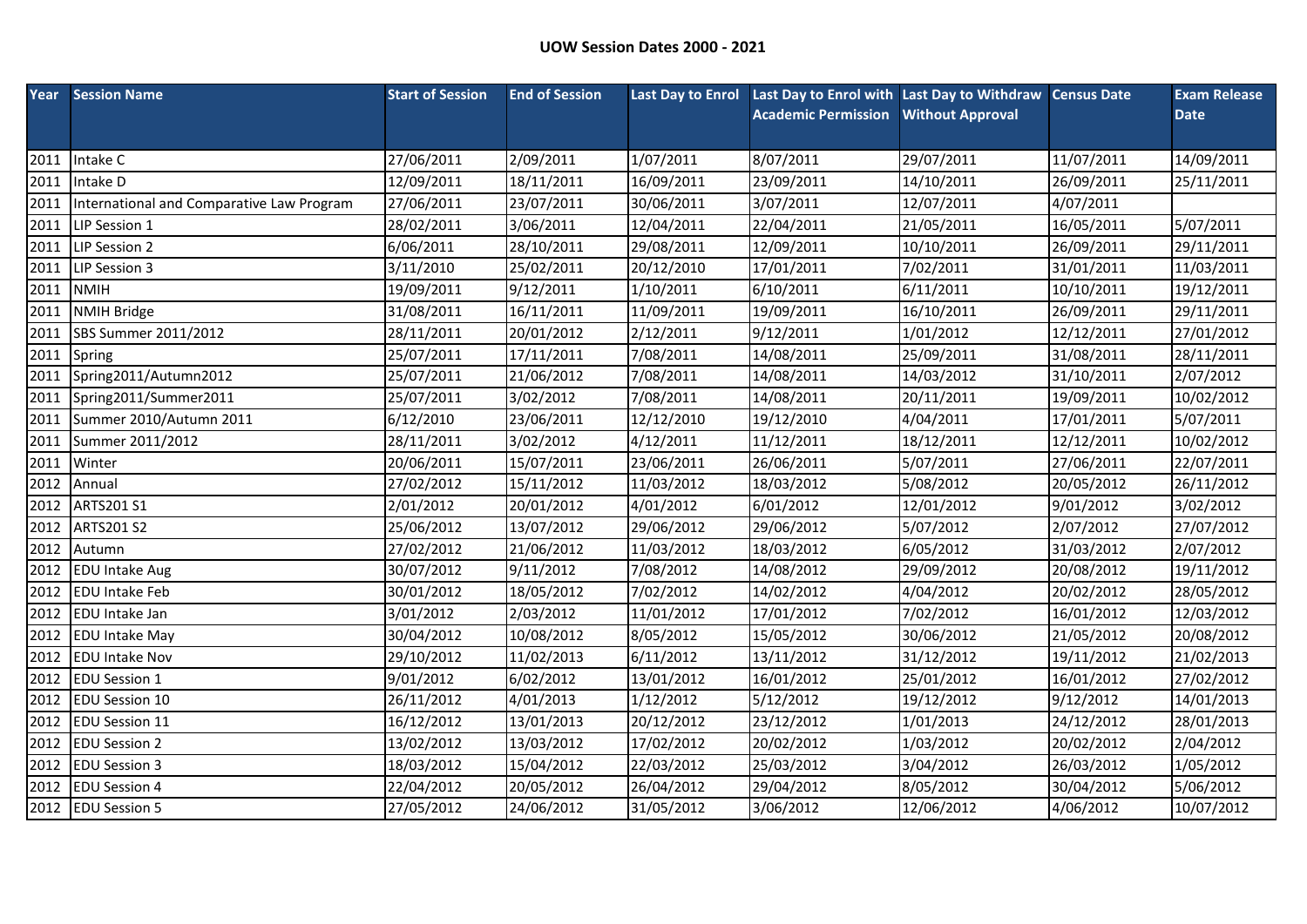| Year | <b>Session Name</b>                       | <b>Start of Session</b> | <b>End of Session</b> |            | Last Day to Enrol Last Day to Enrol with Last Day to Withdraw Census Date |                         |            | <b>Exam Release</b> |
|------|-------------------------------------------|-------------------------|-----------------------|------------|---------------------------------------------------------------------------|-------------------------|------------|---------------------|
|      |                                           |                         |                       |            | <b>Academic Permission</b>                                                | <b>Without Approval</b> |            | <b>Date</b>         |
|      |                                           |                         |                       |            |                                                                           |                         |            |                     |
| 2012 | <b>EDU Session 6</b>                      | 1/07/2012               | 29/07/2012            | 5/07/2012  | 8/07/2012                                                                 | 17/07/2012              | 9/07/2012  | 14/08/2012          |
| 2012 | <b>EDU Session 7</b>                      | 5/08/2012               | 2/09/2012             | 9/08/2012  | 12/08/2012                                                                | 21/08/2012              | 13/08/2012 | 18/09/2012          |
| 2012 | <b>EDU Session 8</b>                      | 9/09/2012               | 7/10/2012             | 13/09/2012 | 16/09/2012                                                                | 25/09/2012              | 17/09/2012 | 23/10/2012          |
| 2012 | <b>EDU Session 9</b>                      | 15/10/2012              | 23/11/2012            | 20/10/2012 | 24/10/2012                                                                | 7/11/2012               | 22/10/2012 | 3/12/2012           |
| 2012 | <b>GDE Annual</b>                         | 13/02/2012              | 16/11/2012            | 25/03/2012 | 22/04/2012                                                                | 28/07/2012              | 9/04/2012  | 26/11/2012          |
| 2012 | <b>GDE Autumn</b>                         | 13/02/2012              | 22/06/2012            | 3/03/2012  | 16/03/2012                                                                | 1/05/2012               | 12/03/2012 | 2/07/2012           |
| 2012 | <b>GDE Primary Autumn</b>                 | 16/01/2012              | 22/06/2012            | 8/02/2012  | 24/02/2012                                                                | 19/04/2012              | 20/02/2012 | 2/07/2012           |
| 2012 | <b>GDE Spring</b>                         | 16/07/2012              | 16/11/2012            | 3/08/2012  | 15/08/2012                                                                | 27/09/2012              | 13/08/2012 | 26/11/2012          |
| 2012 | <b>GDE Spring Autumn</b>                  | 16/07/2012              | 21/06/2013            | 5/09/2012  | 9/10/2012                                                                 | 5/02/2013               | 24/09/2012 | 4/07/2013           |
| 2012 | <b>GDE TeachNext Annual</b>               | 8/10/2012               | 28/06/2013            | 16/11/2012 | 12/12/2012                                                                | 14/03/2013              | 29/11/2012 | 9/07/2013           |
| 2012 | <b>GDE TeachNext Intensive</b>            | 8/10/2012               | 1/02/2013             | 12/10/2012 | 12/10/2012                                                                | 9/12/2012               | 19/11/2012 | 8/02/2013           |
| 2012 | GSM Ph1 S1                                | 30/01/2012              | 22/06/2012            | 11/03/2012 | 18/03/2012                                                                | 25/04/2012              | 31/03/2012 | 3/07/2012           |
| 2012 | GSM Ph1 S2                                | 9/07/2012               | 30/11/2012            | 5/08/2012  | 12/08/2012                                                                | 3/10/2012               | 31/08/2012 | 14/12/2012          |
| 2012 | GSM Ph1 S3                                | 6/02/2012               | 24/06/2012            | 11/03/2012 | 18/03/2012                                                                | 29/04/2012              | 31/03/2012 | 27/06/2012          |
| 2012 | GSM Ph2 S1                                | 16/07/2012              | 7/12/2012             | 5/08/2012  | 12/08/2012                                                                | 10/10/2012              | 31/08/2012 | 14/12/2012          |
| 2012 | GSM Ph2 S2                                | 30/01/2012              | 10/06/2012            | 11/03/2012 | 18/03/2012                                                                | 18/04/2012              | 31/03/2012 | 13/06/2012          |
| 2012 | GSM Ph3 S1                                | 9/07/2012               | 7/12/2012             | 5/08/2012  | 12/08/2012                                                                | 7/10/2012               | 31/08/2012 | 14/12/2012          |
| 2012 | GSM Ph3 S2                                | 30/01/2012              | 1/07/2012             | 11/03/2012 | 18/03/2012                                                                | 30/04/2012              | 31/03/2012 | 3/07/2012           |
| 2012 | GSM Ph4 S1                                | 23/07/2012              | 28/11/2012            | 5/08/2012  | 12/08/2012                                                                | 9/10/2012               | 31/08/2012 | 29/11/2012          |
| 2012 | Intake A                                  | 23/01/2012              | 30/03/2012            | 2/02/2012  | 8/02/2012                                                                 | 3/03/2012               | 6/02/2012  | 13/04/2012          |
| 2012 | Intake B                                  | 9/04/2012               | 15/06/2012            | 19/04/2012 | 25/04/2012                                                                | 19/05/2012              | 23/04/2012 | 22/06/2012          |
| 2012 | Intake C                                  | 25/06/2012              | 31/08/2012            | 6/07/2012  | 11/07/2012                                                                | 4/08/2012               | 9/07/2012  | 14/09/2012          |
| 2012 | Intake D                                  | 10/09/2012              | 16/11/2012            | 20/09/2012 | 26/09/2012                                                                | 20/10/2012              | 24/09/2012 | 23/11/2012          |
| 2012 | International and Comparative Law Program | 25/06/2012              | 20/07/2012            | 28/06/2012 | 1/07/2012                                                                 | 10/07/2012              | 2/07/2012  |                     |
| 2012 | LIP Session 1                             | 27/02/2012              | 1/06/2012             | 16/04/2012 | 30/04/2012                                                                | 27/05/2012              | 21/05/2012 | 3/07/2012           |
| 2012 | LIP Session 2                             | 4/06/2012               | 28/10/2012            | 1/09/2012  | 13/09/2012                                                                | 8/10/2012               | 24/09/2012 | 27/11/2012          |
| 2012 | <b>LIP Summer</b>                         | 5/11/2011               | 24/02/2012            | 23/12/2011 | 16/01/2012                                                                | 6/02/2012               | 30/01/2012 | 16/04/2012          |
| 2012 | <b>NMIH Bridge Jan</b>                    | 1/01/2012               | 15/02/2012            | 7/01/2012  | 12/01/2012                                                                | 28/01/2012              | 16/01/2012 | 29/02/2012          |
| 2012 | <b>NMIH Bridge Sept</b>                   | 29/08/2012              | 14/11/2012            | 9/09/2012  | 17/09/2012                                                                | 14/10/2012              | 17/09/2012 | 26/11/2012          |
| 2012 | SBS Summer 2012/2013                      | 26/11/2012              | 18/01/2013            | 30/11/2012 | 7/12/2012                                                                 | 21/12/2012              | 10/12/2012 | 25/01/2013          |
|      | 2012 SHS Feb                              | 30/01/2012              | 20/04/2012            | 11/02/2012 | 19/02/2012                                                                | 18/03/2012              | 19/03/2012 | 3/05/2012           |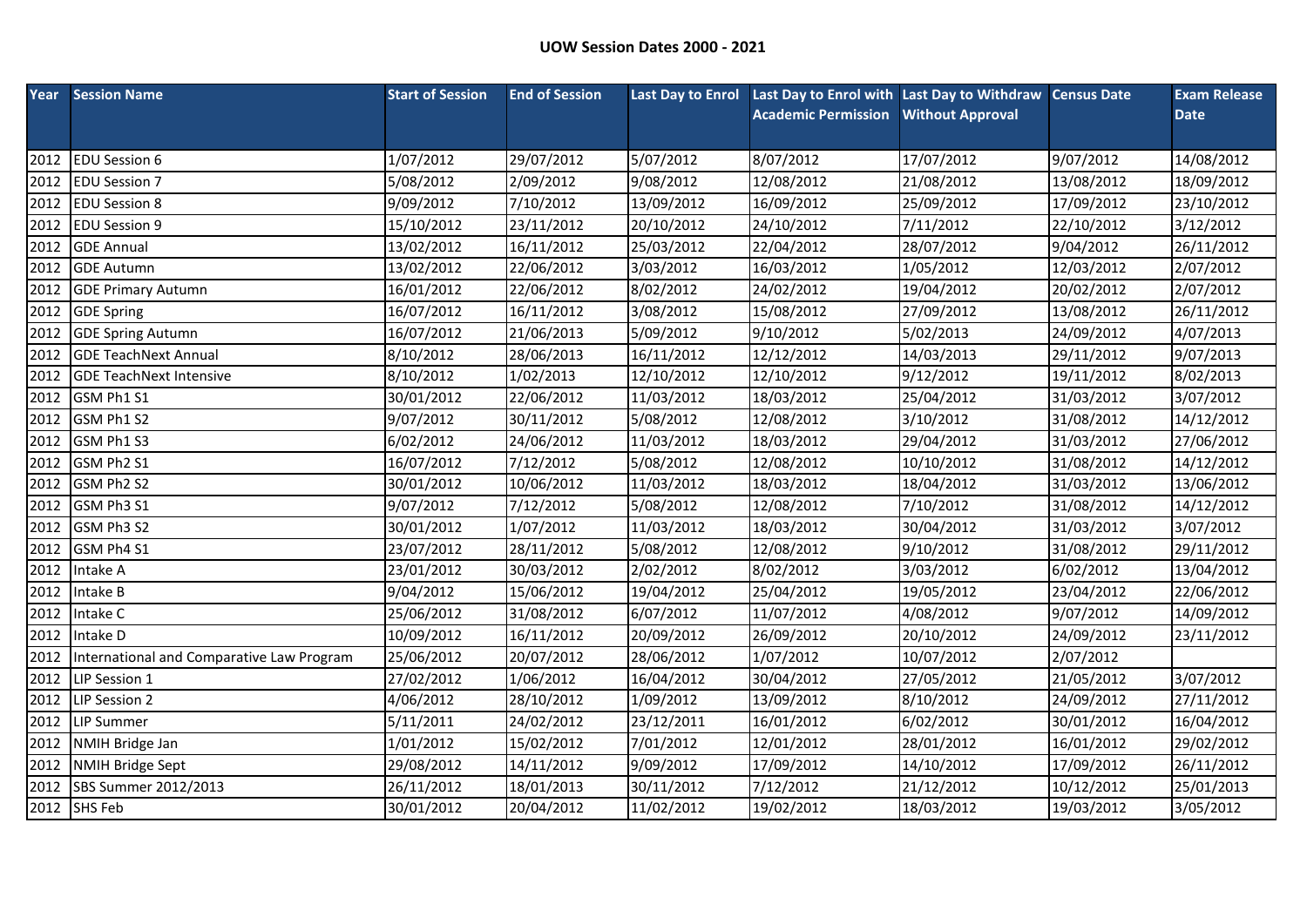| Year | <b>Session Name</b>     | <b>Start of Session</b> | <b>End of Session</b> |            | Last Day to Enrol Last Day to Enrol with Last Day to Withdraw Census Date |                         |            | <b>Exam Release</b> |
|------|-------------------------|-------------------------|-----------------------|------------|---------------------------------------------------------------------------|-------------------------|------------|---------------------|
|      |                         |                         |                       |            | <b>Academic Permission</b>                                                | <b>Without Approval</b> |            | <b>Date</b>         |
|      |                         |                         |                       |            |                                                                           |                         |            |                     |
| 2012 | SHS Jan                 | 3/01/2012               | 9/03/2012             | 12/01/2012 | 19/01/2012                                                                | 11/02/2012              | 16/01/2012 | 30/03/2012          |
| 2012 | <b>SHS July</b>         | 25/06/2012              | 7/09/2012             | 6/07/2012  | 13/07/2012                                                                | 8/08/2012               | 9/07/2012  | 10/09/2012          |
| 2012 | SHS Mar                 | 5/03/2012               | 11/05/2012            | 15/03/2012 | 21/03/2012                                                                | 14/04/2012              | 19/03/2012 | 14/05/2012          |
| 2012 | <b>SHS Oct</b>          | 15/10/2012              | 21/12/2012            | 25/10/2012 | 31/10/2012                                                                | 24/11/2012              | 29/10/2012 | 21/12/2012          |
| 2012 | <b>SHS Sept</b>         | 3/09/2012               | 16/11/2012            | 14/09/2012 | 21/09/2012                                                                | 17/10/2012              | 17/09/2012 | 23/11/2012          |
| 2012 | Spring                  | 23/07/2012              | 15/11/2012            | 5/08/2012  | 12/08/2012                                                                | 23/09/2012              | 31/08/2012 | 26/11/2012          |
| 2012 | Spring2012/Autumn2013   | 23/07/2012              | 27/06/2013            | 11/09/2012 | 15/10/2012                                                                | 11/02/2013              | 1/10/2012  | 2/07/2013           |
| 2012 | Spring2012/Summer2012   | 23/07/2012              | 1/02/2013             | 20/08/2012 | 9/09/2012                                                                 | 15/11/2012              | 3/09/2012  | 8/02/2013           |
| 2012 | Summer 2011/Autumn 2012 | 28/11/2011              | 21/06/2012            | 28/12/2011 | 18/01/2012                                                                | 30/03/2012              | 9/01/2012  | 2/07/2012           |
| 2012 | Summer 2012/2013        | 26/11/2012              | 1/02/2013             | 2/12/2012  | 9/12/2012                                                                 | 16/12/2012              | 9/12/2012  | 8/02/2013           |
| 2012 | Trimester 1             | 30/01/2012              | 28/04/2012            | 10/02/2012 | 17/02/2012                                                                | 9/03/2012               | 20/02/2012 | 9/05/2012           |
| 2012 | Trimester 1/Trimester 2 | 30/01/2012              | 4/08/2012             | 27/02/2012 | 16/03/2012                                                                | 21/05/2012              | 12/03/2012 | 15/08/2012          |
| 2012 | Trimester 2             | 7/05/2012               | 4/08/2012             | 18/05/2012 | 25/05/2012                                                                | 15/06/2012              | 28/05/2012 | 15/08/2012          |
| 2012 | Trimester 2/Trimester 3 | 7/05/2012               | 10/11/2012            | 4/06/2012  | 22/06/2012                                                                | 27/08/2012              | 18/06/2012 | 21/11/2012          |
| 2012 | Trimester 3             | 13/08/2012              | 10/11/2012            | 24/08/2012 | 31/08/2012                                                                | 21/09/2012              | 3/09/2012  | 21/11/2012          |
| 2012 | Winter                  | 20/06/2012              | 15/07/2012            | 23/06/2012 | 26/06/2012                                                                | 3/07/2012               | 25/06/2012 | 20/07/2012          |
| 2013 | Annual                  | 4/03/2013               | 21/11/2013            | 17/03/2013 | 24/03/2013                                                                | 11/08/2013              | 29/04/2013 | 2/12/2013           |
| 2013 | ARTS201 S1              | 2/01/2013               | 25/01/2013            | 4/01/2013  | 7/01/2013                                                                 | 14/01/2013              | 7/01/2013  | 4/02/2013           |
| 2013 | <b>ARTS201 S2</b>       | 1/07/2013               | 19/07/2013            | 3/07/2013  | 5/07/2013                                                                 | 11/07/2013              | 8/07/2013  | 1/08/2013           |
| 2013 | Autumn                  | 4/03/2013               | 27/06/2013            | 17/03/2013 | 24/03/2013                                                                | 12/05/2013              | 31/03/2013 | 8/07/2013           |
| 2013 | <b>EDU Intake Aug</b>   | 29/07/2013              | 8/11/2013             | 13/08/2013 | 23/08/2013                                                                | 28/09/2013              | 24/08/2013 | 18/11/2013          |
| 2013 | <b>EDU Intake Feb</b>   | 4/02/2013               | 17/05/2013            | 19/02/2013 | 1/03/2013                                                                 | 6/04/2013               | 2/03/2013  | 27/05/2013          |
| 2013 | <b>EDU</b> Intake Jan   | 2/01/2013               | 1/03/2013             | 10/01/2013 | 16/01/2013                                                                | 5/02/2013               | 17/01/2013 | 11/03/2013          |
| 2013 | <b>EDU Intake May</b>   | 29/04/2013              | 9/08/2013             | 14/05/2013 | 24/05/2013                                                                | 29/06/2013              | 25/05/2013 | 19/08/2013          |
| 2013 | <b>EDU Intake Nov</b>   | 28/10/2013              | 7/02/2014             | 12/11/2013 | 22/11/2013                                                                | 28/12/2013              | 23/11/2013 | 17/02/2014          |
| 2013 | <b>EDU Session 1</b>    | 7/01/2013               | 15/02/2013            | 12/01/2013 | 16/01/2013                                                                | 30/01/2013              | 17/01/2013 | 25/02/2013          |
| 2013 | <b>EDU Session 2</b>    | 18/02/2013              | 29/03/2013            | 23/02/2013 | 27/02/2013                                                                | 13/03/2013              | 28/02/2013 | 8/04/2013           |
| 2013 | <b>EDU Session 3</b>    | 1/04/2013               | 10/05/2013            | 6/04/2013  | 10/04/2013                                                                | 24/04/2013              | 11/04/2013 | 20/05/2013          |
| 2013 | <b>EDU Session 4</b>    | 13/05/2013              | 21/06/2013            | 18/05/2013 | 22/05/2013                                                                | 5/06/2013               | 23/05/2013 | 1/07/2013           |
| 2013 | <b>EDU Session 5</b>    | 24/06/2013              | 2/08/2013             | 29/06/2013 | 3/07/2013                                                                 | 7/07/2013               | 4/07/2013  | 12/08/2013          |
|      | 2013 EDU Session 6      | 5/08/2013               | 13/09/2013            | 10/08/2013 | 14/08/2013                                                                | 28/08/2013              | 15/08/2013 | 23/09/2013          |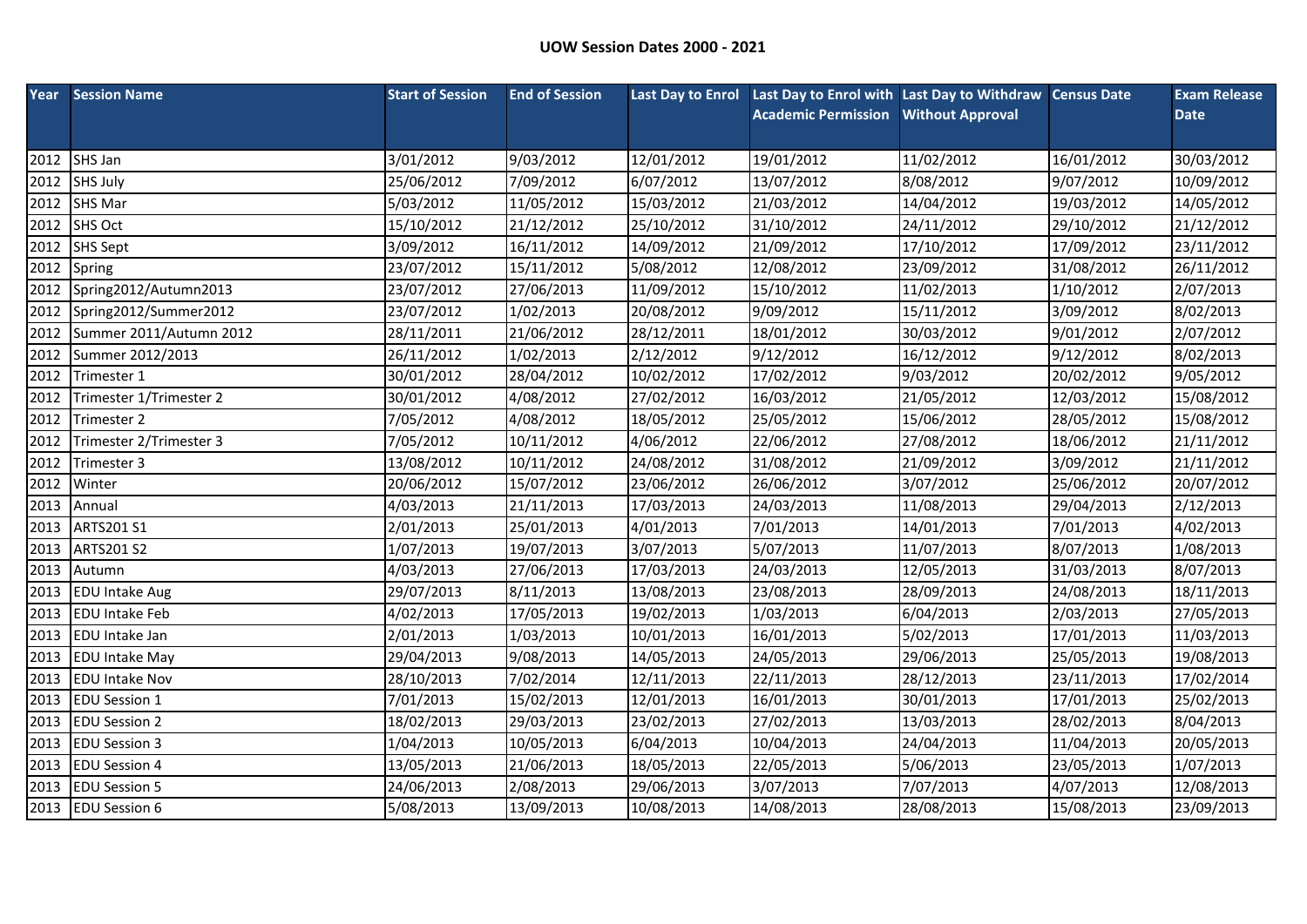|      | <b>Year</b> Session Name       | <b>Start of Session</b> | <b>End of Session</b> |            | Last Day to Enrol Last Day to Enrol with Last Day to Withdraw Census Date |                         |            | <b>Exam Release</b> |
|------|--------------------------------|-------------------------|-----------------------|------------|---------------------------------------------------------------------------|-------------------------|------------|---------------------|
|      |                                |                         |                       |            | <b>Academic Permission</b>                                                | <b>Without Approval</b> |            | <b>Date</b>         |
|      |                                |                         |                       |            |                                                                           |                         |            |                     |
| 2013 | <b>EDU Session 7</b>           | 16/09/2013              | 25/10/2013            | 21/09/2013 | 25/09/2013                                                                | 9/10/2013               | 26/09/2013 | 4/11/2013           |
| 2013 | <b>EDU Session 8</b>           | 28/10/2013              | 6/12/2013             | 2/11/2013  | 6/11/2013                                                                 | 20/11/2013              | 7/11/2013  | 16/12/2013          |
| 2013 | <b>EDU Session 9</b>           | 9/12/2013               | 17/01/2014            | 14/12/2013 | 18/12/2013                                                                | 1/01/2014               | 19/12/2013 | 27/01/2014          |
| 2013 | <b>GDE Annual</b>              | 18/02/2013              | 22/11/2013            | 31/03/2013 | 28/04/2013                                                                | 3/08/2013               | 29/04/2013 | 2/12/2013           |
| 2013 | <b>GDE Autumn</b>              | 18/02/2013              | 28/06/2013            | 9/03/2013  | 22/03/2013                                                                | 7/05/2013               | 23/03/2013 | 8/07/2013           |
| 2013 | <b>GDE Primary Autumn</b>      | 21/01/2013              | 28/06/2013            | 13/02/2013 | 1/03/2013                                                                 | 25/04/2013              | 2/03/2013  | 7/07/2013           |
| 2013 | <b>GDE Spring</b>              | 22/07/2013              | 22/11/2013            | 9/08/2013  | 21/08/2013                                                                | 3/10/2013               | 22/08/2013 | 2/12/2013           |
| 2013 | <b>GDE Spring Autumn</b>       | 22/07/2013              | 27/06/2014            | 11/09/2013 | 15/10/2013                                                                | 11/02/2014              | 16/10/2013 | 9/07/2014           |
| 2013 | <b>GDE TeachNext Annual</b>    | 7/10/2013               | 27/06/2014            | 15/11/2013 | 11/12/2013                                                                | 14/03/2014              | 29/11/2013 | 9/07/2014           |
| 2013 | <b>GDE TeachNext Intensive</b> | 7/10/2013               | 31/01/2014            | 24/10/2013 | 5/11/2013                                                                 | 15/12/2013              | 6/11/2013  | 24/02/2014          |
| 2013 | GSM Ph1 S1                     | 29/01/2013              | 21/06/2013            | 10/03/2013 | 18/03/2013                                                                | 24/04/2013              | 31/03/2013 | 2/07/2013           |
| 2013 | GSM Ph1 S2                     | 8/07/2013               | 1/12/2013             | 6/08/2013  | 12/08/2013                                                                | 3/10/2013               | 31/08/2013 | 4/12/2013           |
|      | 2013 GSM Ph1 S3                | 4/02/2013               | 23/06/2013            | 10/03/2013 | 18/03/2013                                                                | 16/05/2013              | 31/03/2013 | 24/06/2013          |
| 2013 | GSM Ph2 S1                     | 15/07/2013              | 13/12/2013            | 6/08/2013  | 12/08/2013                                                                | 13/10/2013              | 31/08/2013 | 18/12/2013          |
| 2013 | GSM Ph2 S2                     | 29/01/2013              | 9/06/2013             | 10/03/2013 | 18/03/2013                                                                | 17/04/2013              | 31/03/2013 | 12/06/2013          |
| 2013 | GSM Ph3 S1                     | 8/07/2013               | 6/12/2013             | 6/08/2013  | 12/08/2013                                                                | 6/10/2013               | 31/08/2013 | 11/12/2013          |
| 2013 | GSM Ph3 S2                     | 28/01/2013              | 30/06/2013            | 10/03/2013 | 18/03/2013                                                                | 29/04/2013              | 31/03/2013 | 2/07/2013           |
| 2013 | GSM Ph4 S1                     | 22/07/2013              | 28/11/2013            | 6/08/2013  | 12/08/2013                                                                | 7/10/2013               | 31/08/2013 | 28/11/2013          |
| 2013 | <b>GSM Summer</b>              | 3/12/2012               | 3/03/2013             | 16/12/2012 | 25/12/2012                                                                | 26/01/2013              | 7/01/2013  | 15/03/2013          |
| 2013 | In2Uni Arts                    | 9/01/2013               | 2/02/2013             | 12/01/2013 | 15/01/2013                                                                | 23/01/2013              | 16/01/2013 | 15/02/2013          |
| 2013 | Intake A                       | 22/01/2013              | 29/03/2013            | 25/01/2013 | 1/02/2013                                                                 | 22/02/2013              | 4/02/2013  | 12/04/2013          |
| 2013 | Intake B                       | 9/04/2013               | 14/06/2013            | 12/04/2013 | 19/04/2013                                                                | 10/05/2013              | 22/04/2013 | 21/06/2013          |
| 2013 | Intake C                       | 24/06/2013              | 30/08/2013            | 28/06/2013 | 5/07/2013                                                                 | 26/07/2013              | 8/07/2013  | 13/09/2013          |
| 2013 | Intake D                       | 9/09/2013               | 15/11/2013            | 13/09/2013 | 20/09/2013                                                                | 11/10/2013              | 23/09/2013 | 22/11/2013          |
| 2013 | LIP Session 1                  | 25/02/2013              | 7/06/2013             | 15/04/2013 | 29/04/2013                                                                | 27/05/2013              | 20/05/2013 | 8/07/2013           |
| 2013 | LIP Session 2                  | 10/06/2013              | 1/11/2013             | 2/09/2013  | 16/09/2013                                                                | 7/10/2013               | 30/09/2013 | 2/12/2013           |
| 2013 | <b>LIP Summer</b>              | 5/11/2012               | 22/02/2013            | 21/12/2012 | 18/01/2013                                                                | 4/02/2013               | 28/01/2013 | 15/04/2013          |
| 2013 | <b>NMIH Bridge Jan</b>         | 22/01/2013              | 17/02/2013            | 28/01/2013 | 28/01/2013                                                                | 22/01/2013              | 28/01/2013 | 27/02/2013          |
| 2013 | <b>NMIH Bridge Sept</b>        | 26/08/2013              | 29/11/2013            | 10/09/2013 | 20/09/2013                                                                | 22/10/2013              | 21/09/2013 | 6/12/2013           |
| 2013 | SBS Summer 2013/2014           | 25/11/2013              | 17/01/2014            | 29/11/2013 | 6/12/2013                                                                 | 20/12/2013              | 9/12/2013  | 24/01/2014          |
|      | 2013 SHS Feb                   | 28/01/2013              | 19/04/2013            | 12/02/2013 | 20/02/2013                                                                | 22/02/2013              | 21/02/2013 | 24/04/2013          |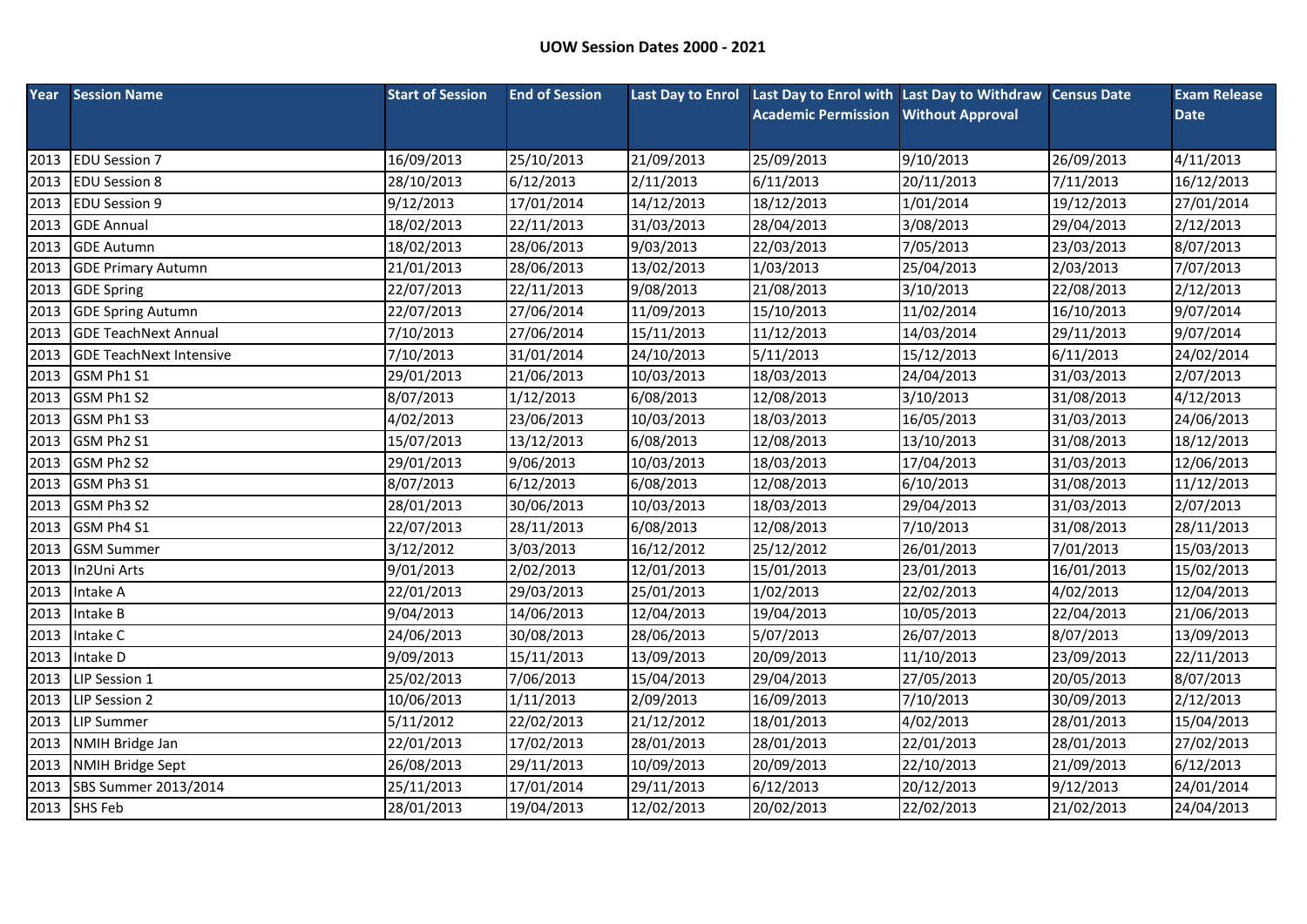|      | <b>Year</b> Session Name    | <b>Start of Session</b> | <b>End of Session</b> |            | Last Day to Enrol Last Day to Enrol with Last Day to Withdraw Census Date |                         |            | <b>Exam Release</b> |
|------|-----------------------------|-------------------------|-----------------------|------------|---------------------------------------------------------------------------|-------------------------|------------|---------------------|
|      |                             |                         |                       |            | <b>Academic Permission</b>                                                | <b>Without Approval</b> |            | <b>Date</b>         |
|      |                             |                         |                       |            |                                                                           |                         |            |                     |
| 2013 | SHS Jan                     | 2/01/2013               | 8/03/2013             | 11/01/2013 | 18/01/2013                                                                | 22/01/2013              | 21/01/2013 | 15/03/2013          |
| 2013 | SHS July                    | 24/06/2013              | 6/09/2013             | 28/06/2013 | 12/07/2013                                                                | 14/07/2013              | 13/07/2013 | 13/09/2013          |
|      | 2013 SHS Mar                | 4/03/2013               | 10/05/2013            | 14/03/2013 | 20/03/2013                                                                | 22/03/2013              | 21/03/2013 | 31/05/2013          |
| 2013 | SHS May                     | 22/04/2013              | 30/06/2013            | 3/05/2013  | 15/05/2013                                                                | 17/05/2013              | 16/05/2013 | 2/07/2013           |
| 2013 | <b>SHS Oct</b>              | 7/10/2013               | 20/12/2013            | 21/10/2013 | 27/10/2013                                                                | 29/10/2013              | 28/10/2013 | 24/12/2013          |
| 2013 | <b>SHS Sept</b>             | 19/08/2013              | 15/11/2013            | 30/08/2013 | 13/09/2013                                                                | 15/09/2013              | 14/09/2013 | 15/11/2013          |
| 2013 | Spring                      | 29/07/2013              | 21/11/2013            | 11/08/2013 | 18/08/2013                                                                | 29/09/2013              | 31/08/2013 | 2/12/2013           |
| 2013 | Spring2013/Autumn2014       | 29/07/2013              | 26/06/2014            | 11/08/2013 | 18/08/2013                                                                | 16/03/2014              | 7/10/2013  | 7/07/2014           |
| 2013 | Spring2013/Summer2013       | 29/07/2013              | 14/02/2014            | 11/08/2013 | 18/08/2013                                                                | 15/12/2013              | 9/09/2013  | 24/02/2014          |
| 2013 | Summer 2012/Autumn 2013     | 26/11/2012              | 27/06/2013            | 2/12/2012  | 9/12/2012                                                                 | 17/03/2013              | 7/01/2013  | 9/07/2013           |
| 2013 | Summer 2013/2014            | 2/12/2013               | 14/02/2014            | 8/12/2013  | 15/12/2013                                                                | 22/12/2013              | 16/12/2013 | 21/02/2014          |
| 2013 | Trimester 1                 | 4/02/2013               | 4/05/2013             | 15/02/2013 | 22/02/2013                                                                | 15/03/2013              | 25/02/2013 | 15/05/2013          |
| 2013 | Trimester 1/Trimester 2     | 4/02/2013               | 10/08/2013            | 4/03/2013  | 25/03/2013                                                                | 27/05/2013              | 1/04/2013  | 19/08/2013          |
| 2013 | Trimester 2                 | 13/05/2013              | 10/08/2013            | 24/05/2013 | 31/05/2013                                                                | 21/06/2013              | 3/06/2013  | 19/08/2013          |
| 2013 | Trimester 2/Trimester 3     | 13/05/2013              | 16/11/2013            | 10/06/2013 | 1/07/2013                                                                 | 5/07/2013               | 2/07/2013  | 25/11/2013          |
| 2013 | Trimester 3                 | 19/08/2013              | 16/11/2013            | 30/08/2013 | 6/09/2013                                                                 | 27/09/2013              | 9/09/2013  | 25/11/2013          |
| 2013 | Winter                      | 1/07/2013               | 27/07/2013            | 3/07/2013  | 5/07/2013                                                                 | 11/07/2013              | 8/07/2013  | 5/08/2013           |
| 2014 | Annual                      | 3/03/2014               | 20/11/2014            | 16/03/2014 | 23/03/2014                                                                | 10/08/2014              | 24/04/2014 | 1/12/2014           |
| 2014 | <b>ARTS201 S2</b>           | 30/06/2014              | 18/07/2014            | 3/07/2014  | 4/07/2014                                                                 | 11/07/2014              | 7/07/2014  | 31/07/2014          |
| 2014 | Autumn                      | 3/03/2014               | 26/06/2014            | 16/03/2014 | 23/03/2014                                                                | 11/05/2014              | 31/03/2014 | 7/07/2014           |
| 2014 | <b>BUS Summer 2014/2015</b> | 24/11/2014              | 16/01/2015            | 28/11/2014 | 5/12/2014                                                                 | 19/12/2014              | 8/12/2014  | 20/01/2015          |
| 2014 | <b>EDU</b> Intake Jan       | 2/01/2014               | 28/02/2014            | 10/01/2014 | 13/01/2014                                                                | 5/02/2014               | 13/01/2014 | 10/03/2014          |
| 2014 | <b>EDU Intake Nov</b>       | 27/10/2014              | 6/02/2015             | 11/11/2014 | 16/11/2014                                                                | 27/12/2014              | 16/11/2014 | 16/02/2015          |
| 2014 | <b>EDU Session 1</b>        | 6/01/2014               | 21/02/2014            | 12/01/2014 | 15/01/2014                                                                | 2/02/2014               | 15/01/2014 | 28/02/2014          |
| 2014 | <b>EDU Session 2</b>        | 3/03/2014               | 18/04/2014            | 9/03/2014  | 12/03/2014                                                                | 30/03/2014              | 12/03/2014 | 25/04/2014          |
| 2014 | <b>EDU Session 3</b>        | 28/04/2014              | 13/06/2014            | 4/05/2014  | 7/05/2014                                                                 | 25/05/2014              | 7/05/2014  | 20/06/2014          |
| 2014 | <b>EDU Session 4</b>        | 23/06/2014              | 8/08/2014             | 29/06/2014 | 2/07/2014                                                                 | 20/07/2014              | 2/07/2014  | 15/08/2014          |
| 2014 | <b>EDU Session 5</b>        | 18/08/2014              | 3/10/2014             | 24/08/2014 | 27/08/2014                                                                | 14/09/2014              | 27/08/2014 | 10/10/2014          |
| 2014 | <b>EDU Session 6</b>        | 13/10/2014              | 28/11/2014            | 19/10/2014 | 22/10/2014                                                                | 9/11/2014               | 22/10/2014 | 5/12/2014           |
| 2014 | <b>GDE Annual</b>           | 17/02/2014              | 20/11/2014            | 30/03/2014 | 13/04/2014                                                                | 1/08/2014               | 13/04/2014 | 1/12/2014           |
|      | 2014 GDE Autumn             | 17/02/2014              | 26/06/2014            | 8/03/2014  | 14/03/2014                                                                | 5/05/2014               | 14/03/2014 | 7/07/2014           |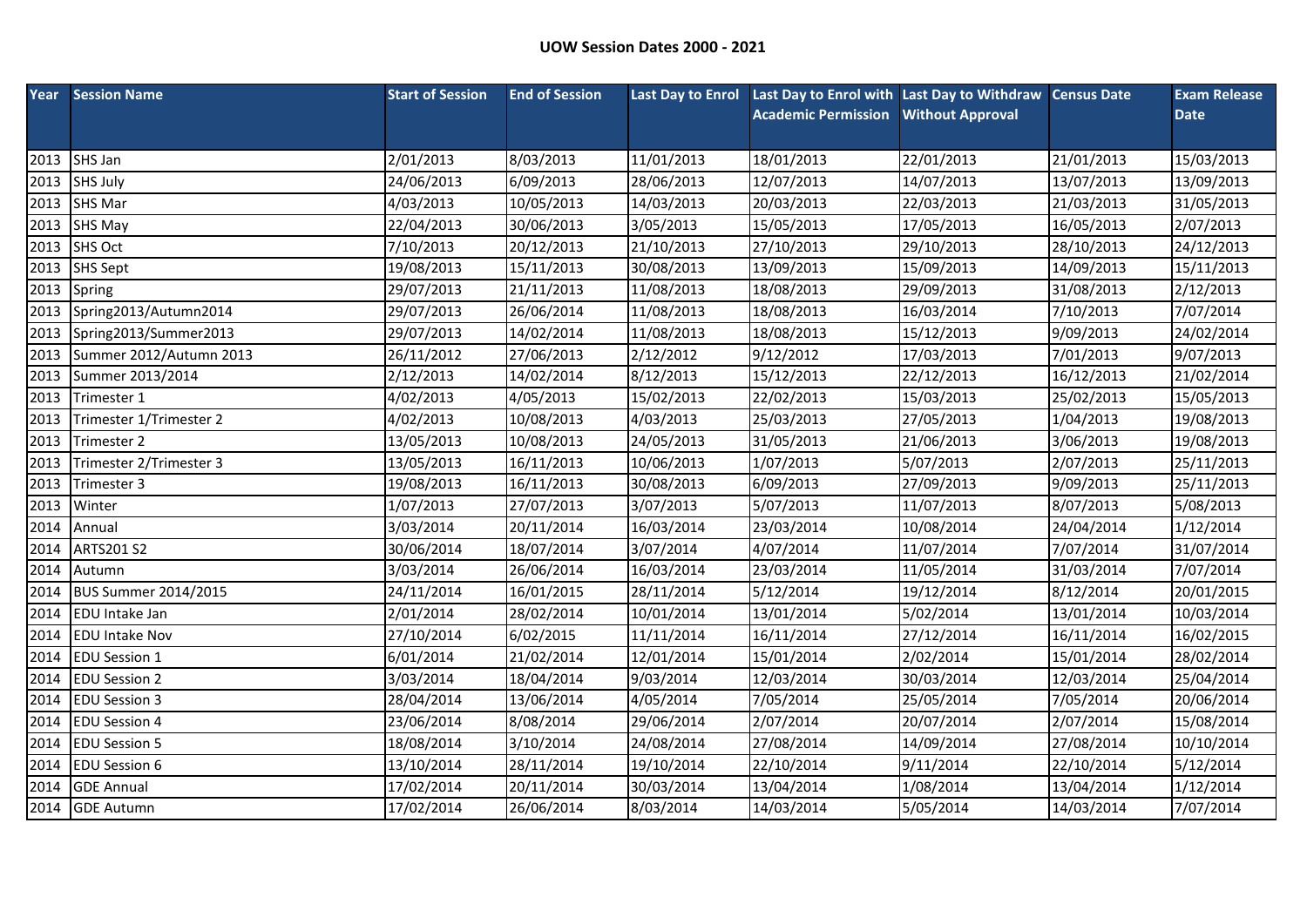| Year | <b>Session Name</b>                       | <b>Start of Session</b> | <b>End of Session</b> | <b>Last Day to Enrol</b> | Last Day to Enrol with Last Day to Withdraw Census Date |                         |            | <b>Exam Release</b> |
|------|-------------------------------------------|-------------------------|-----------------------|--------------------------|---------------------------------------------------------|-------------------------|------------|---------------------|
|      |                                           |                         |                       |                          | <b>Academic Permission</b>                              | <b>Without Approval</b> |            | <b>Date</b>         |
|      |                                           |                         |                       |                          |                                                         |                         |            |                     |
| 2014 | <b>GDE Primary Autumn</b>                 | 20/01/2014              | 26/06/2014            | 12/02/2014               | 20/02/2014                                              | 24/04/2014              | 20/02/2014 | 7/07/2014           |
| 2014 | <b>GDE Spring</b>                         | 21/07/2014              | 20/11/2014            | 8/08/2014                | 14/08/2014                                              | 2/10/2014               | 14/08/2014 | 1/12/2014           |
| 2014 | <b>GDE Spring Autumn</b>                  | 21/07/2014              | 25/06/2015            | 9/09/2014                | 26/09/2014                                              | 9/02/2015               | 26/09/2014 | 7/07/2015           |
| 2014 | GSM Ph1 S1                                | 28/01/2014              | 20/06/2014            | 17/02/2014               | 24/02/2014                                              | 23/04/2014              | 31/03/2014 | 23/06/2014          |
| 2014 | GSM Ph1 S2                                | 7/07/2014               | 30/11/2014            | 28/07/2014               | 5/08/2014                                               | 2/10/2014               | 31/08/2014 | 2/12/2014           |
| 2014 | GSM Ph1 S3                                | 3/02/2014               | 22/06/2014            | 23/02/2014               | 2/03/2014                                               | 27/04/2014              | 31/03/2014 | 24/06/2014          |
| 2014 | GSM Ph2 S1                                | 14/07/2014              | 12/12/2014            | 5/08/2014                | 13/08/2014                                              | 12/10/2014              | 31/08/2014 | 15/12/2014          |
| 2014 | GSM Ph2 S2                                | 27/01/2014              | 8/06/2014             | 14/03/2014               | 19/03/2014                                              | 28/04/2014              | 31/03/2014 | 10/06/2014          |
| 2014 | GSM Ph3 S1                                | 7/07/2014               | 5/12/2014             | 29/07/2014               | 6/08/2014                                               | 5/10/2014               | 31/08/2014 | 8/12/2014           |
| 2014 | GSM Ph3 S2                                | 28/01/2014              | 29/06/2014            | 18/02/2014               | 26/02/2014                                              | 28/04/2014              | 31/03/2014 | 1/07/2014           |
| 2014 | GSM Ph4 S1                                | 21/07/2014              | 26/11/2014            | 9/08/2014                | 15/08/2014                                              | 5/10/2014               | 31/08/2014 | 27/11/2014          |
| 2014 | <b>GSM Summer</b>                         | 4/12/2013               | 4/03/2014             | 7/01/2014                | 7/01/2014                                               | 1/03/2014               | 8/01/2014  |                     |
| 2014 | In2Uni Arts                               | 6/01/2014               | 17/01/2014            | 9/01/2014                | 12/01/2014                                              | 10/01/2014              | 13/01/2014 | 31/01/2014          |
| 2014 | International and Comparative Law Program | 23/06/2014              | 18/07/2014            | 26/06/2014               | 29/06/2014                                              | 8/07/2014               | 30/06/2014 |                     |
| 2014 | LIP Session 1                             | 3/03/2014               | 6/06/2014             | 14/04/2014               | 28/04/2014                                              | 26/05/2014              | 19/05/2014 | 7/07/2014           |
| 2014 | LIP Session 2                             | 9/06/2014               | 31/10/2014            | 1/09/2014                | 15/09/2014                                              | 7/10/2014               | 29/09/2014 | 2/12/2014           |
| 2014 | <b>LIP Summer</b>                         | 4/11/2013               | 28/02/2014            | 20/12/2013               | 17/01/2014                                              | 3/02/2014               | 27/01/2014 | 15/04/2014          |
| 2014 | <b>NMIH Bridge Jan</b>                    | 29/01/2014              | 14/02/2014            | 1/02/2014                | 2/02/2014                                               | 10/02/2014              | 2/02/2014  | 21/02/2014          |
| 2014 | <b>Nursing Bridging December</b>          | 8/12/2014               | 23/01/2015            | 14/12/2014               | 17/12/2014                                              | 4/01/2015               | 17/12/2014 | 30/01/2015          |
| 2014 | <b>SHS Annual</b>                         | 24/02/2014              | 20/11/2014            | 16/03/2014               | 23/03/2014                                              | 10/08/2014              | 24/04/2014 | 1/12/2014           |
| 2014 | <b>SHS Autumn</b>                         | 24/02/2014              | 26/06/2014            | 16/03/2014               | 23/03/2014                                              | 11/05/2014              | 31/03/2014 | 7/07/2014           |
| 2014 | <b>SHS Feb</b>                            | 1/01/2014               | 30/04/2014            | 18/01/2014               | 24/01/2014                                              | 13/03/2014              | 25/02/2014 | 7/05/2014           |
| 2014 | SHS Jan                                   | 1/01/2014               | 21/03/2014            | 12/01/2014               | 16/01/2014                                              | 17/02/2014              | 21/01/2014 | 28/03/2014          |
| 2014 | <b>SHS July</b>                           | 23/06/2014              | 5/09/2014             | 4/07/2014                | 7/07/2014                                               | 6/08/2014               | 8/07/2014  | 5/09/2014           |
| 2014 | <b>SHS Mar</b>                            | 3/03/2014               | 16/05/2014            | 14/03/2014               | 17/03/2014                                              | 16/04/2014              | 17/03/2014 | 23/05/2014          |
| 2014 | SHS May                                   | 22/04/2014              | 11/07/2014            | 4/05/2014                | 8/05/2014                                               | 9/06/2014               | 8/05/2014  | 18/07/2014          |
| 2014 | <b>SHS Oct</b>                            | 24/09/2014              | 28/11/2014            | 3/10/2014                | 7/10/2014                                               | 2/11/2014               | 7/10/2014  | 2/12/2014           |
| 2014 | <b>SHS Sept</b>                           | 18/08/2014              | 7/11/2014             | 30/08/2014               | 3/09/2014                                               | 5/10/2014               | 3/09/2014  | 20/11/2014          |
| 2014 | Spring                                    | 28/07/2014              | 20/11/2014            | 10/08/2014               | 17/08/2014                                              | 28/09/2014              | 31/08/2014 | 1/12/2014           |
| 2014 | Spring2014/Autumn2015                     | 28/07/2014              | 25/06/2015            | 10/08/2014               | 17/08/2014                                              | 15/03/2015              | 2/10/2014  | 6/07/2015           |
|      | 2014 Spring2014/Summer2014                | 28/07/2014              | 13/02/2015            | 10/08/2014               | 17/08/2014                                              | 7/12/2014               | 6/09/2014  | 20/02/2015          |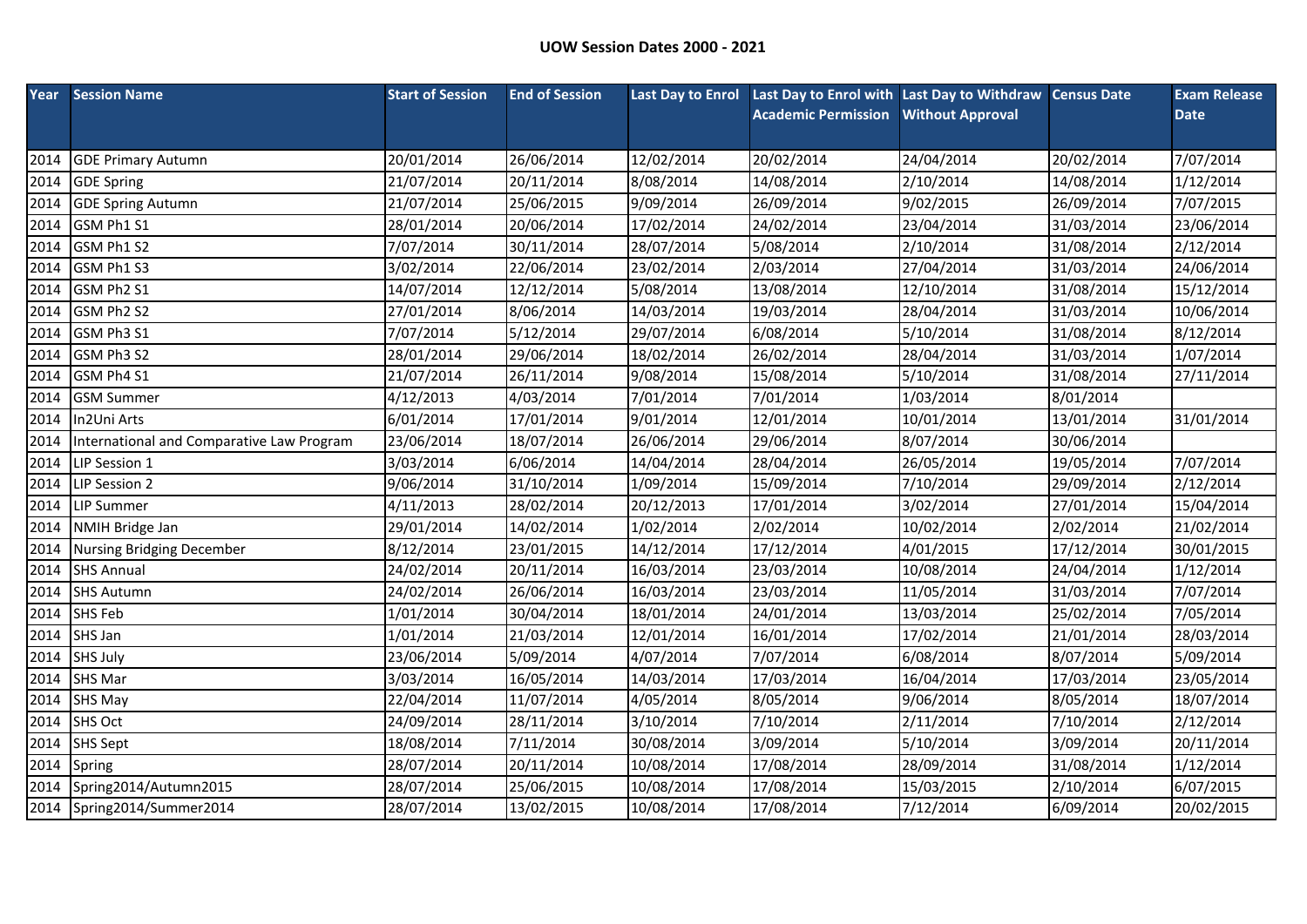|      | <b>Year</b> Session Name    | <b>Start of Session</b> | <b>End of Session</b> |            | Last Day to Enrol Last Day to Enrol with Last Day to Withdraw Census Date |                         |            | <b>Exam Release</b> |
|------|-----------------------------|-------------------------|-----------------------|------------|---------------------------------------------------------------------------|-------------------------|------------|---------------------|
|      |                             |                         |                       |            | <b>Academic Permission</b>                                                | <b>Without Approval</b> |            | <b>Date</b>         |
|      |                             |                         |                       |            |                                                                           |                         |            |                     |
| 2014 | Summer 2013/Autumn 2014     | 2/12/2013               | 26/06/2014            | 8/12/2013  | 15/12/2013                                                                | 16/03/2014              | 12/01/2014 | 7/07/2014           |
| 2014 | Summer 2014/2015            | 1/12/2014               | 13/02/2015            | 7/12/2014  | 14/12/2014                                                                | 21/12/2014              | 15/12/2014 | 20/02/2015          |
| 2014 | Trimester 1                 | 3/02/2014               | 3/05/2014             | 14/02/2014 | 21/02/2014                                                                | 14/03/2014              | 24/02/2014 | 12/05/2014          |
| 2014 | Trimester 1/Trimester 2     | 3/02/2014               | 9/08/2014             | 3/03/2014  | 24/03/2014                                                                | 26/05/2014              | 28/03/2014 | 18/08/2014          |
| 2014 | Trimester 2                 | 12/05/2014              | 9/08/2014             | 23/05/2014 | 30/05/2014                                                                | 20/06/2014              | 2/06/2014  | 18/08/2014          |
| 2014 | Trimester 2/Trimester 3     | 12/05/2014              | 15/11/2014            | 9/06/2014  | 30/06/2014                                                                | 4/07/2014               | 23/06/2014 | 24/11/2014          |
| 2014 | Trimester 3                 | 18/08/2014              | 15/11/2014            | 29/08/2014 | 5/09/2014                                                                 | 26/09/2014              | 8/09/2014  | 24/11/2014          |
| 2014 | Winter                      | 23/06/2014              | 26/07/2014            | 27/06/2014 | 29/06/2014                                                                | 12/07/2014              | 29/06/2014 | 4/08/2014           |
| 2015 | Annual                      | 2/03/2015               | 19/11/2015            | 15/03/2015 | 22/03/2015                                                                | 9/08/2015               | 23/04/2015 | 2/12/2015           |
| 2015 | Autumn                      | 2/03/2015               | 25/06/2015            | 15/03/2015 | 22/03/2015                                                                | 11/05/2015              | 31/03/2015 | 6/07/2015           |
| 2015 | <b>BUS Summer 2015/2016</b> | 23/11/2015              | 15/01/2016            | 27/11/2015 | 4/12/2015                                                                 | 18/12/2015              | 7/12/2015  | 21/01/2016          |
| 2015 | <b>DIET Annual</b>          | 19/01/2015              | 21/11/2015            | 25/01/2015 | 21/03/2015                                                                | 31/03/2015              | 21/03/2015 | 2/12/2015           |
| 2015 | <b>EDU</b> Intake Jan       | 5/01/2015               | 27/02/2015            | 12/01/2015 | 15/01/2015                                                                | 5/02/2015               | 15/01/2015 | 27/02/2015          |
| 2015 | <b>EDU Intake Nov</b>       | 26/10/2015              | 5/02/2016             | 10/11/2015 | 15/11/2015                                                                | 26/12/2015              | 15/11/2015 | 21/02/2016          |
| 2015 | <b>EDU Session 1</b>        | 5/01/2015               | 20/02/2015            | 11/01/2015 | 14/01/2015                                                                | 1/02/2015               | 14/01/2015 | 27/02/2015          |
| 2015 | <b>EDU Session 2</b>        | 2/03/2015               | 17/04/2015            | 8/03/2015  | 11/03/2015                                                                | 29/03/2015              | 11/03/2015 | 24/04/2015          |
| 2015 | <b>EDU Session 3</b>        | 27/04/2015              | 13/06/2015            | 4/05/2015  | 6/05/2015                                                                 | 25/05/2015              | 6/05/2015  | 19/06/2015          |
| 2015 | <b>EDU Session 4</b>        | 22/06/2015              | 7/08/2015             | 28/06/2015 | 1/07/2015                                                                 | 19/07/2015              | 1/07/2015  | 14/08/2015          |
| 2015 | <b>EDU Session 5</b>        | 17/08/2015              | 2/10/2015             | 23/08/2015 | 26/08/2015                                                                | 13/09/2015              | 26/08/2015 | 9/10/2015           |
| 2015 | <b>EDU Session 6</b>        | 12/10/2015              | 27/11/2015            | 18/10/2015 | 21/10/2015                                                                | 8/11/2015               | 21/10/2015 | 4/12/2015           |
| 2015 | <b>GDE Annual</b>           | 16/02/2015              | 17/11/2015            | 29/03/2015 | 11/04/2015                                                                | 30/07/2015              | 11/04/2015 | 1/12/2015           |
| 2015 | <b>GDE Autumn</b>           | 16/02/2015              | 25/06/2015            | 7/03/2015  | 13/03/2015                                                                | 4/05/2015               | 13/03/2015 | 7/07/2015           |
| 2015 | <b>GDE Primary Autumn</b>   | 19/01/2015              | 25/06/2015            | 11/02/2015 | 19/02/2015                                                                | 23/04/2015              | 19/02/2015 | 7/07/2015           |
| 2015 | <b>GDE Spring</b>           | 20/07/2015              | 19/11/2015            | 7/08/2015  | 13/08/2015                                                                | 1/10/2015               | 13/08/2015 | 1/12/2015           |
| 2015 | <b>GDE Spring Autumn</b>    | 20/07/2015              | 23/06/2016            | 13/09/2015 | 1/10/2015                                                                 | 26/02/2016              | 1/10/2015  | 5/07/2016           |
| 2015 | GSM Ph1 S1                  | 27/01/2015              | 21/06/2015            | 16/02/2015 | 24/02/2015                                                                | 23/04/2015              | 31/03/2015 | 30/07/2015          |
| 2015 | GSM Ph1 S2                  | 6/07/2015               | 29/11/2015            | 27/07/2015 | 4/08/2015                                                                 | 1/10/2015               | 31/08/2015 | 1/12/2015           |
| 2015 | GSM Ph1 S3                  | 2/02/2015               | 21/06/2015            | 22/02/2015 | 1/03/2015                                                                 | 26/04/2015              | 31/03/2015 | 23/06/2015          |
| 2015 | GSM Ph2 S1                  | 13/07/2015              | 18/12/2015            | 4/08/2015  | 12/08/2015                                                                | 12/10/2015              | 31/08/2015 | 28/06/2016          |
| 2015 | GSM Ph2 S2                  | 27/01/2015              | 7/06/2015             | 14/02/2015 | 21/02/2015                                                                | 15/04/2015              | 31/03/2015 | 9/06/2015           |
|      | 2015 GSM Ph3 S1             | 6/06/2015               | 6/12/2015             | 3/07/2015  | 12/07/2015                                                                | 23/09/2015              | 31/08/2015 | 28/06/2016          |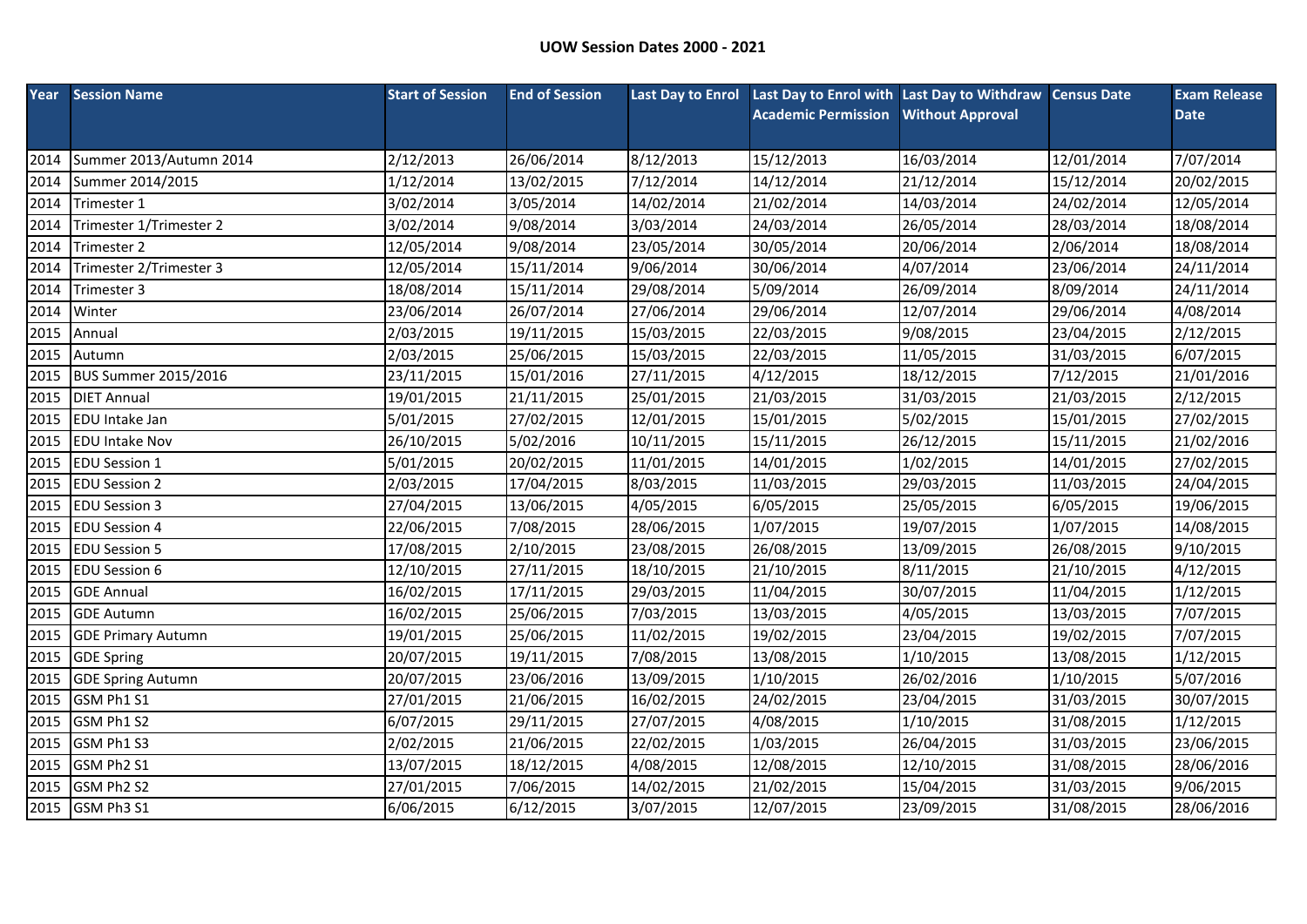|      | <b>Year</b> Session Name         | <b>Start of Session</b> | <b>End of Session</b> |            | Last Day to Enrol Last Day to Enrol with Last Day to Withdraw Census Date |                         |            | <b>Exam Release</b> |
|------|----------------------------------|-------------------------|-----------------------|------------|---------------------------------------------------------------------------|-------------------------|------------|---------------------|
|      |                                  |                         |                       |            | <b>Academic Permission</b>                                                | <b>Without Approval</b> |            | <b>Date</b>         |
|      |                                  |                         |                       |            |                                                                           |                         |            |                     |
| 2015 | GSM Ph3 S2                       | 27/01/2015              | 28/06/2015            | 17/02/2015 | 25/02/2015                                                                | 27/04/2015              | 31/03/2015 | 30/06/2015          |
| 2015 | GSM Ph4 S1                       | 20/07/2015              | 29/11/2015            | 8/08/2015  | 15/08/2015                                                                | 7/10/2015               | 31/08/2015 | 29/11/2015          |
| 2015 | <b>GSM Summer</b>                | 1/12/2014               | 2/03/2015             | 14/12/2014 | 19/12/2014                                                                | 24/01/2015              | 2/01/2015  | 4/03/2015           |
| 2015 | LIP Session 1                    | 2/03/2015               | 5/06/2015             | 13/04/2015 | 27/04/2015                                                                | 25/05/2015              | 18/05/2015 | 6/07/2015           |
| 2015 | LIP Session 2                    | 8/06/2015               | 30/10/2015            | 31/08/2015 | 14/09/2015                                                                | 5/10/2015               | 28/09/2015 | 2/12/2015           |
| 2015 | <b>LIP Summer</b>                | 3/11/2014               | 27/02/2015            | 14/12/2014 | 16/01/2015                                                                | 2/02/2015               | 26/01/2015 | 14/04/2015          |
| 2015 | <b>LLB</b> Intensive             | 7/04/2015               | 25/06/2015            | 18/04/2015 | 22/04/2015                                                                | 24/05/2015              | 22/04/2015 | 6/07/2015           |
| 2015 | <b>NMIH Bridge Jan</b>           | 28/01/2015              | 13/02/2015            | 31/01/2015 | 1/02/2015                                                                 | 9/02/2015               | 1/02/2015  | 20/02/2015          |
| 2015 | <b>Nursing Bridging December</b> | 7/12/2015               | 22/01/2016            | 13/12/2015 | 16/12/2015                                                                | 3/01/2016               | 16/12/2015 | 29/01/2016          |
| 2015 | <b>SHS Annual</b>                | 23/02/2015              | 19/11/2015            | 4/04/2015  | 17/04/2015                                                                | 3/08/2015               | 17/04/2015 | 1/12/2015           |
| 2015 | <b>SHS Autumn</b>                | 23/02/2015              | 25/06/2015            | 13/03/2015 | 19/03/2015                                                                | 7/05/2015               | 19/03/2015 | 7/07/2015           |
| 2015 | <b>SHS Feb</b>                   | 2/01/2015               | 29/04/2015            | 18/01/2015 | 24/01/2015                                                                | 12/03/2015              | 25/01/2015 | 6/05/2015           |
| 2015 | SHS Jan                          | 2/01/2015               | 20/03/2015            | 12/01/2015 | 16/01/2015                                                                | 16/02/2015              | 17/01/2015 | 27/03/2015          |
| 2015 | <b>SHS July</b>                  | 22/06/2015              | 4/09/2015             | 3/07/2015  | 6/07/2015                                                                 | 5/08/2015               | 6/07/2015  | 11/09/2015          |
| 2015 | <b>SHS Mar</b>                   | 2/03/2015               | 15/05/2015            | 13/03/2015 | 16/03/2015                                                                | 15/04/2015              | 16/03/2015 | 22/05/2015          |
| 2015 | <b>SHS May</b>                   | 21/04/2015              | 10/07/2015            | 3/05/2015  | 7/05/2015                                                                 | 8/06/2015               | 7/05/2015  | 17/07/2015          |
| 2015 | <b>SHS Oct</b>                   | 23/09/2015              | 27/11/2015            | 2/10/2015  | 6/10/2015                                                                 | 1/11/2015               | 6/10/2015  | 1/12/2015           |
| 2015 | <b>SHS Sept</b>                  | 17/08/2015              | 6/11/2015             | 29/08/2015 | 2/09/2015                                                                 | 4/10/2015               | 2/09/2015  | 20/11/2015          |
| 2015 | Spring                           | 27/07/2015              | 19/11/2015            | 9/08/2015  | 16/08/2015                                                                | 27/09/2015              | 31/08/2015 | 2/12/2015           |
| 2015 | Spring 2015/Autumn 2016          | 27/07/2015              | 23/06/2016            | 9/08/2015  | 16/08/2015                                                                | 13/03/2016              | 1/10/2015  | 6/07/2016           |
| 2015 | Spring 2015/Summer 2015          | 27/07/2015              | 12/02/2016            | 9/08/2015  | 16/08/2015                                                                | 6/12/2015               | 5/09/2015  | 19/02/2016          |
| 2015 | Summer 2014/Autumn 2015          | 1/12/2014               | 25/06/2015            | 7/12/2014  | 14/12/2014                                                                | 15/03/2015              | 11/01/2015 | 6/07/2015           |
| 2015 | Summer 2015/2016                 | 30/11/2015              | 12/02/2016            | 6/12/2015  | 13/12/2015                                                                | 20/12/2015              | 16/12/2015 | 19/02/2016          |
| 2015 | Summer Master Class Course       | 5/01/2015               | 21/01/2015            | 7/01/2015  | 8/01/2015                                                                 | 9/01/2015               | 12/01/2015 | 31/01/2015          |
| 2015 | Trimester 1                      | 2/02/2015               | 2/05/2015             | 13/02/2015 | 20/02/2015                                                                | 13/03/2015              | 23/02/2015 | 11/05/2015          |
| 2015 | Trimester 1/Trimester 2          | 2/02/2015               | 8/08/2015             | 13/02/2015 | 20/02/2015                                                                | 19/06/2015              | 27/03/2015 | 17/08/2015          |
| 2015 | Trimester 2                      | 11/05/2015              | 8/08/2015             | 22/05/2015 | 29/05/2015                                                                | 19/06/2015              | 1/06/2015  | 17/08/2015          |
| 2015 | Trimester 2/Trimester 3          | 11/05/2015              | 14/11/2015            | 22/05/2015 | 29/05/2015                                                                | 19/06/2015              | 22/06/2015 | 24/11/2015          |
| 2015 | Trimester 3                      | 17/08/2015              | 14/11/2015            | 28/08/2015 | 4/09/2015                                                                 | 25/09/2015              | 7/09/2015  | 24/11/2015          |
| 2015 | Winter                           | 22/06/2015              | 25/07/2015            | 27/06/2015 | 28/06/2015                                                                | 13/07/2015              | 28/06/2015 | 3/08/2015           |
|      | 2016 Annual                      | 29/02/2016              | 17/11/2016            | 13/03/2016 | 20/03/2016                                                                | 7/08/2016               | 21/04/2016 | 30/11/2016          |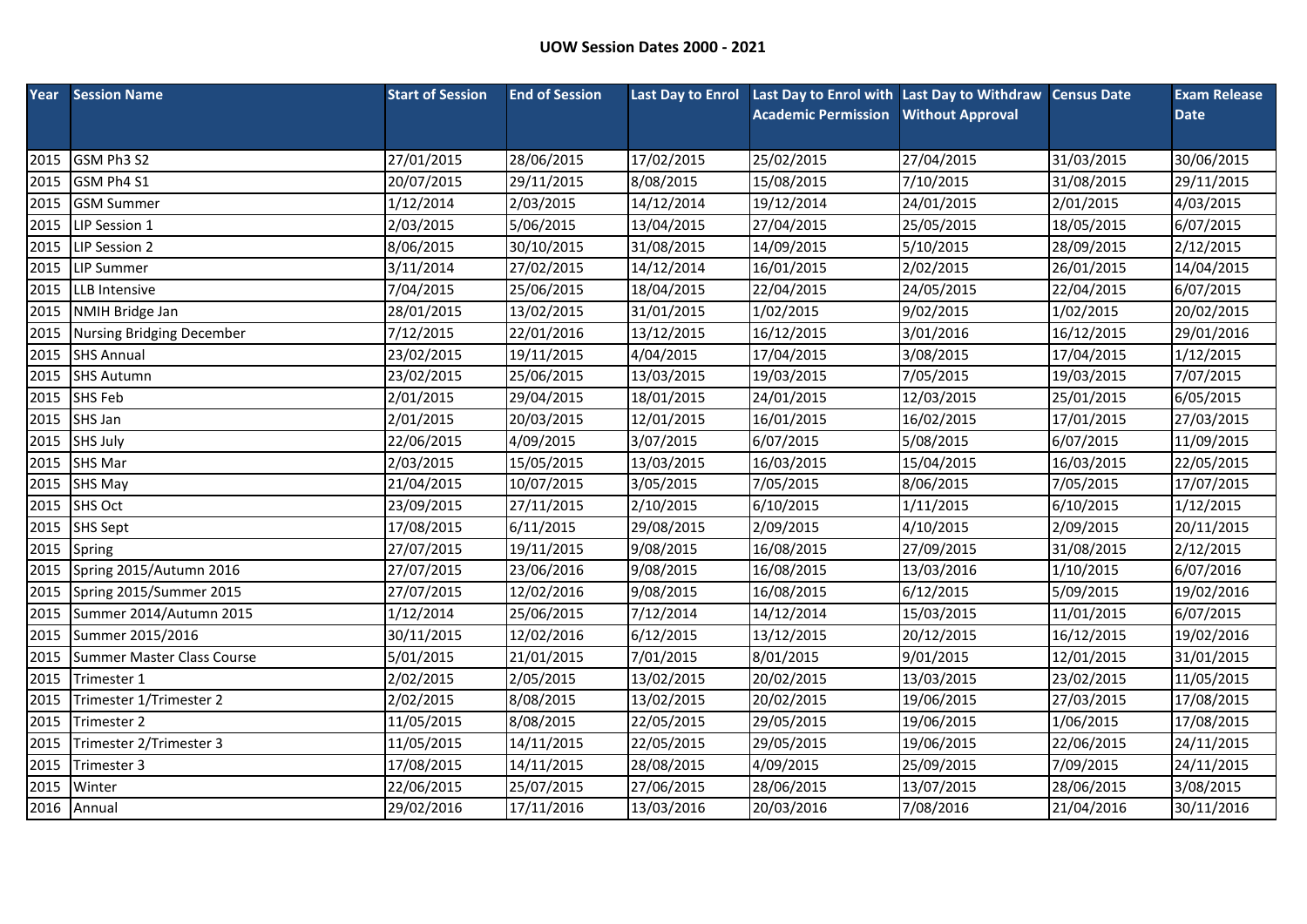|      | <b>Year</b> Session Name           | <b>Start of Session</b> | <b>End of Session</b> |            | Last Day to Enrol Last Day to Enrol with Last Day to Withdraw Census Date |                         |            | <b>Exam Release</b> |
|------|------------------------------------|-------------------------|-----------------------|------------|---------------------------------------------------------------------------|-------------------------|------------|---------------------|
|      |                                    |                         |                       |            | <b>Academic Permission</b>                                                | <b>Without Approval</b> |            | <b>Date</b>         |
|      |                                    |                         |                       |            |                                                                           |                         |            |                     |
| 2016 | Autumn                             | 29/02/2016              | 23/06/2016            | 13/03/2016 | 20/03/2016                                                                | 8/05/2016               | 31/03/2016 | 6/07/2016           |
| 2016 | <b>BUS Summer 2016/2017</b>        | 28/11/2016              | 20/01/2017            | 2/12/2016  | 9/12/2016                                                                 | 23/12/2016              | 12/12/2016 | 27/01/2017          |
| 2016 | <b>DIET Annual</b>                 | 18/01/2016              | 18/11/2016            | 22/01/2016 | 19/03/2016                                                                | 1/04/2016               | 19/03/2016 | 30/11/2016          |
| 2016 | <b>EDU</b> Intake Jan              | 4/01/2016               | 26/02/2016            | 11/01/2016 | 14/01/2016                                                                | 4/02/2016               | 14/01/2016 | 4/03/2016           |
| 2016 | <b>EDU Intake Nov</b>              | 24/10/2016              | 3/02/2017             | 6/11/2016  | 14/11/2016                                                                | 24/12/2016              | 14/11/2016 | 20/02/2017          |
| 2016 | <b>EDU Session 1</b>               | 4/01/2016               | 19/02/2016            | 10/01/2016 | 13/01/2016                                                                | 31/01/2016              | 13/01/2016 | 26/02/2016          |
| 2016 | <b>EDU Session 2</b>               | 29/02/2016              | 15/04/2016            | 6/03/2016  | 9/03/2016                                                                 | 27/03/2016              | 9/03/2016  | 22/04/2016          |
| 2016 | <b>EDU Session 3</b>               | 25/04/2016              | 10/06/2016            | 1/05/2016  | 4/05/2016                                                                 | 22/05/2016              | 4/05/2016  | 16/06/2016          |
| 2016 | <b>EDU Session 4</b>               | 20/06/2016              | 5/08/2016             | 26/06/2016 | 29/06/2016                                                                | 17/07/2016              | 29/06/2016 | 12/08/2016          |
| 2016 | <b>EDU Session 5</b>               | 15/08/2016              | 30/09/2016            | 21/08/2016 | 24/08/2016                                                                | 11/09/2016              | 24/08/2016 | 7/10/2016           |
| 2016 | <b>EDU Session 6</b>               | 10/10/2016              | 25/11/2016            | 16/10/2016 | 19/10/2016                                                                | 6/11/2016               | 19/10/2016 | 2/12/2016           |
| 2016 | <b>GDE Annual</b>                  | 15/02/2016              | 17/11/2016            | 27/03/2016 | 10/04/2016                                                                | 29/07/2016              | 10/04/2016 | 1/12/2016           |
| 2016 | <b>GDE Autumn</b>                  | 15/02/2016              | 23/06/2016            | 5/03/2016  | 11/03/2016                                                                | 2/05/2016               | 11/03/2016 | 7/07/2016           |
| 2016 | <b>GDE Primary Autumn</b>          | 18/01/2016              | 23/06/2016            | 10/02/2016 | 18/02/2016                                                                | 21/04/2016              | 18/02/2016 | 7/07/2016           |
| 2016 | <b>GDE Spring</b>                  | 18/07/2016              | 17/11/2016            | 5/08/2016  | 11/08/2016                                                                | 29/09/2016              | 11/08/2016 | 1/12/2016           |
| 2016 | <b>GDE Spring Autumn</b>           | 18/07/2016              | 22/06/2017            | 11/09/2016 | 29/09/2016                                                                | 24/02/2017              | 29/09/2016 | 6/07/2017           |
| 2016 | GSM Ph1 S1                         | 25/01/2016              | 19/06/2016            | 15/02/2016 | 23/02/2016                                                                | 8/05/2016               | 31/03/2016 | 22/07/2016          |
| 2016 | GSM Ph1 S2                         | 4/07/2016               | 27/11/2016            | 25/07/2016 | 2/08/2016                                                                 | 25/09/2016              | 31/08/2016 | 29/11/2016          |
| 2016 | GSM Ph1 S3                         | 1/02/2016               | 19/06/2016            | 15/02/2016 | 23/02/2016                                                                | 8/05/2016               | 31/03/2016 | 21/06/2016          |
| 2016 | GSM Ph2 S1                         | 11/07/2016              | 18/12/2016            | 4/08/2016  | 12/08/2016                                                                | 25/09/2016              | 31/08/2016 | 21/12/2016          |
| 2016 | GSM Ph <sub>2</sub> S <sub>2</sub> | 25/01/2016              | 5/06/2016             | 15/02/2016 | 23/02/2016                                                                | 8/05/2016               | 31/03/2016 | 7/06/2016           |
| 2016 | GSM Ph3 S1                         | 11/07/2016              | 11/12/2016            | 4/08/2016  | 12/08/2016                                                                | 25/09/2016              | 31/08/2016 | 14/12/2016          |
| 2016 | GSM Ph3 S2                         | 25/01/2016              | 26/06/2016            | 15/02/2016 | 23/02/2016                                                                | 8/05/2016               | 31/03/2016 | 28/06/2016          |
| 2016 | GSM Ph4 S1                         | 18/07/2016              | 27/11/2016            | 10/08/2016 | 12/08/2016                                                                | 25/09/2016              | 31/08/2016 | 27/11/2016          |
| 2016 | <b>ITRP June</b>                   | 3/06/2016               | 31/10/2016            | 3/07/2016  | 3/07/2016                                                                 | 1/09/2016               | 3/07/2016  | 30/11/2016          |
| 2016 | LIP Session 1                      | 29/02/2016              | 3/06/2016             | 11/04/2016 | 25/04/2016                                                                | 23/05/2016              | 16/05/2016 | 6/07/2016           |
| 2016 | <b>LIP Session 2</b>               | 6/06/2016               | 28/10/2016            | 29/08/2016 | 12/09/2016                                                                | 3/10/2016               | 26/09/2016 | 30/11/2016          |
| 2016 | <b>LIP Summer</b>                  | 2/11/2015               | 26/02/2016            | 21/12/2015 | 18/01/2016                                                                | 1/02/2016               | 25/01/2016 | 11/04/2016          |
| 2016 | NMIH Bridge Jan                    | 11/01/2016              | 29/01/2016            | 14/01/2016 | 14/01/2016                                                                | 21/01/2016              | 14/01/2016 | 13/12/2016          |
| 2016 | Nursing Bridging 2016/2017         | 5/12/2016               | 20/01/2017            | 11/12/2016 | 14/12/2016                                                                | 1/01/2017               | 14/12/2016 | 27/01/2017          |
|      | 2016 Pathways Autumn               | 27/03/2016              | 1/07/2016             | 10/04/2016 | 15/04/2016                                                                | 23/05/2016              | 15/04/2016 | 6/07/2016           |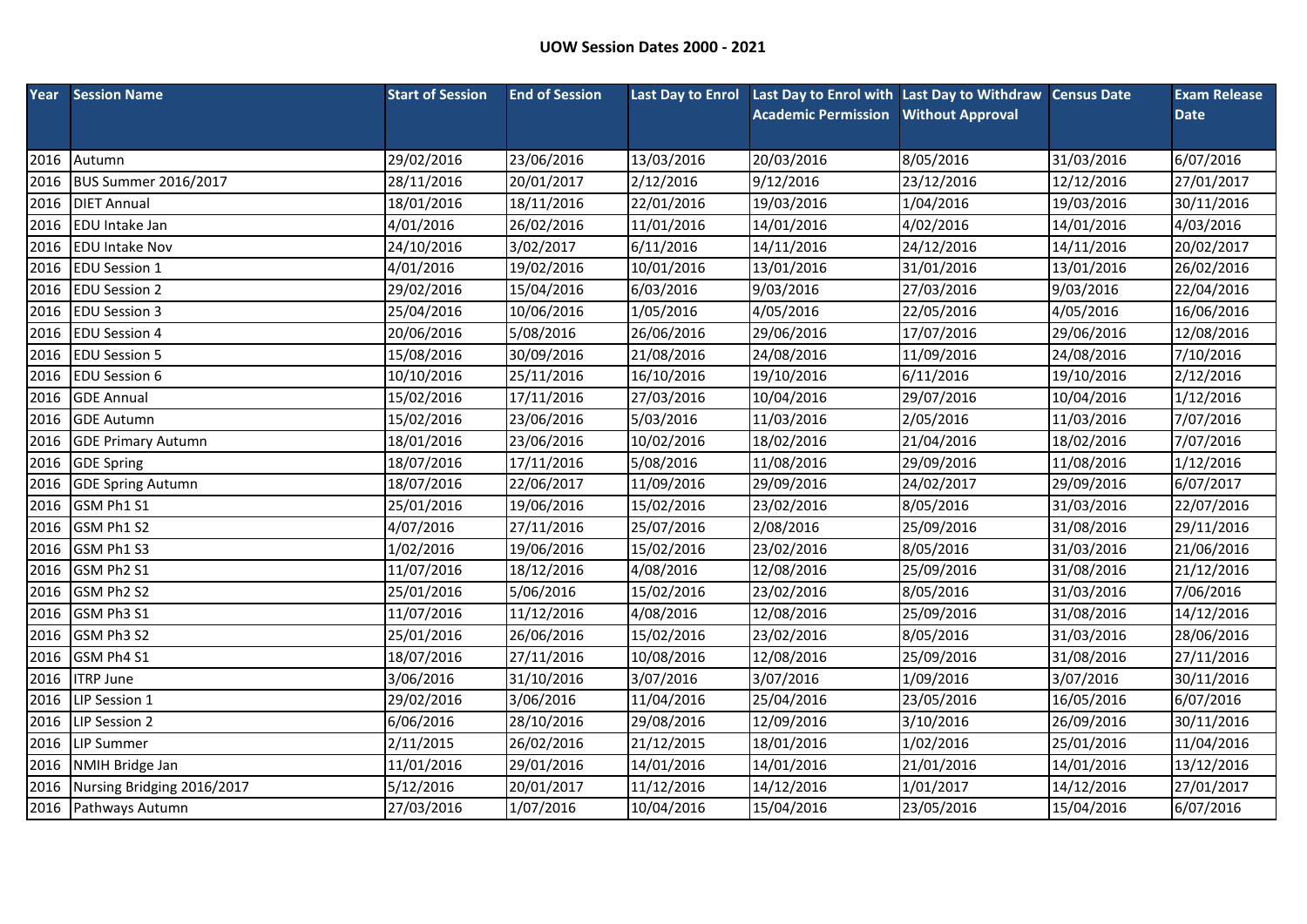| Year | <b>Session Name</b>         | <b>Start of Session</b> | <b>End of Session</b> |            | Last Day to Enrol Last Day to Enrol with Last Day to Withdraw Census Date |                         |            | <b>Exam Release</b> |
|------|-----------------------------|-------------------------|-----------------------|------------|---------------------------------------------------------------------------|-------------------------|------------|---------------------|
|      |                             |                         |                       |            | <b>Academic Permission</b>                                                | <b>Without Approval</b> |            | <b>Date</b>         |
|      |                             |                         |                       |            |                                                                           |                         |            |                     |
| 2016 | Pathways Spring             | 1/08/2016               | 31/10/2016            | 14/08/2016 | 19/08/2016                                                                | 24/09/2016              | 19/08/2016 | 30/11/2016          |
| 2016 | Spring                      | 25/07/2016              | 17/11/2016            | 7/08/2016  | 14/08/2016                                                                | 25/09/2016              | 31/08/2016 | 30/11/2016          |
| 2016 | Spring 2016/Autumn 2017     | 25/07/2016              | 22/06/2017            | 7/08/2016  | 14/08/2016                                                                | 12/03/2017              | 29/09/2016 | 5/07/2017           |
| 2016 | Spring 2016/Summer 2016     | 25/07/2016              | 10/02/2017            | 7/08/2016  | 14/08/2016                                                                | 11/12/2016              | 3/09/2016  | 17/02/2017          |
| 2016 | Summer 2015/Autumn 2016     | 11/01/2016              | 23/06/2016            | 17/01/2016 | 24/01/2016                                                                | 24/04/2016              | 21/02/2016 | 6/07/2016           |
| 2016 | Summer 2016/2017            | 28/11/2016              | 10/02/2017            | 9/12/2016  | 12/12/2016                                                                | 11/01/2017              | 12/12/2016 | 17/02/2017          |
| 2016 | Summer Master Class Course  | 5/01/2016               | 20/01/2016            | 6/01/2016  | 8/01/2016                                                                 | 14/01/2016              | 9/01/2016  | 15/02/2016          |
| 2016 | Trimester 1                 | 8/02/2016               | 29/04/2016            | 19/02/2016 | 26/02/2016                                                                | 18/03/2016              | 28/02/2016 | 10/05/2016          |
| 2016 | Trimester 1/Trimester 2     | 8/02/2016               | 5/08/2016             | 19/02/2016 | 26/02/2016                                                                | 24/06/2016              | 25/03/2016 | 16/08/2016          |
| 2016 | Trimester 2                 | 16/05/2016              | 5/08/2016             | 27/05/2016 | 3/06/2016                                                                 | 24/06/2016              | 5/06/2016  | 16/08/2016          |
| 2016 | Trimester 2/Trimester 3     | 16/05/2016              | 17/11/2016            | 27/05/2016 | 3/06/2016                                                                 | 30/09/2016              | 22/06/2016 | 30/11/2016          |
| 2016 | Trimester 3                 | 22/08/2016              | 17/11/2016            | 2/09/2016  | 9/09/2016                                                                 | 30/09/2016              | 11/09/2016 | 30/11/2016          |
| 2016 | <b>Winter BUS</b>           | 20/06/2016              | 22/07/2016            | 24/06/2016 | 26/06/2016                                                                | 9/07/2016               | 26/06/2016 | 19/08/2016          |
| 2016 | <b>Winter LHA</b>           | 20/06/2016              | 23/07/2016            | 24/06/2016 | 26/06/2016                                                                | 11/07/2016              | 26/06/2016 | 1/08/2016           |
| 2016 | Winter SMAH                 | 4/07/2016               | 29/07/2016            | 7/07/2016  | 9/07/2016                                                                 | 19/07/2016              | 9/07/2016  | 5/08/2016           |
| 2017 | Annual                      | 27/02/2017              | 16/11/2017            | 12/03/2017 | 19/03/2017                                                                | 6/08/2017               | 20/04/2017 | 29/11/2017          |
| 2017 | Autumn                      | 27/02/2017              | 22/06/2017            | 12/03/2017 | 19/03/2017                                                                | 7/05/2017               | 31/03/2017 | 5/07/2017           |
| 2017 | <b>BUS Summer 2017/2018</b> | 27/11/2017              | 12/01/2018            | 1/12/2017  | 8/12/2017                                                                 | 22/12/2017              | 11/12/2017 | 19/01/2018          |
| 2017 | <b>DIET Annual</b>          | 16/01/2017              | 17/11/2017            | 22/01/2017 | 18/03/2017                                                                | 31/03/2017              | 18/03/2017 | 28/11/2017          |
| 2017 | <b>DIET Autumn</b>          | 16/01/2017              | 22/06/2017            | 22/01/2017 | 19/02/2017                                                                | 5/03/2017               | 31/03/2017 | 5/07/2017           |
| 2017 | <b>EDU</b> Intake Jan       | 3/01/2017               | 3/03/2017             | 11/01/2017 | 14/01/2017                                                                | 7/02/2017               | 14/01/2017 | 11/03/2017          |
| 2017 | <b>EDU Intake Nov</b>       | 30/10/2017              | 2/02/2018             | 13/11/2017 | 18/11/2017                                                                | 26/12/2017              | 18/11/2017 | 16/02/2018          |
| 2017 | <b>EDU Session 1</b>        | 2/01/2017               | 17/02/2017            | 8/01/2017  | 11/01/2017                                                                | 29/01/2017              | 11/01/2017 | 24/02/2017          |
| 2017 | <b>EDU Session 2</b>        | 27/02/2017              | 14/04/2017            | 5/03/2017  | 8/03/2017                                                                 | 26/03/2017              | 8/03/2017  | 21/04/2017          |
| 2017 | <b>EDU Session 3</b>        | 24/04/2017              | 9/06/2017             | 30/04/2017 | 3/05/2017                                                                 | 21/05/2017              | 3/05/2017  | 16/06/2017          |
| 2017 | <b>EDU Session 4</b>        | 19/06/2017              | 4/08/2017             | 25/06/2017 | 28/06/2017                                                                | 16/07/2017              | 28/06/2017 | 11/08/2017          |
| 2017 | <b>EDU Session 5</b>        | 14/08/2017              | 29/09/2017            | 20/08/2017 | 23/08/2017                                                                | 10/09/2017              | 23/08/2017 | 6/10/2017           |
| 2017 | <b>EDU Session 6</b>        | 9/10/2017               | 24/11/2017            | 15/10/2017 | 18/10/2017                                                                | 5/11/2017               | 18/10/2017 | 1/12/2017           |
| 2017 | GSM Ph1 S1                  | 23/01/2017              | 18/06/2017            | 17/02/2017 | 24/02/2017                                                                | 7/05/2017               | 31/03/2017 | 21/06/2017          |
| 2017 | GSM Ph1 S2                  | 3/07/2017               | 26/11/2017            | 24/07/2017 | 1/08/2017                                                                 | 24/09/2017              | 31/08/2017 | 29/11/2017          |
|      | 2017 GSM Ph1 S3             | 30/01/2017              | 18/06/2017            | 17/02/2017 | 24/02/2017                                                                | 7/05/2017               | 31/03/2017 | 20/06/2017          |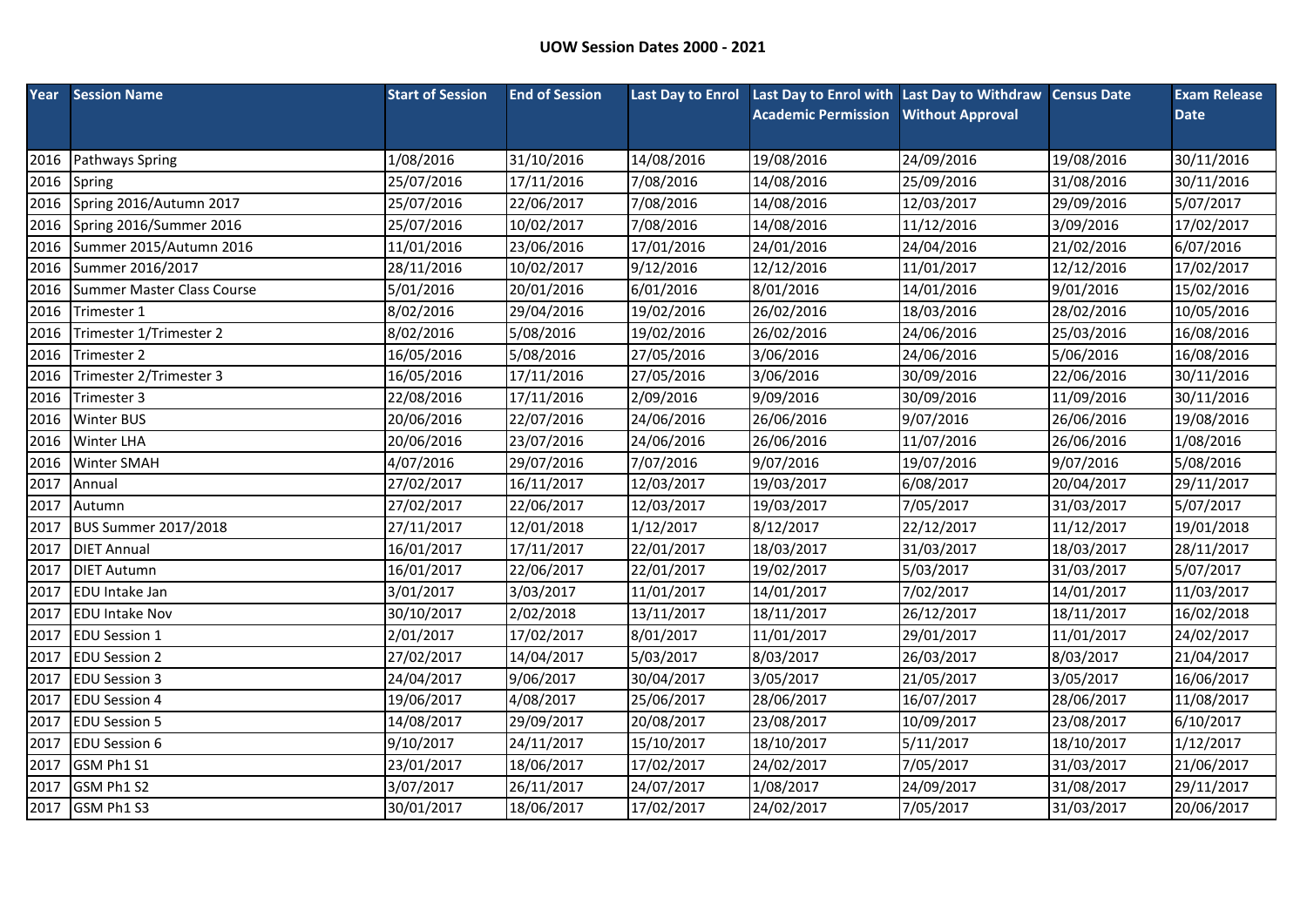| Year | <b>Session Name</b>                | <b>Start of Session</b> | <b>End of Session</b> |            | Last Day to Enrol Last Day to Enrol with Last Day to Withdraw Census Date |                         |            | <b>Exam Release</b> |
|------|------------------------------------|-------------------------|-----------------------|------------|---------------------------------------------------------------------------|-------------------------|------------|---------------------|
|      |                                    |                         |                       |            | <b>Academic Permission</b>                                                | <b>Without Approval</b> |            | <b>Date</b>         |
|      |                                    |                         |                       |            |                                                                           |                         |            |                     |
| 2017 | GSM Ph2 S1                         | 10/07/2017              | 17/12/2017            | 3/08/2017  | 11/08/2017                                                                | 24/09/2017              | 31/08/2017 | 20/12/2017          |
| 2017 | GSM Ph2 S2                         | 23/01/2017              | 4/06/2017             | 17/02/2017 | 24/02/2017                                                                | 7/05/2017               | 31/03/2017 | 6/06/2017           |
| 2017 | GSM Ph3 S1                         | 10/07/2017              | 10/12/2017            | 4/08/2017  | 12/08/2017                                                                | 24/09/2017              | 31/08/2017 | 13/12/2017          |
| 2017 | GSM Ph3 S2                         | 23/01/2017              | 25/06/2017            | 17/02/2017 | 24/02/2017                                                                | 7/05/2017               | 31/03/2017 | 27/06/2017          |
| 2017 | GSM Ph4 S1                         | 17/07/2017              | 23/11/2017            | 10/08/2017 | 12/08/2017                                                                | 24/09/2017              | 31/08/2017 | 23/11/2017          |
| 2017 | <b>ITRP June</b>                   | 5/06/2017               | 17/11/2017            | 29/06/2017 | 8/07/2017                                                                 | 12/09/2017              | 8/07/2017  | 28/11/2017          |
| 2017 | LIP Session 1                      | 27/02/2017              | 2/06/2017             | 10/04/2017 | 24/04/2017                                                                | 22/05/2017              | 15/05/2017 | 5/07/2017           |
| 2017 | LIP Session 2                      | 5/06/2017               | 27/10/2017            | 28/08/2017 | 11/09/2017                                                                | 2/10/2017               | 25/09/2017 | 29/11/2017          |
| 2017 | <b>LIP Summer</b>                  | 2/11/2016               | 24/02/2017            | 18/12/2016 | 16/01/2017                                                                | 30/01/2017              | 23/01/2017 | 10/04/2017          |
| 2017 | Nursing Bridging Dec 2017/Jan 2018 | 4/12/2017               | 19/01/2018            | 10/12/2017 | 13/12/2017                                                                | 31/12/2017              | 13/12/2017 | 19/01/2018          |
| 2017 | Pathways Autumn                    | 20/03/2017              | 10/07/2017            | 11/04/2017 | 11/04/2017                                                                | 26/05/2017              | 11/04/2017 | 10/07/2017          |
| 2017 | Pathways Spring                    | 7/08/2017               | 30/10/2017            | 23/08/2017 | 23/08/2017                                                                | 26/09/2017              | 23/08/2017 | 30/11/2017          |
| 2017 | <b>SMAH Annual</b>                 | 13/02/2017              | 30/10/2017            | 13/02/2017 | 13/02/2017                                                                | 18/07/2017              | 5/04/2017  | 28/11/2017          |
| 2017 | <b>SMAH Annual 2017/2018</b>       | 17/07/2017              | 18/04/2018            | 17/07/2017 | 17/07/2017                                                                | 29/12/2017              | 10/09/2017 | 4/07/2018           |
| 2017 | Spring                             | 24/07/2017              | 16/11/2017            | 6/08/2017  | 13/08/2017                                                                | 24/09/2017              | 31/08/2017 | 29/11/2017          |
| 2017 | Spring 2017/Autumn 2018            | 24/07/2017              | 21/06/2018            | 6/08/2017  | 13/08/2017                                                                | 11/03/2018              | 28/09/2017 | 4/07/2018           |
| 2017 | Spring 2017/Summer 2017            | 24/07/2017              | 9/02/2018             | 6/08/2017  | 13/08/2017                                                                | 21/11/2017              | 2/09/2017  | 16/02/2018          |
| 2017 | Summer 2016/Autumn 2017            | 28/11/2016              | 22/06/2017            | 9/12/2016  | 12/12/2016                                                                | 31/03/2017              | 8/01/2017  | 6/07/2017           |
| 2017 | Summer 2017/2018                   | 4/12/2017               | 9/02/2018             | 10/12/2017 | 17/12/2017                                                                | 24/12/2017              | 17/12/2017 | 16/02/2018          |
| 2017 | Summer Master Class Course         | 3/01/2017               | 20/01/2017            | 5/01/2017  | 6/01/2017                                                                 | 20/01/2017              | 6/01/2017  | 21/02/2017          |
| 2017 | Trimester 1                        | 6/02/2017               | 28/04/2017            | 17/02/2017 | 24/02/2017                                                                | 17/03/2017              | 26/02/2017 | 9/05/2017           |
| 2017 | Trimester 1/Trimester 2            | 6/02/2017               | 4/08/2017             | 17/02/2017 | 24/02/2017                                                                | 24/05/2017              | 13/03/2017 | 16/08/2017          |
| 2017 | Trimester 2                        | 15/05/2017              | 4/08/2017             | 26/05/2017 | 2/06/2017                                                                 | 23/06/2017              | 4/06/2017  | 15/08/2017          |
| 2017 | Trimester 2/Trimester 3            | 15/05/2017              | 16/11/2017            | 26/05/2017 | 2/06/2017                                                                 | 3/09/2017               | 21/06/2017 | 29/11/2017          |
| 2017 | Trimester 3                        | 21/08/2017              | 16/11/2017            | 1/09/2017  | 8/09/2017                                                                 | 29/09/2017              | 10/09/2017 | 29/11/2017          |
| 2017 | <b>Winter BUS</b>                  | 26/06/2017              | 21/07/2017            | 29/06/2017 | 1/07/2017                                                                 | 11/07/2017              | 1/07/2017  | 21/08/2017          |
| 2017 | <b>Winter LHA</b>                  | 19/06/2017              | 21/07/2017            | 23/06/2017 | 25/06/2017                                                                | 8/07/2017               | 25/06/2017 | 31/07/2017          |
| 2017 | Winter SMAH                        | 4/07/2017               | 29/07/2017            | 7/07/2017  | 9/07/2017                                                                 | 19/07/2017              | 9/07/2017  | 29/09/2017          |
| 2018 | Annual                             | 26/02/2018              | 15/11/2018            | 11/03/2018 | 18/03/2018                                                                | 5/08/2018               | 19/04/2018 | 28/11/2018          |
| 2018 | Autumn                             | 26/02/2018              | 21/06/2018            | 11/03/2018 | 18/03/2018                                                                | 6/05/2018               | 31/03/2018 | 4/07/2018           |
|      | 2018 BUS Summer 2018/2019          | 26/11/2018              | 11/01/2019            | 30/11/2018 | 7/12/2018                                                                 | 21/12/2018              | 10/12/2018 | 24/01/2019          |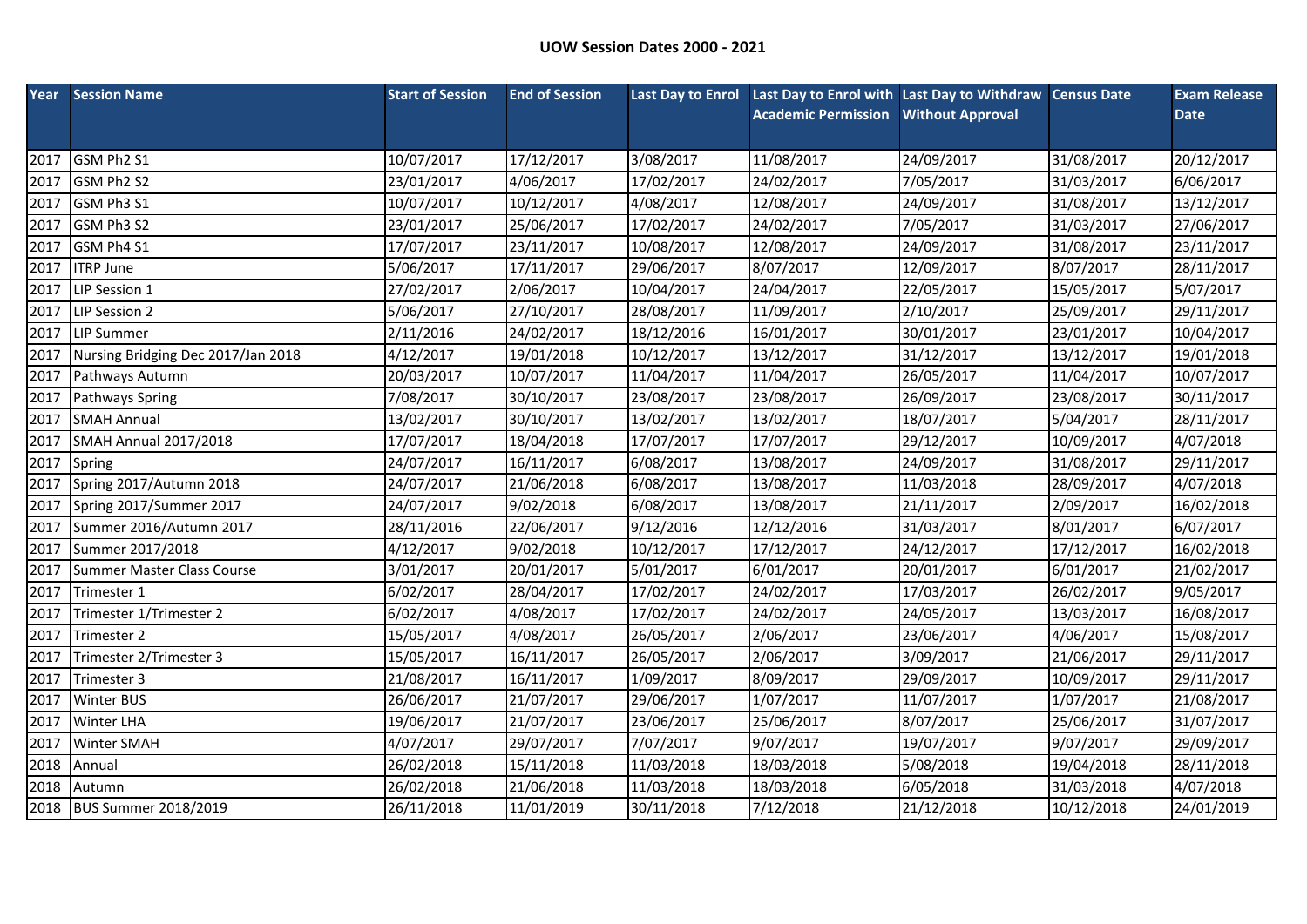| Year | <b>Session Name</b>                | <b>Start of Session</b> | <b>End of Session</b> |            | Last Day to Enrol Last Day to Enrol with Last Day to Withdraw Census Date |                         |            | <b>Exam Release</b> |
|------|------------------------------------|-------------------------|-----------------------|------------|---------------------------------------------------------------------------|-------------------------|------------|---------------------|
|      |                                    |                         |                       |            | <b>Academic Permission</b>                                                | <b>Without Approval</b> |            | <b>Date</b>         |
|      |                                    |                         |                       |            |                                                                           |                         |            |                     |
| 2018 | <b>DIET Annual</b>                 | 15/01/2018              | 16/11/2018            | 15/01/2018 | 15/01/2018                                                                | 4/03/2018               | 31/03/2018 | 27/11/2018          |
| 2018 | <b>DIET Autumn</b>                 | 15/01/2018              | 21/06/2018            | 21/01/2018 | 18/02/2018                                                                | 4/03/2018               | 30/03/2018 | 4/07/2018           |
| 2018 | <b>EDU</b> Intake Jan              | 2/01/2018               | 2/03/2018             | 10/01/2018 | 13/01/2018                                                                | 6/02/2018               | 13/01/2018 | 10/03/2018          |
| 2018 | <b>EDU Intake Nov</b>              | 29/10/2018              | 1/02/2019             | 12/11/2018 | 17/11/2018                                                                | 25/12/2018              | 17/11/2018 | 18/02/2019          |
| 2018 | <b>EDU Session 1</b>               | 1/01/2018               | 16/02/2018            | 7/01/2018  | 10/01/2018                                                                | 28/01/2018              | 10/01/2018 | 23/02/2018          |
| 2018 | <b>EDU Session 2</b>               | 26/02/2018              | 13/04/2018            | 4/03/2018  | 7/03/2018                                                                 | 25/03/2018              | 7/03/2018  | 20/04/2018          |
| 2018 | <b>EDU Session 3</b>               | 23/04/2018              | 8/06/2018             | 29/04/2018 | 2/05/2018                                                                 | 20/05/2018              | 2/05/2018  | 15/06/2018          |
| 2018 | <b>EDU Session 4</b>               | 18/06/2018              | 3/08/2018             | 24/06/2018 | 27/06/2018                                                                | 15/07/2018              | 27/06/2018 | 10/08/2018          |
| 2018 | <b>EDU Session 5</b>               | 13/08/2018              | 28/09/2018            | 19/08/2018 | 22/08/2018                                                                | 9/09/2018               | 22/08/2018 | 5/10/2018           |
| 2018 | <b>EDU Session 6</b>               | 8/10/2018               | 23/11/2018            | 14/10/2018 | 17/10/2018                                                                | 4/11/2018               | 17/10/2018 | 30/11/2018          |
| 2018 | GSM Ph1 S1                         | 22/01/2018              | 17/06/2018            | 19/02/2018 | 26/02/2018                                                                | 6/05/2018               | 31/03/2018 | 20/06/2018          |
| 2018 | GSM Ph1 S2                         | 2/07/2018               | 25/11/2018            | 23/07/2018 | 31/07/2018                                                                | 23/09/2018              | 31/08/2018 | 28/11/2018          |
| 2018 | GSM Ph1 S3                         | 29/01/2018              | 17/06/2018            | 19/02/2018 | 26/02/2018                                                                | 6/05/2018               | 31/03/2018 | 19/06/2018          |
| 2018 | GSM Ph2 S1                         | 9/07/2018               | 16/12/2018            | 2/08/2018  | 10/08/2018                                                                | 23/09/2018              | 31/08/2018 | 19/12/2018          |
| 2018 | GSM Ph2 S2                         | 23/01/2018              | 4/06/2018             | 19/02/2018 | 26/02/2018                                                                | 6/05/2018               | 31/03/2018 | 6/06/2018           |
| 2018 | GSM Ph3 S1                         | 9/07/2018               | 9/12/2018             | 4/08/2018  | 12/08/2018                                                                | 23/09/2018              | 31/08/2018 | 12/12/2018          |
| 2018 | GSM Ph3 S2                         | 23/01/2018              | 25/06/2018            | 19/02/2018 | 26/02/2018                                                                | 6/05/2018               | 31/03/2018 | 27/06/2018          |
| 2018 | GSM Ph4 S1                         | 16/07/2018              | 23/11/2018            | 10/08/2018 | 12/08/2018                                                                | 23/09/2018              | 31/08/2018 | 23/11/2018          |
| 2018 | <b>ITRP June</b>                   | 4/06/2018               | 16/11/2018            | 28/06/2018 | 7/07/2018                                                                 | 11/09/2018              | 7/07/2018  | 27/11/2018          |
| 2018 | LIP Session 1                      | 26/02/2018              | 1/06/2018             | 9/04/2018  | 23/04/2018                                                                | 21/05/2018              | 14/05/2018 | 4/07/2018           |
| 2018 | LIP Session 2                      | 4/06/2018               | 26/10/2018            | 27/08/2018 | 10/09/2018                                                                | 1/10/2018               | 24/09/2018 | 28/11/2018          |
| 2018 | <b>LIP Summer</b>                  | 5/11/2017               | 23/02/2018            | 18/12/2017 | 15/01/2018                                                                | 29/01/2018              | 22/01/2018 | 9/04/2018           |
| 2018 | Nursing Bridging Dec 2018/Jan 2019 | 3/12/2018               | 18/01/2019            | 1/12/2018  | 1/12/2018                                                                 | 30/12/2018              | 12/12/2018 | 25/01/2019          |
| 2018 | Pathways Autumn                    | 19/03/2018              | 9/07/2018             | 10/04/2018 | 10/04/2018                                                                | 25/05/2018              | 10/04/2018 | 9/07/2018           |
| 2018 | Pathways Spring                    | 14/08/2018              | 29/10/2018            | 4/09/2018  | 4/09/2018                                                                 | 25/09/2018              | 4/09/2018  | 29/11/2018          |
| 2018 | <b>SMAH Annual</b>                 | 12/02/2018              | 29/10/2018            | 12/02/2018 | 12/02/2018                                                                | 17/07/2018              | 4/04/2018  | 27/11/2018          |
| 2018 | <b>SMAH Annual 2018/2019</b>       | 16/07/2018              | 17/04/2019            | 16/07/2018 | 16/07/2018                                                                | 28/12/2018              | 9/09/2018  | 4/07/2019           |
| 2018 | Spring                             | 23/07/2018              | 15/11/2018            | 5/08/2018  | 12/08/2018                                                                | 23/09/2018              | 31/08/2018 | 28/11/2018          |
| 2018 | Spring 2018/Autumn 2019            | 23/07/2018              | 27/06/2019            | 5/08/2018  | 12/08/2018                                                                | 24/02/2019              | 28/09/2018 | 10/07/2019          |
| 2018 | Spring 2018/Summer 2018            | 23/07/2018              | 15/02/2019            | 5/08/2018  | 12/08/2018                                                                | 16/12/2018              | 2/09/2018  | 22/02/2019          |
|      | 2018 Spring Biofabrication         | 20/08/2018              | 7/12/2018             | 20/08/2018 | 10/09/2018                                                                | 24/10/2018              | 17/09/2018 | 21/12/2018          |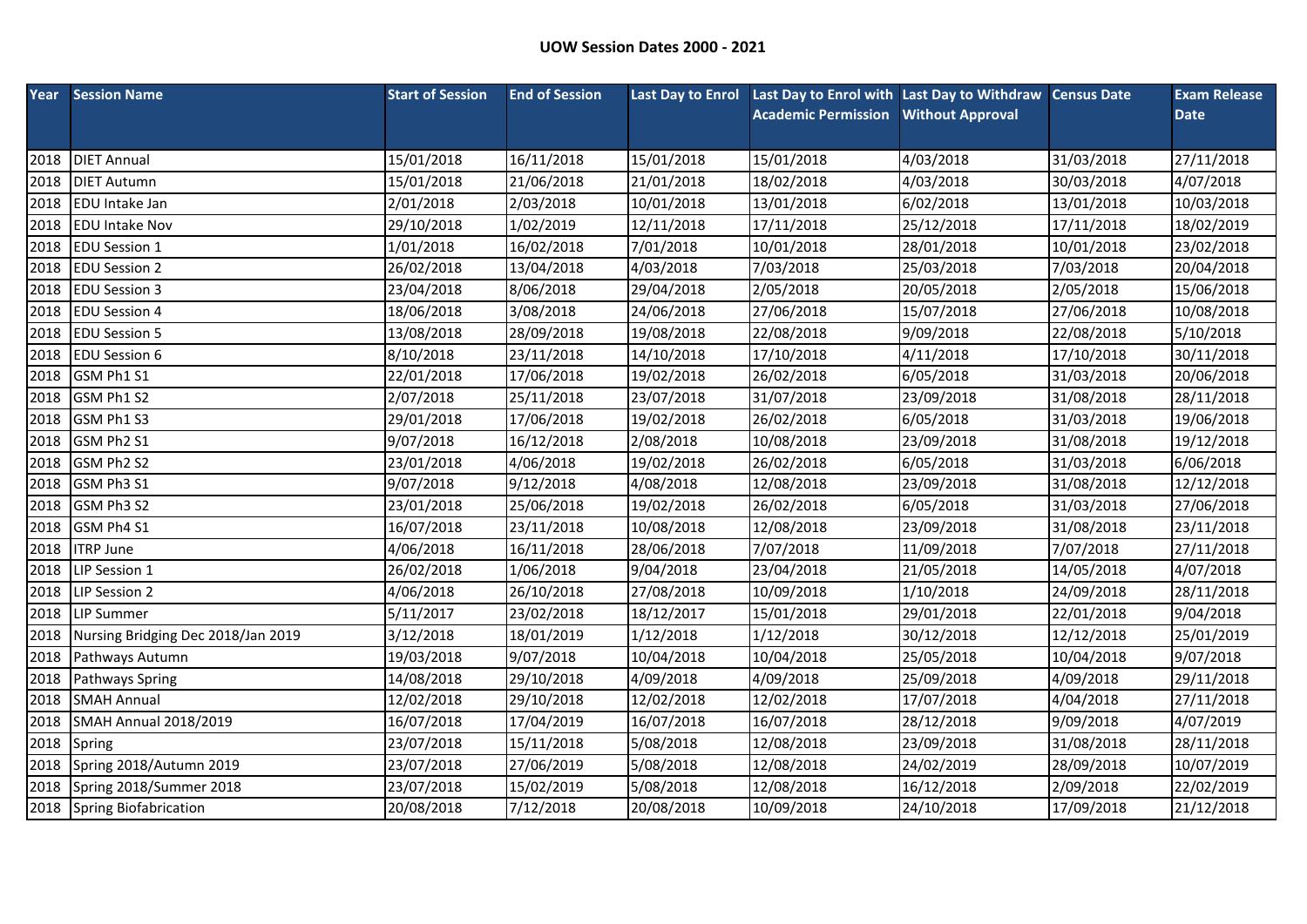|      | <b>Year</b> Session Name    | <b>Start of Session</b> | <b>End of Session</b> |            | Last Day to Enrol Last Day to Enrol with Last Day to Withdraw Census Date |                         |            | <b>Exam Release</b> |
|------|-----------------------------|-------------------------|-----------------------|------------|---------------------------------------------------------------------------|-------------------------|------------|---------------------|
|      |                             |                         |                       |            | <b>Academic Permission</b>                                                | <b>Without Approval</b> |            | <b>Date</b>         |
|      |                             |                         |                       |            |                                                                           |                         |            |                     |
| 2018 | Summer 2017/Autumn 2018     | 4/12/2017               | 21/06/2018            | 10/12/2017 | 17/12/2017                                                                | 2/04/2018               | 12/01/2018 | 5/07/2018           |
| 2018 | Summer 2018/2019            | 3/12/2018               | 15/02/2019            | 9/12/2018  | 16/12/2018                                                                | 23/12/2018              | 17/12/2018 | 22/02/2019          |
| 2018 | Summer Master Class Course  | 4/01/2018               | 23/01/2018            | 4/01/2018  | 5/01/2018                                                                 | 23/01/2018              | 8/01/2018  | 23/02/2018          |
| 2018 | Trimester 1                 | 5/02/2018               | 27/04/2018            | 16/02/2018 | 23/02/2018                                                                | 16/03/2018              | 25/02/2018 | 8/05/2018           |
| 2018 | Trimester 1/Trimester 2     | 5/02/2018               | 3/08/2018             | 16/02/2018 | 23/02/2018                                                                | 25/05/2018              | 12/03/2018 | 15/08/2018          |
| 2018 | Trimester 2                 | 14/05/2018              | 3/08/2018             | 25/05/2018 | 1/06/2018                                                                 | 22/06/2018              | 3/06/2018  | 14/08/2018          |
| 2018 | Trimester 2/Trimester 3     | 14/05/2018              | 15/11/2018            | 25/05/2018 | 1/06/2018                                                                 | 2/09/2018               | 20/06/2018 | 28/11/2018          |
| 2018 | Trimester 3                 | 20/08/2018              | 15/11/2018            | 31/08/2018 | 7/09/2018                                                                 | 28/09/2018              | 10/09/2018 | 28/11/2018          |
| 2018 | <b>UPP Winter</b>           | 1/04/2018               | 28/09/2018            | 28/09/2018 | 28/09/2018                                                                | 28/09/2018              | 28/09/2018 | 1/11/2018           |
| 2018 | <b>Winter BUS</b>           | 25/06/2018              | 10/08/2018            | 1/07/2018  | 4/07/2018                                                                 | 22/07/2018              | 4/07/2018  | 24/08/2018          |
| 2018 | <b>Winter LHA</b>           | 18/06/2018              | 20/07/2018            | 22/06/2018 | 24/06/2018                                                                | 7/07/2018               | 24/06/2018 | 30/07/2018          |
| 2018 | <b>Winter SMAH</b>          | 3/07/2018               | 28/07/2018            | 6/07/2018  | 8/07/2018                                                                 | 18/07/2018              | 8/07/2018  | 26/09/2018          |
| 2019 | Annual                      | 4/03/2019               | 21/11/2019            | 17/03/2019 | 24/03/2019                                                                | 11/08/2019              | 29/04/2019 | 4/12/2019           |
| 2019 | Autumn                      | 4/03/2019               | 27/06/2019            | 17/03/2019 | 24/03/2019                                                                | 12/05/2019              | 31/03/2019 | 10/07/2019          |
| 2019 | <b>BUS Summer 2019/2020</b> | 25/11/2019              | 10/01/2020            | 29/11/2019 | 6/12/2019                                                                 | 20/12/2019              | 9/12/2019  | 23/01/2020          |
| 2019 | <b>DIET Annual</b>          | 21/01/2019              | 15/11/2019            | 14/01/2019 | 14/01/2019                                                                | 3/03/2019               | 31/03/2019 | 26/11/2019          |
| 2019 | <b>DIET Autumn</b>          | 21/01/2019              | 20/06/2019            | 20/01/2019 | 17/02/2019                                                                | 3/03/2019               | 1/04/2019  | 4/07/2019           |
| 2019 | <b>EDU</b> Intake Jan       | 2/01/2019               | 1/03/2019             | 10/01/2019 | 13/01/2019                                                                | 5/02/2019               | 14/01/2019 | 9/03/2019           |
| 2019 | <b>EDU Intake Nov</b>       | 28/10/2019              | 31/01/2020            | 11/11/2019 | 16/11/2019                                                                | 24/12/2019              | 18/11/2019 | 17/02/2020          |
| 2019 | <b>EDU Session 1</b>        | 2/01/2019               | 15/02/2019            | 8/01/2019  | 10/01/2019                                                                | 28/01/2019              | 14/01/2019 | 22/02/2019          |
| 2019 | <b>EDU Session 2</b>        | 25/02/2019              | 12/04/2019            | 3/03/2019  | 6/03/2019                                                                 | 24/03/2019              | 11/03/2019 | 19/04/2019          |
| 2019 | <b>EDU Session 3</b>        | 22/04/2019              | 7/06/2019             | 28/04/2019 | 1/05/2019                                                                 | 19/05/2019              | 6/05/2019  | 14/06/2019          |
| 2019 | <b>EDU Session 4</b>        | 17/06/2019              | 2/08/2019             | 23/06/2019 | 26/06/2019                                                                | 14/07/2019              | 1/07/2019  | 9/08/2019           |
| 2019 | <b>EDU Session 5</b>        | 12/08/2019              | 27/09/2019            | 18/08/2019 | 21/08/2019                                                                | 8/09/2019               | 26/08/2019 | 4/10/2019           |
| 2019 | <b>EDU Session 6</b>        | 7/10/2019               | 22/11/2019            | 13/10/2019 | 16/10/2019                                                                | 3/11/2019               | 21/10/2019 | 29/11/2019          |
| 2019 | GSM Ph1 S1                  | 29/01/2019              | 21/06/2019            | 18/02/2019 | 25/02/2019                                                                | 24/04/2019              | 31/03/2019 | 21/06/2019          |
| 2019 | GSM Ph1 S2                  | 8/07/2019               | 15/11/2019            | 27/07/2019 | 3/08/2019                                                                 | 24/09/2019              | 31/08/2019 | 29/11/2019          |
| 2019 | GSM Ph1 S3                  | 4/02/2019               | 7/06/2019             | 27/01/2019 | 3/02/2019                                                                 | 6/04/2019               | 31/03/2019 | 25/06/2019          |
| 2019 | GSM Ph2 S1                  | 15/07/2019              | 13/12/2019            | 6/08/2019  | 14/08/2019                                                                | 13/10/2019              | 31/08/2019 | 18/12/2019          |
| 2019 | GSM Ph2 S2                  | 28/01/2019              | 24/05/2019            | 14/02/2019 | 20/02/2019                                                                | 7/04/2019               | 31/03/2019 | 12/06/2019          |
|      | 2019 GSM Ph3 S1             | 15/07/2019              | 13/12/2019            | 6/08/2019  | 14/08/2019                                                                | 13/10/2019              | 31/08/2019 | 18/12/2019          |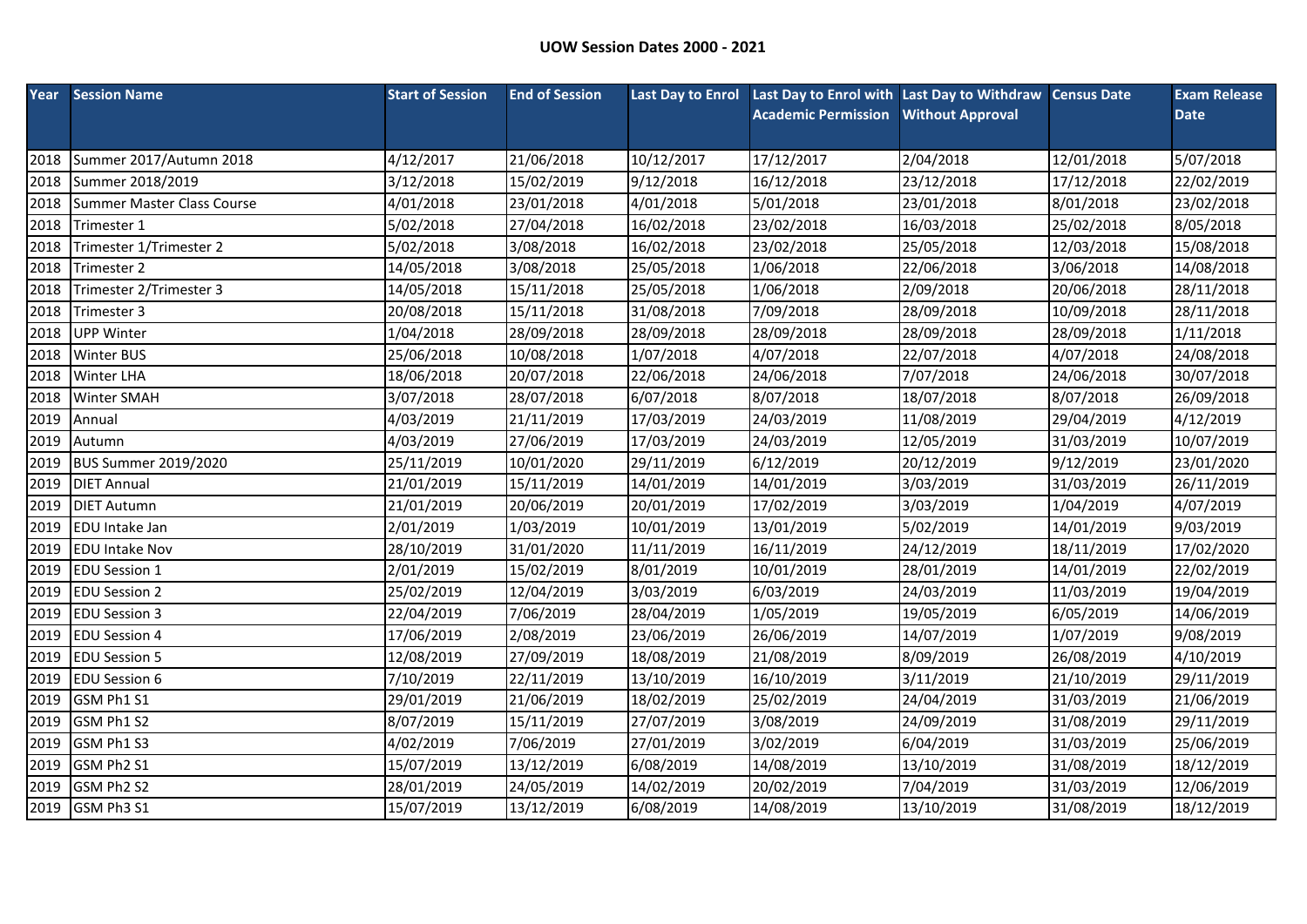|      | <b>Year</b> Session Name     | <b>Start of Session</b> | <b>End of Session</b> |            | Last Day to Enrol Last Day to Enrol with Last Day to Withdraw Census Date |                         |            | <b>Exam Release</b> |
|------|------------------------------|-------------------------|-----------------------|------------|---------------------------------------------------------------------------|-------------------------|------------|---------------------|
|      |                              |                         |                       |            | <b>Academic Permission</b>                                                | <b>Without Approval</b> |            | <b>Date</b>         |
|      |                              |                         |                       |            |                                                                           |                         |            |                     |
| 2019 | GSM Ph3 S2                   | 28/01/2019              | 14/06/2019            | 17/02/2019 | 24/02/2019                                                                | 20/04/2019              | 31/03/2019 | 2/07/2019           |
| 2019 | GSM Ph4 S1                   | 15/07/2019              | 29/11/2019            | 4/08/2019  | 11/08/2019                                                                | 5/10/2019               | 31/08/2019 | 29/11/2019          |
| 2019 | <b>ITRP June</b>             | 3/06/2019               | 15/11/2019            | 27/06/2019 | 6/07/2019                                                                 | 10/09/2019              | 8/07/2019  | 26/11/2019          |
| 2019 | LIP Session 1                | 4/03/2019               | 7/06/2019             | 15/04/2019 | 29/04/2019                                                                | 20/05/2019              | 13/05/2019 | 10/07/2019          |
| 2019 | LIP Session 2                | 10/06/2019              | 1/11/2019             | 2/09/2019  | 16/09/2019                                                                | 7/10/2019               | 30/09/2019 | 4/12/2019           |
| 2019 | <b>LIP Summer</b>            | 29/10/2018              | 1/03/2019             | 17/12/2018 | 21/01/2019                                                                | 4/02/2019               | 28/01/2019 | 8/04/2019           |
| 2019 | Pathways Autumn              | 8/04/2019               | 7/06/2019             | 17/04/2019 | 20/04/2019                                                                | 14/05/2019              | 22/04/2019 | 28/06/2019          |
| 2019 | <b>Pathways Spring</b>       | 9/09/2019               | 8/11/2019             | 18/09/2019 | 21/09/2019                                                                | 15/10/2019              | 23/09/2019 | 30/11/2019          |
| 2019 | <b>SMAH Annual</b>           | 11/02/2019              | 28/10/2019            | 11/02/2019 | 11/02/2019                                                                | 16/07/2019              | 8/04/2019  | 26/11/2019          |
| 2019 | <b>SMAH Annual 2019/2020</b> | 15/07/2019              | 15/04/2020            | 15/07/2019 | 15/07/2019                                                                | 27/12/2019              | 9/09/2019  | 2/07/2020           |
| 2019 | Spring                       | 29/07/2019              | 21/11/2019            | 11/08/2019 | 18/08/2019                                                                | 29/09/2019              | 31/08/2019 | 4/12/2019           |
| 2019 | Spring 2019/Autumn 2020      | 29/07/2019              | 2/07/2020             | 11/08/2019 | 18/08/2019                                                                | 15/03/2020              | 7/10/2019  | 15/07/2020          |
| 2019 | Spring 2019/Summer 2019      | 29/07/2019              | 14/02/2020            | 11/08/2019 | 18/09/2019                                                                | 15/12/2019              | 9/09/2019  | 24/02/2020          |
| 2019 | Summer 2018/Autumn 2019      | 3/12/2018               | 27/06/2019            | 9/12/2018  | 16/12/2018                                                                | 17/03/2019              | 14/01/2019 | 10/07/2019          |
| 2019 | Summer 2019/2020             | 2/12/2019               | 14/02/2020            | 8/12/2019  | 15/12/2019                                                                | 22/12/2019              | 16/12/2019 | 21/02/2020          |
| 2019 | Summer Master Class Course   | 3/01/2019               | 25/01/2019            | 6/01/2019  | 7/01/2019                                                                 | 16/01/2019              | 7/01/2019  | 22/02/2019          |
| 2019 | Trimester 1                  | 11/02/2019              | 3/05/2019             | 22/02/2019 | 1/03/2019                                                                 | 22/03/2019              | 4/03/2019  | 14/05/2019          |
| 2019 | Trimester 1/Trimester 2      | 11/02/2019              | 9/08/2019             | 22/02/2019 | 1/03/2019                                                                 | 31/05/2019              | 18/03/2019 | 21/08/2019          |
| 2019 | Trimester 2                  | 20/05/2019              | 9/08/2019             | 31/05/2019 | 7/06/2019                                                                 | 28/06/2019              | 10/06/2019 | 20/08/2019          |
| 2019 | Trimester 2/Trimester 3      | 20/05/2019              | 21/11/2019            | 31/05/2019 | 7/06/2019                                                                 | 6/09/2019               | 1/07/2019  | 4/12/2019           |
| 2019 | Trimester 3                  | 26/08/2019              | 21/11/2019            | 6/09/2019  | 13/09/2019                                                                | 4/10/2019               | 16/09/2019 | 4/12/2019           |
| 2019 | <b>UPP Winter</b>            | 29/04/2019              | 27/09/2019            | 21/05/2019 | 29/05/2019                                                                | 28/07/2019              | 3/06/2019  | 14/10/2019          |
| 2019 | <b>Winter BUS</b>            | 24/06/2019              | 9/08/2019             | 30/06/2019 | 3/07/2019                                                                 | 21/07/2019              | 8/07/2019  | 19/08/2019          |
| 2019 | <b>Winter LHA</b>            | 17/06/2019              | 19/07/2019            | 21/06/2019 | 23/06/2019                                                                | 6/07/2019               | 24/06/2019 | 29/07/2019          |
| 2019 | <b>Winter SMAH</b>           | 22/06/2019              | 22/07/2019            | 23/06/2019 | 20/07/2019                                                                | 17/07/2019              | 8/07/2019  | 27/09/2019          |
| 2020 | Annual                       | 2/03/2020               | 3/12/2020             | 15/03/2020 | 22/03/2020                                                                | 9/08/2020               | 27/04/2020 | 16/12/2020          |
| 2020 | Autumn                       | 2/03/2020               | 2/07/2020             | 15/03/2020 | 22/03/2020                                                                | 10/05/2020              | 16/04/2020 | 15/07/2020          |
| 2020 | <b>BUS Summer 2020/2021</b>  | 23/11/2020              | 8/01/2021             | 27/11/2020 | 4/12/2020                                                                 | 18/12/2020              | 7/12/2020  | 21/01/2021          |
| 2020 | <b>DIET Annual</b>           | 20/01/2020              | 13/11/2020            | 13/01/2020 | 13/01/2020                                                                | 1/03/2020               | 16/04/2020 | 24/11/2020          |
| 2020 | <b>DIET Autumn</b>           | 20/01/2020              | 18/06/2020            | 19/01/2020 | 16/02/2020                                                                | 1/03/2020               | 16/04/2020 | 9/07/2020           |
|      | 2020 EDU Intake Jan          | 2/01/2020               | 28/02/2020            | 9/01/2020  | 10/01/2020                                                                | 4/02/2020               | 13/01/2020 | 7/03/2020           |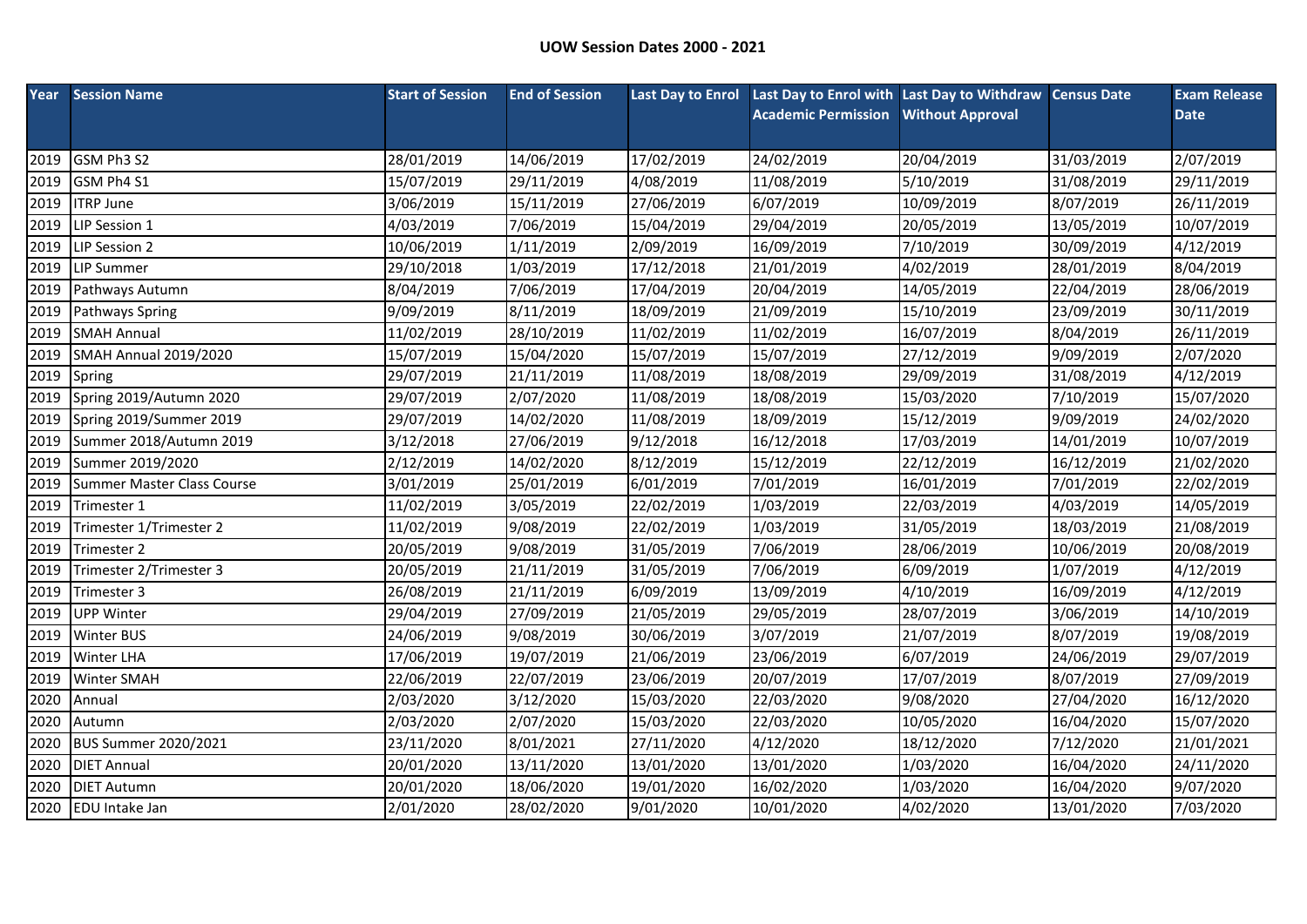| Year | <b>Session Name</b>          | <b>Start of Session</b> | <b>End of Session</b> |            | Last Day to Enrol Last Day to Enrol with Last Day to Withdraw Census Date |                         |            | <b>Exam Release</b> |
|------|------------------------------|-------------------------|-----------------------|------------|---------------------------------------------------------------------------|-------------------------|------------|---------------------|
|      |                              |                         |                       |            | <b>Academic Permission</b>                                                | <b>Without Approval</b> |            | <b>Date</b>         |
|      |                              |                         |                       |            |                                                                           |                         |            |                     |
| 2020 | <b>EDU Intake Nov</b>        | 26/10/2020              | 29/01/2021            | 9/11/2020  | 13/11/2020                                                                | 22/12/2020              | 16/11/2020 | 12/02/2021          |
| 2020 | GSM Ph1 S1                   | 27/01/2020              | 19/06/2020            | 19/02/2020 | 26/02/2020                                                                | 10/05/2020              | 16/04/2020 | 24/06/2020          |
| 2020 | GSM Ph1 S2                   | 6/07/2020               | 28/11/2020            | 27/07/2020 | 4/08/2020                                                                 | 27/09/2020              | 31/08/2020 | 2/12/2020           |
| 2020 | GSM Ph1 S3                   | 3/02/2020               | 20/06/2020            | 19/02/2020 | 26/02/2020                                                                | 10/05/2020              | 16/04/2020 | 24/06/2020          |
| 2020 | GSM Ph2 S1                   | 13/07/2020              | 11/12/2020            | 4/08/2020  | 12/08/2020                                                                | 27/09/2020              | 31/08/2020 | 16/12/2020          |
| 2020 | GSM Ph2 S2                   | 27/01/2020              | 6/06/2020             | 19/02/2020 | 26/02/2020                                                                | 10/05/2020              | 16/04/2020 | 10/06/2020          |
| 2020 | GSM Ph3 S1                   | 13/07/2020              | 11/12/2020            | 4/08/2020  | 12/08/2020                                                                | 27/09/2020              | 31/08/2020 | 16/12/2020          |
| 2020 | GSM Ph3 S2                   | 27/01/2020              | 5/06/2020             | 19/02/2020 | 26/02/2020                                                                | 10/05/2020              | 16/04/2020 | 8/06/2020           |
| 2020 | GSM Ph4 S1                   | 20/07/2020              | 27/11/2020            | 10/08/2020 | 12/08/2020                                                                | 27/09/2020              | 31/08/2020 | 27/11/2020          |
| 2020 | <b>ITRP June</b>             | 1/06/2020               | 13/11/2020            | 25/06/2020 | 4/07/2020                                                                 | 8/09/2020               | 6/07/2020  | 24/11/2020          |
| 2020 | LIP Session 1                | 2/03/2020               | 5/06/2020             | 13/04/2020 | 27/04/2020                                                                | 18/05/2020              | 11/05/2020 | 9/07/2020           |
| 2020 | LIP Session 2                | 8/06/2020               | 30/10/2020            | 31/08/2020 | 14/09/2020                                                                | 5/10/2020               | 28/09/2020 | 3/12/2020           |
| 2020 | <b>LIP Summer</b>            | 4/11/2019               | 28/02/2020            | 16/12/2019 | 27/01/2020                                                                | 10/02/2020              | 3/02/2020  | 7/04/2020           |
| 2020 | Pathways Autumn              | 6/04/2020               | 5/06/2020             | 15/04/2020 | 18/04/2020                                                                | 12/05/2020              | 20/04/2020 | 26/06/2020          |
| 2020 | Pathways Spring              | 7/09/2020               | 6/11/2020             | 16/09/2020 | 19/09/2020                                                                | 13/10/2020              | 21/09/2020 | 28/11/2020          |
| 2020 | Pathways Summer              | 6/01/2020               | 21/02/2020            | 12/01/2020 | 31/01/2020                                                                | 2/02/2020               | 20/01/2020 | 21/02/2020          |
| 2020 | Pathways Winter              | 27/04/2020              | 25/09/2020            | 19/05/2020 | 27/05/2020                                                                | 26/07/2020              | 1/06/2020  | 6/10/2020           |
| 2020 | <b>SMAH Annual</b>           | 10/02/2020              | 26/10/2020            | 10/02/2020 | 10/02/2020                                                                | 14/07/2020              | 16/04/2020 | 24/11/2020          |
| 2020 | <b>SMAH Annual 2020/2021</b> | 13/07/2020              | 14/04/2021            | 13/07/2020 | 13/07/2020                                                                | 25/12/2020              | 7/09/2020  | 1/07/2021           |
| 2020 | Spring                       | 3/08/2020               | 3/12/2020             | 16/08/2020 | 23/08/2020                                                                | 16/10/2020              | 31/08/2020 | 16/12/2020          |
| 2020 | Spring 2020/Autumn 2021      | 3/08/2020               | 24/06/2021            | 16/08/2020 | 23/08/2020                                                                | 14/03/2021              | 12/10/2020 | 7/07/2021           |
| 2020 | Spring 2020/Summer 2020      | 3/08/2020               | 26/02/2021            | 16/08/2020 | 23/08/2020                                                                | 13/12/2020              | 14/09/2020 | 5/03/2021           |
| 2020 | Summer 2019/Autumn 2020      | 2/12/2019               | 2/07/2020             | 8/12/2019  | 15/12/2019                                                                | 15/03/2020              | 13/01/2020 | 15/07/2020          |
| 2020 | Summer 2020/2021             | 7/12/2020               | 26/02/2021            | 13/12/2020 | 20/12/2020                                                                | 10/01/2021              | 23/12/2020 | 5/03/2021           |
| 2020 | Trimester 1                  | 10/02/2020              | 1/05/2020             | 21/02/2020 | 28/02/2020                                                                | 20/03/2020              | 2/03/2020  | 13/05/2020          |
| 2020 | Trimester 1/Trimester 2      | 10/02/2020              | 7/08/2020             | 21/02/2020 | 28/02/2020                                                                | 29/05/2020              | 16/03/2020 | 20/08/2020          |
| 2020 | Trimester 2                  | 18/05/2020              | 7/08/2020             | 29/05/2020 | 5/06/2020                                                                 | 26/06/2020              | 8/06/2020  | 18/08/2020          |
| 2020 | Trimester 2/Trimester 3      | 18/05/2020              | 19/11/2020            | 29/05/2020 | 5/06/2020                                                                 | 4/09/2020               | 29/06/2020 | 2/12/2020           |
| 2020 | Trimester 3                  | 24/08/2020              | 19/11/2020            | 4/09/2020  | 11/09/2020                                                                | 2/10/2020               | 14/09/2020 | 2/12/2020           |
| 2020 | Winter                       | 10/06/2020              | 7/08/2020             | 5/06/2020  | 21/06/2020                                                                | 14/07/2020              | 22/06/2020 | 19/08/2020          |
| 2021 | Annual                       | 1/03/2021               | 18/11/2021            | 12/03/2021 | 19/03/2021                                                                | 6/08/2021               | 26/04/2021 | 1/12/2021           |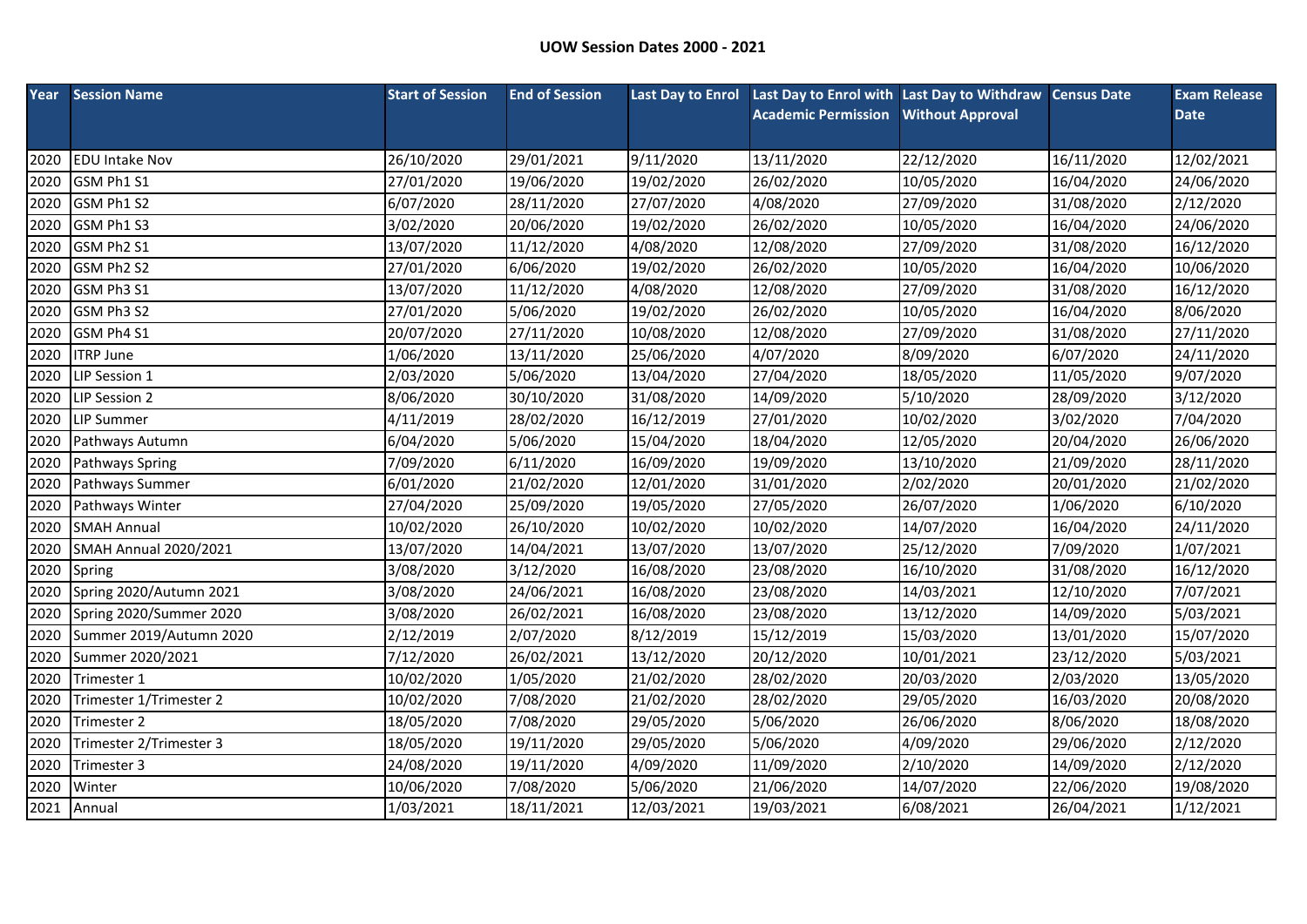|      | <b>Year</b> Session Name          | <b>Start of Session</b> | <b>End of Session</b> |            | Last Day to Enrol Last Day to Enrol with Last Day to Withdraw Census Date |                         |            | <b>Exam Release</b> |
|------|-----------------------------------|-------------------------|-----------------------|------------|---------------------------------------------------------------------------|-------------------------|------------|---------------------|
|      |                                   |                         |                       |            | <b>Academic Permission</b>                                                | <b>Without Approval</b> |            | <b>Date</b>         |
|      |                                   |                         |                       |            |                                                                           |                         |            |                     |
| 2021 | Autumn                            | 1/03/2021               | 24/06/2021            | 12/03/2021 | 19/03/2021                                                                | 7/05/2021               | 31/03/2021 | 7/07/2021           |
| 2021 | <b>BUS Summer 2021/2022</b>       | 22/11/2021              | 14/01/2022            | 26/11/2021 | 3/12/2021                                                                 | 17/12/2021              | 6/12/2021  | 21/01/2022          |
| 2021 | <b>CCCU Semester B</b>            | 28/12/2020              | 1/04/2021             | 10/01/2021 | 14/01/2021                                                                | 12/02/2021              | 18/01/2021 | 13/04/2021          |
| 2021 | <b>CCCU Semester B/Semester C</b> | 28/12/2020              | 7/08/2021             | 29/01/2021 | 9/02/2021                                                                 | 6/05/2021               | 10/02/2021 | 17/08/2021          |
| 2021 | <b>CCCU Semester C</b>            | 3/05/2021               | 31/07/2021            | 16/05/2021 | 20/05/2021                                                                | 25/06/2021              | 20/05/2021 | 17/08/2021          |
| 2021 | <b>CCNU Annual</b>                | 13/09/2021              | 10/06/2022            | 23/10/2021 | 6/11/2021                                                                 | 22/02/2022              | 6/11/2021  | 20/06/2022          |
| 2021 | <b>CCNU Annual GRAD</b>           | 13/09/2021              | 8/04/2022             | 14/10/2021 | 24/10/2021                                                                | 15/01/2022              | 24/10/2021 | 18/04/2022          |
| 2021 | <b>CCNU Session 1</b>             | 13/09/2021              | 7/01/2022             | 30/09/2021 | 6/10/2021                                                                 | 21/11/2021              | 6/10/2021  | 17/01/2022          |
| 2021 | <b>CCNU Session 2</b>             | 1/03/2021               | 18/06/2021            | 17/03/2021 | 22/03/2021                                                                | 5/05/2021               | 22/03/2021 | 28/06/2021          |
| 2021 | <b>CCNU Session 2 GRAD</b>        | 1/03/2021               | 9/04/2021             | 6/03/2021  | 8/03/2021                                                                 | 24/03/2021              | 8/03/2021  | 19/04/2021          |
| 2021 | <b>CCNU Summer</b>                | 5/07/2021               | 28/08/2021            | 13/07/2021 | 15/07/2021                                                                | 6/08/2021               | 15/07/2021 | 2/09/2021           |
| 2021 | <b>DIET Annual</b>                | 18/01/2021              | 12/11/2021            | 11/01/2021 | 11/01/2021                                                                | 28/02/2021              | 28/03/2021 | 23/11/2021          |
| 2021 | <b>DIET Autumn</b>                | 18/01/2021              | 17/06/2021            | 17/01/2021 | 14/02/2021                                                                | 28/02/2021              | 29/03/2021 | 7/07/2021           |
| 2021 | DXB Autumn 2021/Spring 2022       | 26/09/2021              | 9/07/2022             | 7/11/2021  | 7/11/2021                                                                 | 16/03/2022              | 22/11/2021 | 20/07/2022          |
| 2021 | DXB Autumn 2021/Winter 2022       | 26/09/2021              | 2/04/2022             | 24/10/2021 | 24/10/2021                                                                | 16/01/2022              | 2/11/2021  | 13/04/2022          |
| 2021 | <b>DXB FSP Autumn</b>             | 26/09/2021              | 18/12/2021            | 26/09/2021 | 1/10/2021                                                                 | 21/11/2021              | 12/10/2021 | 28/12/2021          |
| 2021 | <b>DXB FSP Spring</b>             | 18/04/2021              | 10/07/2021            | 2/05/2021  | 2/05/2021                                                                 | 30/05/2021              | 4/05/2021  | 21/07/2021          |
| 2021 | <b>DXB FSP Summer</b>             | 18/07/2021              | 28/08/2021            | 25/07/2021 | 25/07/2021                                                                | 8/08/2021               | 26/07/2021 | 8/09/2021           |
| 2021 | DXB FSP Winter                    | 10/01/2021              | 3/04/2021             | 23/01/2021 | 23/01/2021                                                                | 20/02/2021              | 26/01/2021 | 14/04/2021          |
| 2021 | DXB GEMLUX 10                     | 8/10/2021               | 20/11/2021            | 14/10/2021 | 16/10/2021                                                                | 2/11/2021               | 25/10/2021 | 23/12/2021          |
| 2021 | DXB GEMLUX 11                     | 26/11/2021              | 8/01/2022             | 2/12/2021  | 4/12/2021                                                                 | 21/12/2021              | 13/12/2021 | 17/02/2022          |
| 2021 | DXB GEMLUX 12                     | 10/12/2021              | 22/01/2022            | 16/12/2021 | 16/12/2021                                                                | 4/01/2022               | 18/12/2021 | 15/02/2022          |
| 2021 | DXB GEMLUX 6                      | 7/06/2021               | 11/06/2021            | 7/06/2021  | 7/06/2021                                                                 | 10/06/2021              | 7/06/2021  | 12/06/2021          |
| 2021 | DXB HDR Autumn                    | 31/10/2021              | 17/04/2022            | 25/11/2021 | 3/12/2021                                                                 | 8/02/2022               | 3/12/2021  | 18/04/2022          |
| 2021 | DXB PG Autumn                     | 26/09/2021              | 18/12/2021            | 10/10/2021 | 10/10/2021                                                                | 7/11/2021               | 12/10/2021 | 12/01/2022          |
| 2021 | <b>DXB PG Spring</b>              | 18/04/2021              | 10/07/2021            | 2/05/2021  | 2/05/2021                                                                 | 30/05/2021              | 4/05/2021  | 27/07/2021          |
| 2021 | <b>DXB PG Summer</b>              | 18/07/2021              | 28/08/2021            | 25/07/2021 | 25/07/2021                                                                | 8/08/2021               | 26/07/2021 | 8/09/2021           |
| 2021 | DXB PG Winter                     | 10/01/2021              | 3/04/2021             | 23/01/2021 | 23/01/2021                                                                | 20/02/2021              | 26/01/2021 | 13/04/2021          |
| 2021 | DXB Spring/Autumn                 | 18/04/2021              | 18/12/2021            | 24/05/2021 | 24/05/2021                                                                | 11/09/2021              | 5/06/2021  | 12/01/2022          |
| 2021 | DXB Spring/Summer                 | 18/04/2021              | 28/08/2021            | 7/05/2021  | 7/05/2021                                                                 | 6/07/2021               | 14/05/2021 | 8/09/2021           |
|      | 2021 DXB Summer 2                 | 18/07/2021              | 26/08/2021            | 23/07/2021 | 25/07/2021                                                                | 10/08/2021              | 25/07/2021 | 2/09/2021           |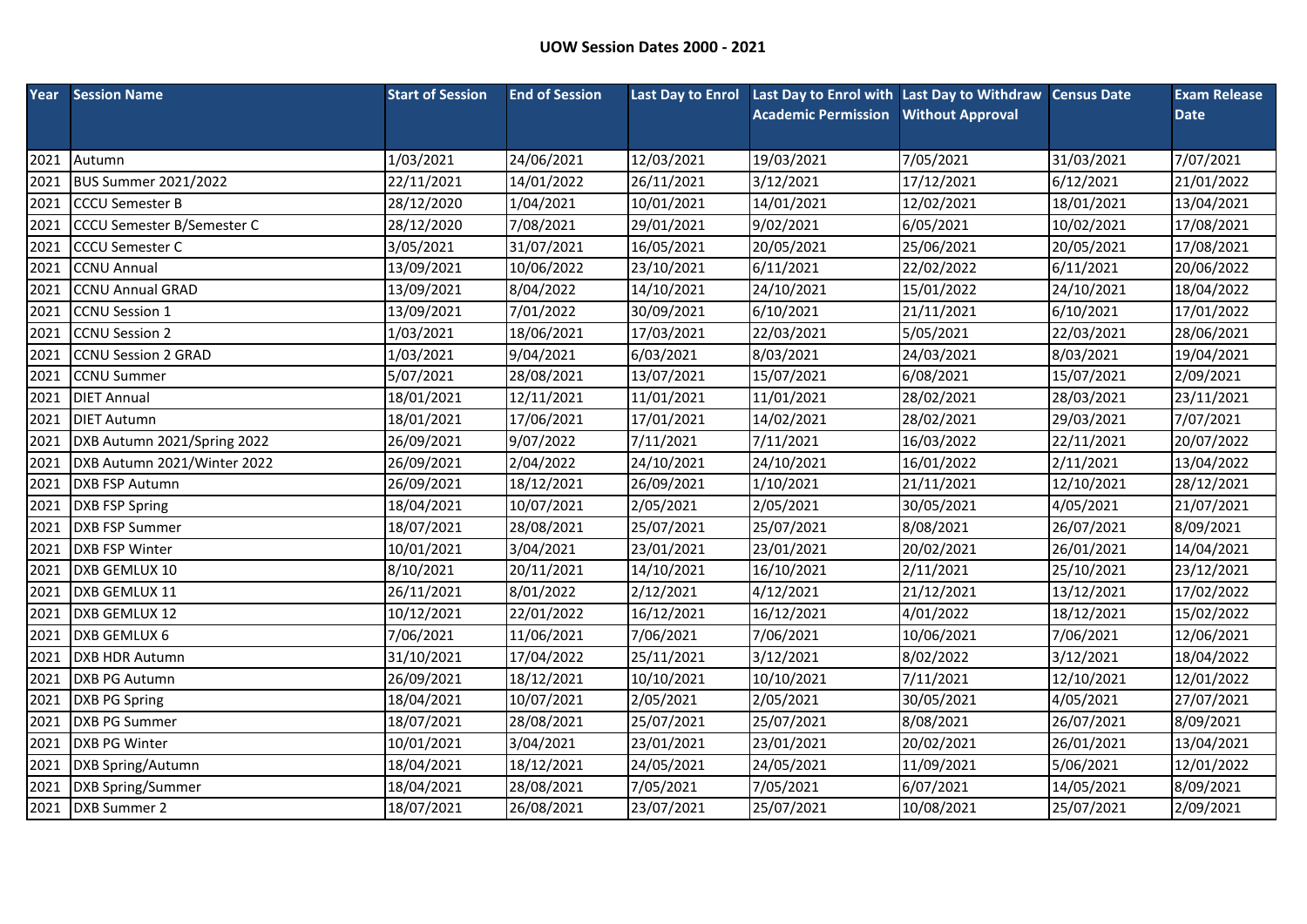| Year | <b>Session Name</b>                     | <b>Start of Session</b> | <b>End of Session</b> |            | Last Day to Enrol Last Day to Enrol with Last Day to Withdraw Census Date |                         |            | <b>Exam Release</b> |
|------|-----------------------------------------|-------------------------|-----------------------|------------|---------------------------------------------------------------------------|-------------------------|------------|---------------------|
|      |                                         |                         |                       |            | <b>Academic Permission</b>                                                | <b>Without Approval</b> |            | <b>Date</b>         |
|      |                                         |                         |                       |            |                                                                           |                         |            |                     |
| 2021 | <b>DXB UG Autumn</b>                    | 26/09/2021              | 18/12/2021            | 10/10/2021 | 10/10/2021                                                                | 7/11/2021               | 12/10/2021 | 12/01/2022          |
| 2021 | DXB UG Spring                           | 18/04/2021              | 10/07/2021            | 2/05/2021  | 2/05/2021                                                                 | 30/05/2021              | 4/05/2021  | 27/07/2021          |
| 2021 | <b>DXB UG Summer</b>                    | 18/07/2021              | 28/08/2021            | 25/07/2021 | 25/07/2021                                                                | 8/08/2021               | 26/07/2021 | 8/09/2021           |
| 2021 | DXB UG Winter                           | 10/01/2021              | 3/04/2021             | 23/01/2021 | 23/01/2021                                                                | 20/02/2021              | 26/01/2021 | 13/04/2021          |
| 2021 | DXB Winter/Spring                       | 10/01/2021              | 10/07/2021            | 6/02/2021  | 6/02/2021                                                                 | 28/04/2021              | 15/02/2021 | 27/07/2021          |
| 2021 | EDU Intake Jan                          | 4/01/2021               | 26/02/2021            | 12/01/2021 | 14/01/2021                                                                | 18/01/2021              | 18/01/2021 | 11/03/2021          |
| 2021 | <b>EDU Intake Nov</b>                   | 25/10/2021              | 28/01/2022            | 9/11/2021  | 11/11/2021                                                                | 21/12/2021              | 15/11/2021 | 15/02/2022          |
| 2021 | <b>GFC Autumn</b>                       | 26/09/2021              | 18/12/2021            | 10/10/2021 | 10/10/2021                                                                | 7/11/2021               | 12/10/2021 | 12/01/2022          |
| 2021 | <b>GFC Autumn Batch 1</b>               | 29/08/2021              | 21/09/2021            | 2/09/2021  | 2/09/2021                                                                 | 5/09/2021               | 2/09/2021  | 25/09/2021          |
| 2021 | <b>GFC Autumn Batch 2</b>               | 21/11/2021              | 21/12/2021            | 25/11/2021 | 25/11/2021                                                                | 9/12/2021               | 27/11/2021 | 23/12/2021          |
| 2021 | <b>GFC Spring</b>                       | 25/03/2021              | 10/07/2021            | 10/04/2021 | 10/04/2021                                                                | 28/05/2021              | 15/04/2021 | 21/07/2021          |
| 2021 | GFC Spring Batch 1                      | 18/04/2021              | 10/07/2021            | 2/05/2021  | 2/05/2021                                                                 | 30/05/2021              | 4/05/2021  | 21/07/2021          |
| 2021 | <b>GFC Summer</b>                       | 18/07/2021              | 28/08/2021            | 25/07/2021 | 25/07/2021                                                                | 8/08/2021               | 26/07/2021 | 8/09/2021           |
| 2021 | GFC Summer Batch 1                      | 20/06/2021              | 13/07/2021            | 24/06/2021 | 24/06/2021                                                                | 26/06/2021              | 24/06/2021 | 15/07/2021          |
| 2021 | <b>GFC Winter</b>                       | 4/01/2021               | 3/04/2021             | 17/01/2021 | 17/01/2021                                                                | 26/02/2021              | 21/01/2021 | 14/04/2021          |
| 2021 | <b>GFC Winter Batch 1</b>               | 2/04/2021               | 20/04/2021            | 4/04/2021  | 4/04/2021                                                                 | 12/04/2021              | 5/04/2021  | 25/04/2021          |
| 2021 | GSM Ph1 S1                              | 25/01/2021              | 18/06/2021            | 15/02/2021 | 22/02/2021                                                                | 21/04/2021              | 31/03/2021 | 23/06/2021          |
| 2021 | GSM Ph1 S2                              | 5/07/2021               | 29/11/2021            | 27/07/2021 | 3/08/2021                                                                 | 1/10/2021               | 31/08/2021 | 1/12/2021           |
| 2021 | GSM Ph1 S3                              | 1/02/2021               | 21/06/2021            | 22/02/2021 | 1/03/2021                                                                 | 26/04/2021              | 31/03/2021 | 23/06/2021          |
| 2021 | GSM Ph2 S1                              | 12/07/2021              | 13/12/2021            | 4/08/2021  | 11/08/2021                                                                | 12/10/2021              | 31/08/2021 | 15/12/2021          |
| 2021 | GSM Ph2 S2                              | 25/01/2021              | 7/06/2021             | 15/02/2021 | 22/02/2021                                                                | 14/04/2021              | 31/03/2021 | 9/06/2021           |
| 2021 | GSM Ph3 S1                              | 19/07/2021              | 13/12/2021            | 10/08/2021 | 17/08/2021                                                                | 15/10/2021              | 31/08/2021 | 15/12/2021          |
| 2021 | GSM Ph3 S2                              | 18/01/2021              | 28/06/2021            | 11/02/2021 | 18/02/2021                                                                | 26/04/2021              | 31/03/2021 | 29/06/2021          |
| 2021 | GSM Ph4 S1                              | 19/07/2021              | 26/11/2021            | 9/08/2021  | 16/08/2021                                                                | 5/10/2021               | 31/08/2021 | 1/12/2021           |
| 2021 | IELTS Higher FT Preparation-Summer 2021 | 25/07/2021              | 19/08/2021            | 24/07/2021 | 24/07/2021                                                                | 25/07/2021              | 10/08/2021 | 20/08/2021          |
| 2021 | IELTS Intensive Program - 25 July 2021  | 25/07/2021              | 5/08/2021             | 24/07/2021 | 24/07/2021                                                                | 25/07/2021              | 29/07/2021 |                     |
| 2021 | IELTS Intensive Program - April 2021    | 11/04/2021              | 22/04/2021            | 11/04/2021 | 10/04/2021                                                                | 11/04/2021              | 18/04/2021 |                     |
| 2021 | IELTS Intensive Program - August 2021   | 8/08/2021               | 19/08/2021            | 8/08/2021  | 7/08/2021                                                                 | 8/08/2021               | 14/08/2021 |                     |
| 2021 | IELTS Intensive Program - December 2021 | 5/12/2021               | 16/12/2021            | 5/12/2021  | 4/12/2021                                                                 | 5/12/2021               | 10/12/2021 |                     |
| 2021 | IELTS Intensive Program - February 2021 | 7/02/2021               | 18/02/2021            | 6/02/2021  | 6/02/2021                                                                 | 7/02/2021               | 12/02/2021 |                     |
| 2021 | IELTS Intensive Program - January 2021  | 10/01/2021              | 21/01/2021            | 9/01/2021  | 9/01/2021                                                                 | 10/01/2021              | 15/01/2021 | 21/01/2021          |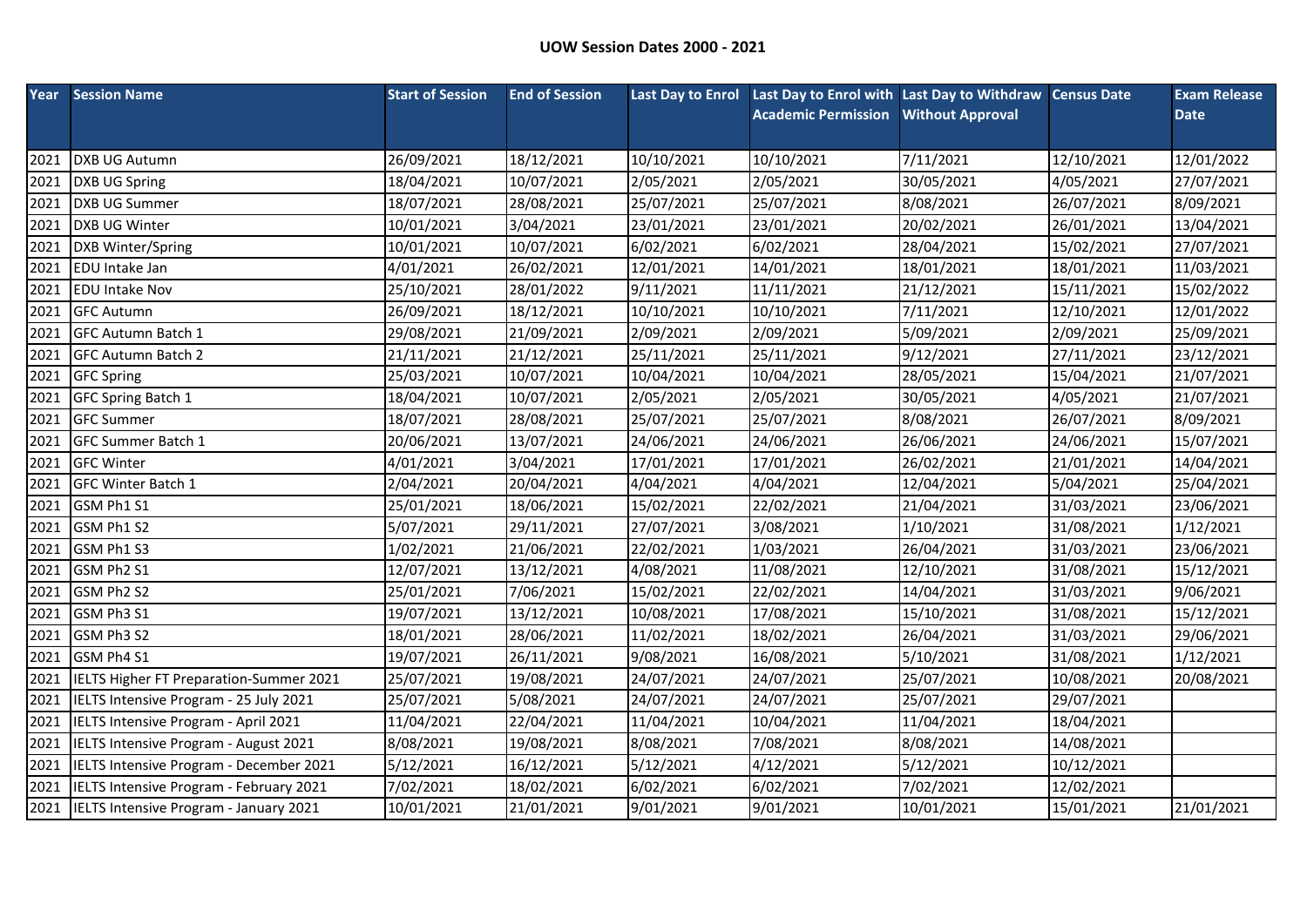|      | <b>Year</b> Session Name                 | <b>Start of Session</b> | <b>End of Session</b> | <b>Last Day to Enrol</b> | Last Day to Enrol with Last Day to Withdraw Census Date |                         |            | <b>Exam Release</b> |
|------|------------------------------------------|-------------------------|-----------------------|--------------------------|---------------------------------------------------------|-------------------------|------------|---------------------|
|      |                                          |                         |                       |                          | <b>Academic Permission</b>                              | <b>Without Approval</b> |            | <b>Date</b>         |
|      |                                          |                         |                       |                          |                                                         |                         |            |                     |
| 2021 | IELTS Intensive Program - July 2021      | 11/07/2021              | 22/07/2021            | 11/07/2021               | 10/07/2021                                              | 11/07/2021              | 17/07/2021 |                     |
| 2021 | IELTS Intensive Program - June 2021      | 6/06/2021               | 17/06/2021            | 5/06/2021                | 6/06/2021                                               | 6/06/2021               | 12/06/2021 |                     |
| 2021 | IELTS Intensive Program - March 2021     | 14/03/2021              | 25/03/2021            | 14/03/2021               | 13/03/2021                                              | 20/03/2021              | 21/03/2021 |                     |
| 2021 | IELTS Intensive Program - May 2021       | 16/05/2021              | 27/05/2021            | 16/05/2021               | 16/05/2021                                              | 16/05/2021              | 22/05/2021 |                     |
| 2021 | IELTS Intensive Program - November 2021  | 7/11/2021               | 18/11/2021            | 7/11/2021                | 6/11/2021                                               | 7/11/2021               | 12/11/2021 |                     |
| 2021 | IELTS Intensive Program - October 2021   | 10/10/2021              | 21/10/2021            | 10/10/2021               | 9/10/2021                                               | 10/10/2021              | 18/10/2021 |                     |
| 2021 | IELTS Intensive Program - September 2021 | 12/09/2021              | 23/09/2021            | 12/09/2021               | 11/09/2021                                              | 12/09/2021              | 20/09/2021 |                     |
| 2021 | IELTS Lower FT Preparation-Summer 2021   | 25/07/2021              | 19/08/2021            | 24/07/2021               | 24/07/2021                                              | 25/07/2021              | 30/07/2021 | 20/08/2021          |
| 2021 | <b>IELTS Lower Program FT Prep</b>       | 18/04/2021              | 14/05/2021            | 17/04/2021               | 17/04/2021                                              | 18/04/2021              | 25/04/2021 | 14/05/2021          |
| 2021 | <b>INTI Penang Session 1</b>             | 8/03/2021               | 11/07/2021            | 26/03/2021               | 2/04/2021                                               | 22/05/2021              | 2/04/2021  | 27/07/2021          |
| 2021 | <b>INTI Penang Session 2</b>             | 9/08/2021               | 12/12/2021            | 27/08/2021               | 3/09/2021                                               | 23/10/2021              | 3/09/2021  | 17/12/2021          |
| 2021 | INTI Subang Jaya Annual Session 1        | 8/03/2021               | 5/12/2021             | 17/04/2021               | 1/05/2021                                               | 18/08/2021              | 1/05/2021  | 17/12/2021          |
| 2021 | INTI Subang Jaya Annual Session 2        | 9/08/2021               | 24/06/2022            | 25/09/2021               | 11/10/2021                                              | 16/02/2022              | 11/10/2021 | 23/07/2022          |
| 2021 | INTI Subang Jaya Session 1               | 8/03/2021               | 11/07/2021            | 26/03/2021               | 2/04/2021                                               | 22/05/2021              | 2/04/2021  | 27/07/2021          |
| 2021 | <b>INTI Subang Jaya Session 2</b>        | 9/08/2021               | 12/12/2021            | 27/08/2021               | 3/09/2021                                               | 23/10/2021              | 3/09/2021  | 17/12/2021          |
| 2021 | <b>ITRP June</b>                         | 14/06/2021              | 18/11/2021            | 7/07/2021                | 14/07/2021                                              | 16/09/2021              | 19/07/2021 | 23/11/2021          |
| 2021 | LC Booster Program Spring                | 2/05/2021               | 13/05/2021            | 5/05/2021                | 7/05/2021                                               | 6/05/2021               | 6/05/2021  | 17/05/2021          |
| 2021 | LC GES (PT) Session 10                   | 30/05/2021              | 21/06/2021            | 2/06/2021                | 3/06/2021                                               | 12/06/2021              | 3/06/2021  | 24/06/2021          |
| 2021 | LC GES (PT) Session 11                   | 5/09/2021               | 27/09/2021            | 8/09/2021                | 9/09/2021                                               | 10/09/2021              | 9/09/2021  | 1/10/2021           |
| 2021 | LC GES (PT) Session 12                   | 3/10/2021               | 25/10/2021            | 6/10/2021                | 7/10/2021                                               | 16/10/2021              | 7/10/2021  | 26/10/2021          |
| 2021 | LC GES (PT) Session 13                   | 31/10/2021              | 22/11/2021            | 3/11/2021                | 4/11/2021                                               | 13/11/2021              | 22/11/2021 | 2/12/2021           |
| 2021 | LC GES (PT) Session 5                    | 3/01/2021               | 25/01/2021            | 7/01/2021                | 9/01/2021                                               | 8/01/2021               | 7/01/2021  | 2/02/2021           |
| 2021 | LC GES (PT) Session 6                    | 31/01/2021              | 22/02/2021            | 7/02/2021                | 8/02/2021                                               | 7/02/2021               | 9/02/2021  | 28/02/2021          |
| 2021 | LC GES (PT) Session 7                    | 7/03/2021               | 29/03/2021            | 10/03/2021               | 11/03/2021                                              | 20/03/2021              | 11/03/2021 | 29/03/2021          |
| 2021 | LC GES (PT) Session 8                    | 4/04/2021               | 26/04/2021            | 7/04/2021                | 8/04/2021                                               | 22/04/2021              | 8/04/2021  | 26/04/2021          |
| 2021 | LC GES (PT) Session 9                    | 2/05/2021               | 24/05/2021            | 5/05/2021                | 6/05/2021                                               | 15/05/2021              | 6/05/2021  | 24/05/2021          |
| 2021 | LC GES Autumn                            | 26/09/2021              | 18/12/2021            | 10/10/2021               | 10/10/2021                                              | 7/11/2021               | 12/10/2021 | 18/12/2021          |
| 2021 | LC GES Spring                            | 18/04/2021              | 10/07/2021            | 2/05/2021                | 2/05/2021                                               | 30/05/2021              | 4/05/2021  | 21/07/2021          |
| 2021 | LC GES Summer                            | 18/07/2021              | 28/08/2021            | 25/07/2021               | 25/07/2021                                              | 8/08/2021               | 26/07/2021 | 8/09/2021           |
| 2021 | LC GES Winter                            | 10/01/2021              | 2/04/2021             | 15/02/2021               | 26/02/2021                                              | 1/04/2021               | 21/02/2021 | 5/04/2021           |
|      | 2021 LC Summer Program                   | 1/08/2021               | 26/08/2021            | 31/07/2021               | 31/07/2021                                              | 1/08/2021               | 15/08/2021 | 26/08/2021          |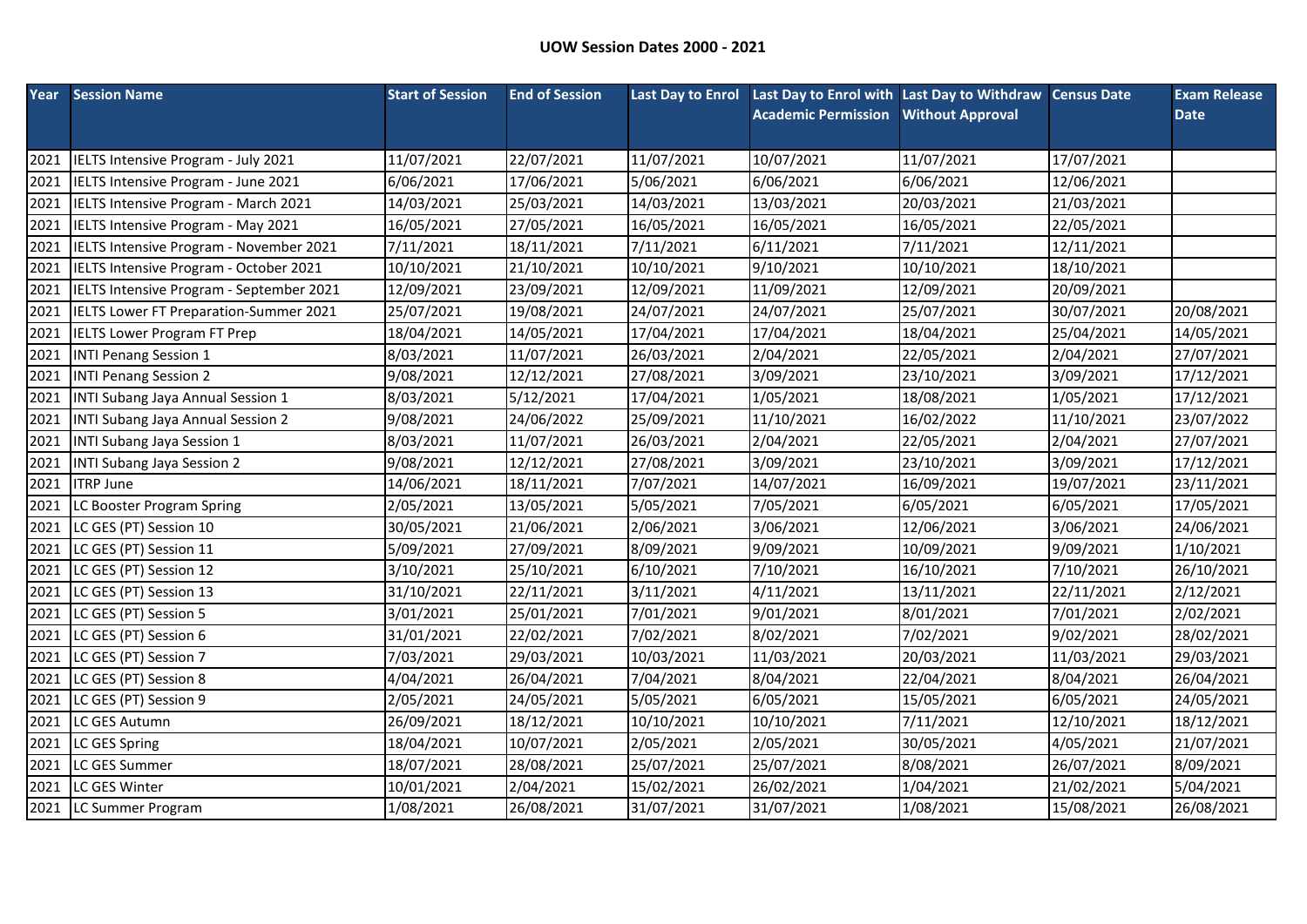| Year | <b>Session Name</b>       | <b>Start of Session</b> | <b>End of Session</b> |            | Last Day to Enrol Last Day to Enrol with Last Day to Withdraw Census Date |                         |            | <b>Exam Release</b> |
|------|---------------------------|-------------------------|-----------------------|------------|---------------------------------------------------------------------------|-------------------------|------------|---------------------|
|      |                           |                         |                       |            | <b>Academic Permission</b>                                                | <b>Without Approval</b> |            | <b>Date</b>         |
|      |                           |                         |                       |            |                                                                           |                         |            |                     |
| 2021 | LIP Session 1             | 1/03/2021               | 4/06/2021             | 12/04/2021 | 26/04/2021                                                                | 17/05/2021              | 10/05/2021 | 7/07/2021           |
| 2021 | LIP Session 2             | 7/06/2021               | 29/10/2021            | 30/08/2021 | 13/09/2021                                                                | 4/10/2021               | 27/09/2021 | 1/12/2021           |
| 2021 | <b>LIP Summer</b>         | 15/11/2020              | 26/02/2021            | 14/12/2020 | 1/02/2021                                                                 | 15/02/2021              | 8/02/2021  | 6/04/2021           |
| 2021 | <b>NURS Year 2 Autumn</b> | 1/02/2021               | 18/06/2021            | 12/02/2021 | 1/03/2021                                                                 | 23/04/2021              | 31/03/2021 | 7/07/2021           |
| 2021 | <b>NURS Year 2 Spring</b> | 12/07/2021              | 10/12/2021            | 23/07/2021 | 11/08/2021                                                                | 12/10/2021              | 31/08/2021 | 10/12/2021          |
| 2021 | <b>NURS Year 3 Autumn</b> | 1/02/2021               | 11/06/2021            | 12/02/2021 | 1/03/2021                                                                 | 20/04/2021              | 31/03/2021 | 22/06/2021          |
| 2021 | <b>NURS Year 3 Spring</b> | 28/06/2021              | 29/10/2021            | 9/07/2021  | 22/07/2021                                                                | 9/09/2021               | 31/08/2021 | 1/12/2021           |
| 2021 | PSB Intake A              | 4/01/2021               | 28/02/2021            | 15/01/2021 | 1/02/2021                                                                 | 18/01/2021              | 15/01/2021 | 12/03/2021          |
| 2021 | PSB Intake B              | 1/03/2021               | 25/04/2021            | 12/03/2021 | 29/03/2021                                                                | 15/03/2021              | 12/03/2021 | 7/05/2021           |
| 2021 | PSB Intake C              | 3/05/2021               | 27/06/2021            | 14/05/2021 | 31/05/2021                                                                | 17/05/2021              | 14/05/2021 | 9/07/2021           |
| 2021 | PSB Intake D              | 28/06/2021              | 22/08/2021            | 9/07/2021  | 26/07/2021                                                                | 12/07/2021              | 9/07/2021  | 3/09/2021           |
| 2021 | PSB Intake E              | 30/08/2021              | 24/10/2021            | 10/09/2021 | 27/09/2021                                                                | 13/09/2021              | 10/09/2021 | 5/11/2021           |
| 2021 | PSB Intake F              | 25/10/2021              | 19/12/2021            | 5/10/2021  | 22/11/2021                                                                | 8/11/2021               | 5/11/2021  | 31/12/2021          |
| 2021 | PSB Trimester 1           | 11/01/2021              | 17/04/2021            | 25/01/2021 | 8/02/2021                                                                 | 8/02/2021               | 30/01/2021 | 3/05/2021           |
| 2021 | PSB Trimester 2           | 3/05/2021               | 7/08/2021             | 17/05/2021 | 31/05/2021                                                                | 31/05/2021              | 22/05/2021 | 23/08/2021          |
| 2021 | PSB Trimester 3           | 30/08/2021              | 4/12/2021             | 13/09/2021 | 27/09/2021                                                                | 27/09/2021              | 18/09/2021 | 20/12/2021          |
| 2021 | Pathways Autumn           | 5/04/2021               | 4/06/2021             | 14/04/2021 | 17/04/2021                                                                | 11/05/2021              | 19/04/2021 | 25/06/2021          |
| 2021 | Pathways Spring           | 6/09/2021               | 5/11/2021             | 15/09/2021 | 18/09/2021                                                                | 12/10/2021              | 20/09/2021 | 27/11/2021          |
| 2021 | Pathways Summer           | 4/01/2021               | 19/02/2021            | 10/01/2021 | 29/01/2021                                                                | 31/01/2021              | 18/01/2021 | 19/02/2021          |
| 2021 | Pathways Winter           | 19/04/2021              | 19/09/2021            | 18/05/2021 | 30/05/2021                                                                | 25/07/2021              | 31/05/2021 | 11/10/2021          |
| 2021 | SIM EIS Apr-Sep           | 27/03/2021              | 3/09/2021             | 9/04/2021  | 16/04/2021                                                                | 9/04/2021               | 3/05/2021  | 20/09/2021          |
| 2021 | SIM EIS Jan-Jun           | 2/01/2021               | 4/06/2021             | 15/01/2021 | 22/01/2021                                                                | 15/01/2021              | 1/02/2021  | 22/06/2021          |
| 2021 | SIM EIS Jul-Dec           | 26/06/2021              | 3/12/2021             | 9/07/2021  | 16/07/2021                                                                | 9/07/2021               | 2/08/2021  | 14/12/2021          |
| 2021 | SIM EIS Oct-Mar           | 25/09/2021              | 11/03/2022            | 8/10/2021  | 15/10/2021                                                                | 8/10/2021               | 1/11/2021  | 22/03/2022          |
| 2021 | SIM Intake 1              | 18/01/2021              | 14/05/2021            | 15/02/2021 | 18/02/2021                                                                | 15/02/2021              | 18/02/2021 | 26/05/2021          |
| 2021 | SIM Intake 2              | 5/07/2021               | 29/10/2021            | 2/08/2021  | 5/08/2021                                                                 | 2/08/2021               | 5/08/2021  | 11/11/2021          |
| 2021 | SIM Session 1             | 2/01/2021               | 12/03/2021            | 15/01/2021 | 22/01/2021                                                                | 15/01/2021              | 15/01/2021 | 23/03/2021          |
| 2021 | SIM Session 2             | 27/03/2021              | 4/06/2021             | 9/04/2021  | 16/04/2021                                                                | 9/04/2021               | 14/04/2021 | 22/06/2021          |
| 2021 | SIM Session 3             | 26/06/2021              | 3/09/2021             | 9/07/2021  | 16/07/2021                                                                | 9/07/2021               | 14/07/2021 | 21/09/2021          |
| 2021 | SIM Session 4             | 25/09/2021              | 3/12/2021             | 8/10/2021  | 15/10/2021                                                                | 8/10/2021               | 14/10/2021 | 14/12/2021          |
|      | 2021 SMAH Annual          | 8/02/2021               | 25/10/2021            | 8/02/2021  | 8/02/2021                                                                 | 13/07/2021              | 4/05/2021  | 23/11/2021          |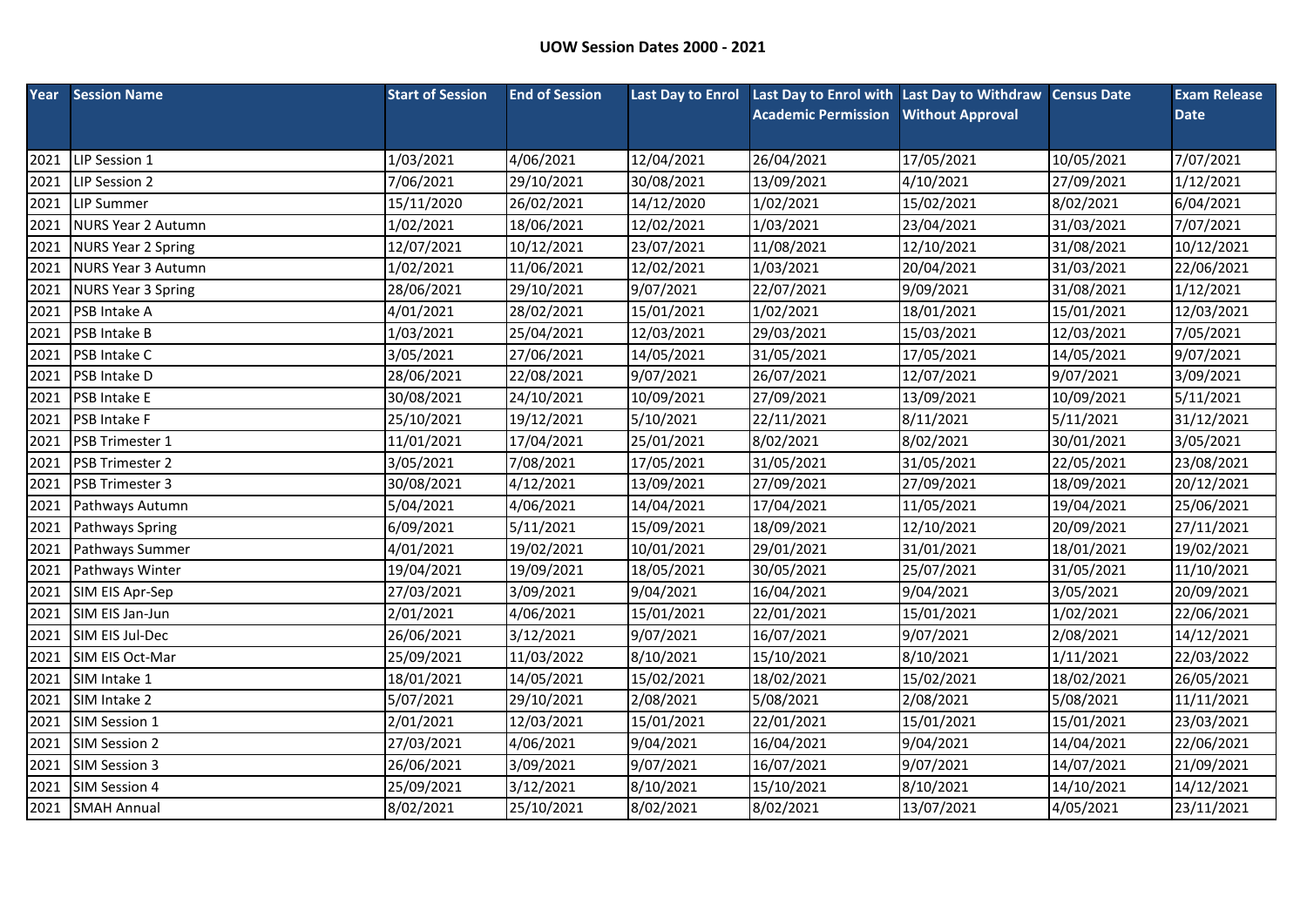| Year | <b>Session Name</b>                        | <b>Start of Session</b> | <b>End of Session</b> |            | Last Day to Enrol Last Day to Enrol with Last Day to Withdraw Census Date |                         |            | <b>Exam Release</b> |
|------|--------------------------------------------|-------------------------|-----------------------|------------|---------------------------------------------------------------------------|-------------------------|------------|---------------------|
|      |                                            |                         |                       |            | <b>Academic Permission</b>                                                | <b>Without Approval</b> |            | <b>Date</b>         |
|      |                                            |                         |                       |            |                                                                           |                         |            |                     |
| 2021 | <b>SMAH Annual 2021/2022</b>               | 12/07/2021              | 13/04/2022            | 12/07/2021 | 12/07/2021                                                                | 24/12/2021              | 6/09/2021  | 30/06/2022          |
| 2021 | Session 1                                  | 1/02/2021               | 9/04/2021             | 12/02/2021 | 19/02/2021                                                                | 15/03/2021              | 15/02/2021 | 16/04/2021          |
| 2021 | Session 2                                  | 26/04/2021              | 2/07/2021             | 7/05/2021  | 14/05/2021                                                                | 7/06/2021               | 10/05/2021 | 9/07/2021           |
| 2021 | Session 3                                  | 19/07/2021              | 24/09/2021            | 30/07/2021 | 6/08/2021                                                                 | 30/08/2021              | 2/08/2021  | 7/10/2021           |
| 2021 | Session 4                                  | 11/10/2021              | 17/12/2021            | 22/10/2021 | 29/10/2021                                                                | 22/11/2021              | 25/10/2021 | 22/12/2021          |
| 2021 | Spring                                     | 26/07/2021              | 18/11/2021            | 6/08/2021  | 13/08/2021                                                                | 24/09/2021              | 31/08/2021 | 1/12/2021           |
| 2021 | Spring 2021/Autumn 2022                    | 26/07/2021              | 23/06/2022            | 6/08/2021  | 13/08/2021                                                                | 11/03/2022              | 4/10/2021  | 7/07/2022           |
| 2021 | Spring 2021/Summer 2021                    | 26/07/2021              | 18/02/2022            | 6/08/2021  | 13/08/2021                                                                | 10/12/2021              | 6/09/2021  | 28/02/2022          |
| 2021 | Summer 2020/Autumn 2021                    | 7/12/2020               | 24/06/2021            | 4/12/2020  | 11/12/2020                                                                | 12/03/2021              | 18/01/2021 | 8/07/2021           |
| 2021 | Summer 2021/2022                           | 29/11/2021              | 18/02/2022            | 3/12/2021  | 10/12/2021                                                                | 21/12/2021              | 20/12/2021 | 28/02/2022          |
| 2021 | Trimester 1                                | 8/02/2021               | 30/04/2021            | 19/02/2021 | 26/02/2021                                                                | 19/03/2021              | 1/03/2021  | 11/05/2021          |
| 2021 | Trimester 1/Trimester 2                    | 8/02/2021               | 13/08/2021            | 19/02/2021 | 26/02/2021                                                                | 28/05/2021              | 22/03/2021 | 24/08/2021          |
| 2021 | Trimester 2                                | 17/05/2021              | 13/08/2021            | 28/05/2021 | 4/06/2021                                                                 | 25/06/2021              | 7/06/2021  | 24/08/2021          |
| 2021 | Trimester 2/Trimester 3                    | 17/05/2021              | 18/11/2021            | 28/05/2021 | 4/06/2021                                                                 | 10/09/2021              | 28/06/2021 | 2/12/2021           |
| 2021 | Trimester 3                                | 30/08/2021              | 18/11/2021            | 10/09/2021 | 17/09/2021                                                                | 8/10/2021               | 20/09/2021 | 1/12/2021           |
| 2021 | <b>UOW College Autumn</b>                  | 22/02/2021              | 11/06/2021            | 12/03/2021 | 12/03/2021                                                                | 24/02/2021              | 22/03/2021 | 18/06/2021          |
| 2021 | UOW College Autumn (Diploma of Eng)        | 1/03/2021               | 24/06/2021            | 12/03/2021 | 19/03/2021                                                                | 7/05/2021               | 31/03/2021 | 8/07/2021           |
| 2021 | UOW College Autumn (UOW Dates)             | 1/03/2021               | 24/06/2021            | 12/03/2021 | 19/03/2021                                                                | 7/05/2021               | 31/03/2021 | 8/07/2021           |
| 2021 | UOW College ETS 4 Intake 1                 | 4/01/2021               | 29/01/2021            | 12/01/2021 | 15/01/2021                                                                | 4/01/2021               | 15/01/2021 | 29/01/2021          |
| 2021 | UOW College ETS 4A                         | 15/02/2021              | 12/03/2021            | 24/02/2021 | 26/02/2021                                                                | 15/02/2021              | 5/03/2021  | 12/03/2021          |
| 2021 | <b>UOW College ETS 4B</b>                  | 28/06/2021              | 23/07/2021            | 6/07/2021  | 9/07/2021                                                                 | 28/06/2021              | 16/07/2021 | 23/07/2021          |
| 2021 | UOW College ETS 6 BJTU China               | 28/06/2021              | 23/07/2021            | 6/07/2021  | 9/07/2021                                                                 | 28/06/2021              | 16/07/2021 | 23/07/2021          |
| 2021 | <b>UOW College ETS BJTU China Intake A</b> | 1/09/2021               | 31/01/2022            | 10/09/2021 | 10/09/2021                                                                | 1/09/2021               | 4/10/2021  | 30/12/2022          |
| 2021 | UOW College ETS BJTU China Intake B        | 1/02/2021               | 30/06/2021            | 12/02/2021 | 12/02/2021                                                                | 1/02/2021               | 2/03/2021  | 30/06/2021          |
| 2021 | UOW College ETS Spring CCNU                | 28/06/2021              | 27/08/2021            | 9/07/2021  | 9/07/2021                                                                 | 28/06/2021              | 16/07/2021 | 27/08/2021          |
| 2021 | UOW College ETS12 Intake 1                 | 4/01/2021               | 2/04/2021             | 15/01/2021 | 15/01/2021                                                                | 4/01/2021               | 22/01/2021 | 2/04/2021           |
| 2021 | UOW College ETS12 Intake 3                 | 6/04/2021               | 25/06/2021            | 16/04/2021 | 16/04/2021                                                                | 24/04/2021              | 23/04/2021 | 25/06/2021          |
| 2021 | UOW College ETS12 Intake 4                 | 17/05/2021              | 13/08/2021            | 28/05/2021 | 28/05/2021                                                                | 17/05/2021              | 4/06/2021  | 13/08/2021          |
| 2021 | UOW College ETS12 Intake 5                 | 5/07/2021               | 24/09/2021            | 16/07/2021 | 16/07/2021                                                                | 24/07/2021              | 23/07/2021 | 24/09/2021          |
| 2021 | UOW College ETS12 Intake 7                 | 27/09/2021              | 17/12/2021            | 8/10/2021  | 8/10/2021                                                                 | 27/09/2021              | 15/10/2021 | 17/12/2021          |
| 2021 | UOW College ETS12 Intake 8                 | 8/11/2021               | 18/02/2022            | 19/11/2021 | 19/11/2021                                                                | 30/11/2021              | 29/11/2021 | 18/02/2022          |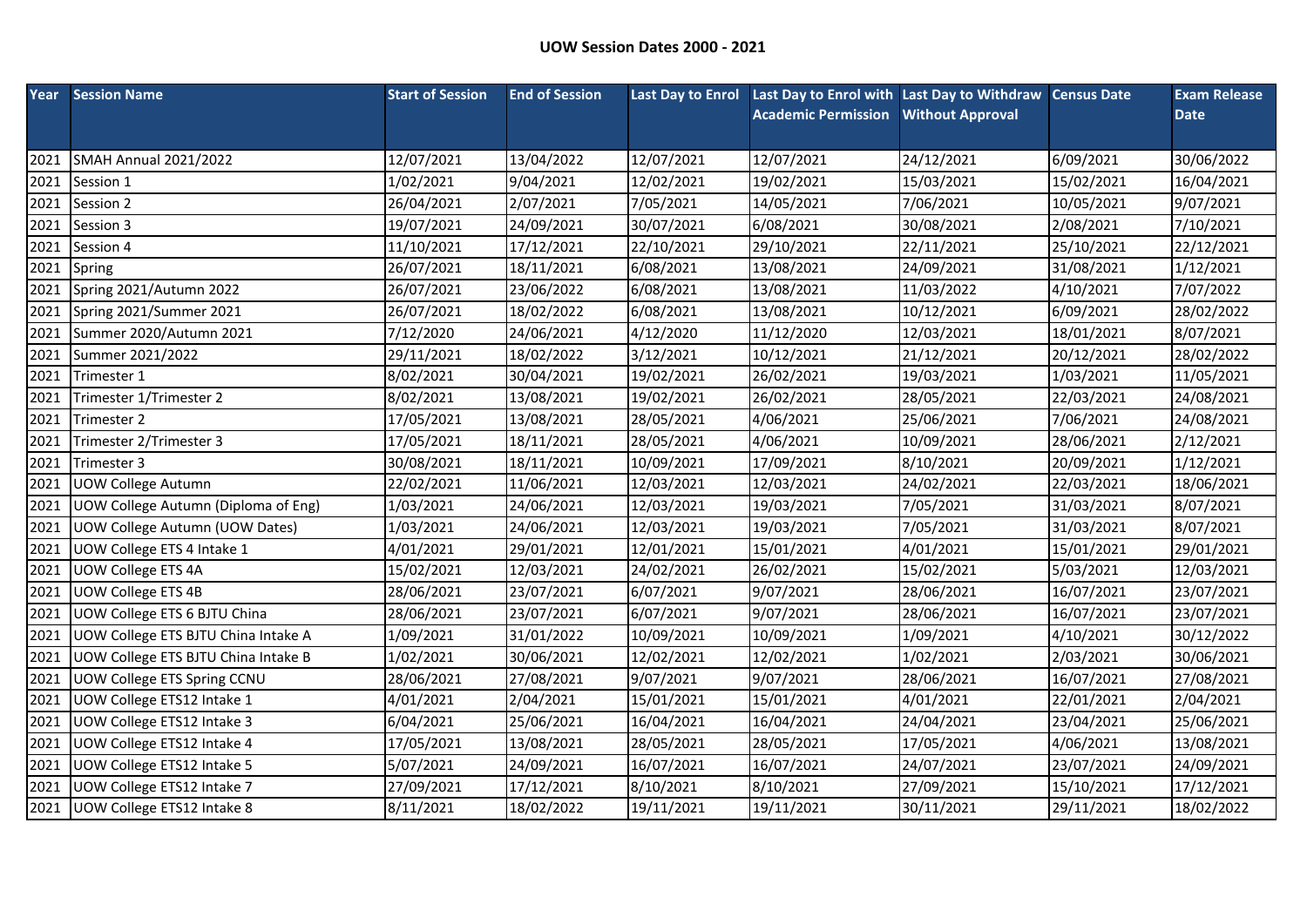| Year | <b>Session Name</b>                                    | <b>Start of Session</b> | <b>End of Session</b> |            | Last Day to Enrol Last Day to Enrol with Last Day to Withdraw Census Date |                         |            | <b>Exam Release</b> |
|------|--------------------------------------------------------|-------------------------|-----------------------|------------|---------------------------------------------------------------------------|-------------------------|------------|---------------------|
|      |                                                        |                         |                       |            | <b>Academic Permission</b>                                                | <b>Without Approval</b> |            | <b>Date</b>         |
|      |                                                        |                         |                       |            |                                                                           |                         |            |                     |
| 2021 | UOW College ETS12 Summer A Syd CBD                     | 1/11/2021               | 10/12/2021            | 15/10/2021 | 15/10/2021                                                                | 1/11/2021               | 15/11/2021 | 10/12/2021          |
| 2021 | UOW College ETS12 Summer B Syd CBD                     | 13/12/2021              | 11/02/2022            | 27/12/2021 | 14/01/2022                                                                | 10/01/2022              | 27/12/2021 | 11/02/2022          |
| 2021 | UOW College ETS18 Intake 2                             | 22/02/2021              | 25/06/2021            | 26/02/2021 | 23/02/2021                                                                | 13/03/2021              | 22/03/2021 | 25/06/2021          |
| 2021 | UOW College ETS18 Intake 3                             | 6/04/2021               | 13/08/2021            | 20/04/2021 | 20/04/2021                                                                | 6/04/2021               | 3/05/2021  | 13/08/2021          |
| 2021 | UOW College ETS18 Intake 6                             | 16/08/2021              | 17/12/2021            | 27/08/2021 | 27/08/2021                                                                | 16/08/2021              | 10/09/2021 | 17/12/2021          |
| 2021 | UOW College ETS18 Intake 7                             | 27/09/2021              | 18/02/2022            | 8/10/2021  | 8/10/2021                                                                 | 25/10/2021              | 26/10/2021 | 18/02/2022          |
| 2021 | UOW College ETS18 Intake 8                             | 8/11/2021               | 8/04/2022             | 19/11/2021 | 19/11/2021                                                                | 8/11/2021               | 9/12/2021  | 8/04/2022           |
| 2021 | UOW College English for Nursing12 Intake 7             | 27/09/2021              | 17/12/2021            | 8/10/2021  | 8/10/2021                                                                 | 27/09/2021              | 15/10/2021 | 17/12/2021          |
| 2021 | UOW College Intake 1                                   | 4/01/2021               | 12/02/2021            | 15/01/2021 | 15/01/2021                                                                | 4/01/2021               | 22/01/2021 | 12/02/2021          |
| 2021 | UOW College Intake 2                                   | 22/02/2021              | 2/04/2021             | 5/03/2021  | 5/03/2021                                                                 | 22/02/2021              | 12/03/2021 | 2/04/2021           |
| 2021 | UOW College Intake 3                                   | 6/04/2021               | 14/05/2021            | 16/04/2021 | 16/04/2021                                                                | 6/04/2021               | 23/04/2021 | 14/05/2021          |
| 2021 | UOW College Intake 4                                   | 17/05/2021              | 25/06/2021            | 28/05/2021 | 28/05/2021                                                                | 17/05/2021              | 4/06/2021  | 25/06/2021          |
| 2021 | UOW College Intake 5                                   | 5/07/2021               | 13/08/2021            | 16/07/2021 | 16/07/2021                                                                | 5/07/2021               | 23/07/2021 | 13/08/2021          |
| 2021 | UOW College Intake 6                                   | 16/08/2021              | 24/09/2021            | 27/08/2021 | 27/08/2021                                                                | 16/08/2021              | 3/09/2021  | 24/09/2021          |
| 2021 | UOW College Intake 7                                   | 27/09/2021              | 5/11/2021             | 8/10/2021  | 8/10/2021                                                                 | 28/09/2021              | 15/10/2021 | 5/11/2021           |
| 2021 | UOW College Intake 8                                   | 8/11/2021               | 17/12/2021            | 19/11/2021 | 19/11/2021                                                                | 8/11/2021               | 26/11/2021 | 17/12/2021          |
| 2021 | UOW College LINC Intake D                              | 28/06/2021              | 16/08/2021            | 12/07/2021 | 12/07/2021                                                                | 12/07/2021              | 12/07/2021 | 15/10/2021          |
| 2021 | UOW College LINC Intake E                              | 23/08/2021              | 11/10/2021            | 6/09/2021  | 6/09/2021                                                                 | 6/09/2021               | 6/09/2021  | 10/12/2021          |
| 2021 | UOW College LINC Intake F                              | 18/10/2021              | 6/12/2021             | 1/11/2021  | 1/11/2021                                                                 | 1/11/2021               | 1/11/2021  | 4/02/2022           |
| 2021 | <b>UOW College LINC Intake G</b>                       | 16/08/2021              | 4/10/2021             | 30/08/2021 | 30/08/2021                                                                | 30/08/2021              | 30/08/2021 | 3/12/2021           |
| 2021 | <b>UOW College LINC Intake H</b>                       | 11/10/2021              | 29/11/2021            | 25/10/2021 | 25/10/2021                                                                | 25/10/2021              | 25/10/2021 | 28/01/2022          |
| 2021 | UOW College LINC Intake I                              | 29/11/2021              | 24/01/2022            | 13/12/2021 | 13/12/2021                                                                | 13/12/2021              | 13/12/2021 | 18/03/2022          |
| 2021 | <b>UOW College Spring</b>                              | 21/06/2021              | 1/10/2021             | 9/07/2021  | 9/07/2021                                                                 | 5/07/2021               | 19/07/2021 | 8/10/2021           |
| 2021 | UOW College Spring (Diploma of Eng)                    | 26/07/2021              | 18/11/2021            | 6/08/2021  | 13/08/2021                                                                | 24/09/2021              | 31/08/2021 | 2/12/2021           |
| 2021 | UOW College Spring (UOW Dates Undergraduate 26/07/2021 |                         | 18/11/2021            | 6/08/2021  | 13/08/2021                                                                | 24/09/2021              | 31/08/2021 | 2/12/2021           |
| 2021 | UOW College Spring (UOW Dates)                         | 26/07/2021              | 18/11/2021            | 6/08/2021  | 13/08/2021                                                                | 24/09/2021              | 31/08/2021 | 2/12/2021           |
| 2021 | UOW College Spring (Undergraduate Cert)                | 21/06/2021              | 1/10/2021             | 9/07/2021  | 9/07/2021                                                                 | 5/07/2021               | 19/07/2021 | 8/10/2021           |
| 2021 | <b>UOW College Summer</b>                              | 11/10/2021              | 11/02/2022            | 29/10/2021 | 29/10/2021                                                                | 13/10/2021              | 10/11/2021 | 11/02/2022          |
| 2021 | UOW College Summer (Diploma of Eng)                    | 11/10/2021              | 11/02/2022            | 29/10/2021 | 29/10/2021                                                                | 13/10/2021              | 8/11/2021  | 11/02/2022          |
| 2021 | <b>UOW College Summer (Diploma of Eng) B</b>           | 29/11/2021              | 18/02/2022            | 3/12/2021  | 10/12/2021                                                                | 17/12/2021              | 20/12/2021 | 28/02/2022          |
| 2021 | UOW College Summer (UOW Dates)                         | 11/10/2021              | 11/02/2022            | 29/10/2021 | 29/10/2021                                                                | 13/10/2021              | 8/11/2021  | 11/02/2022          |